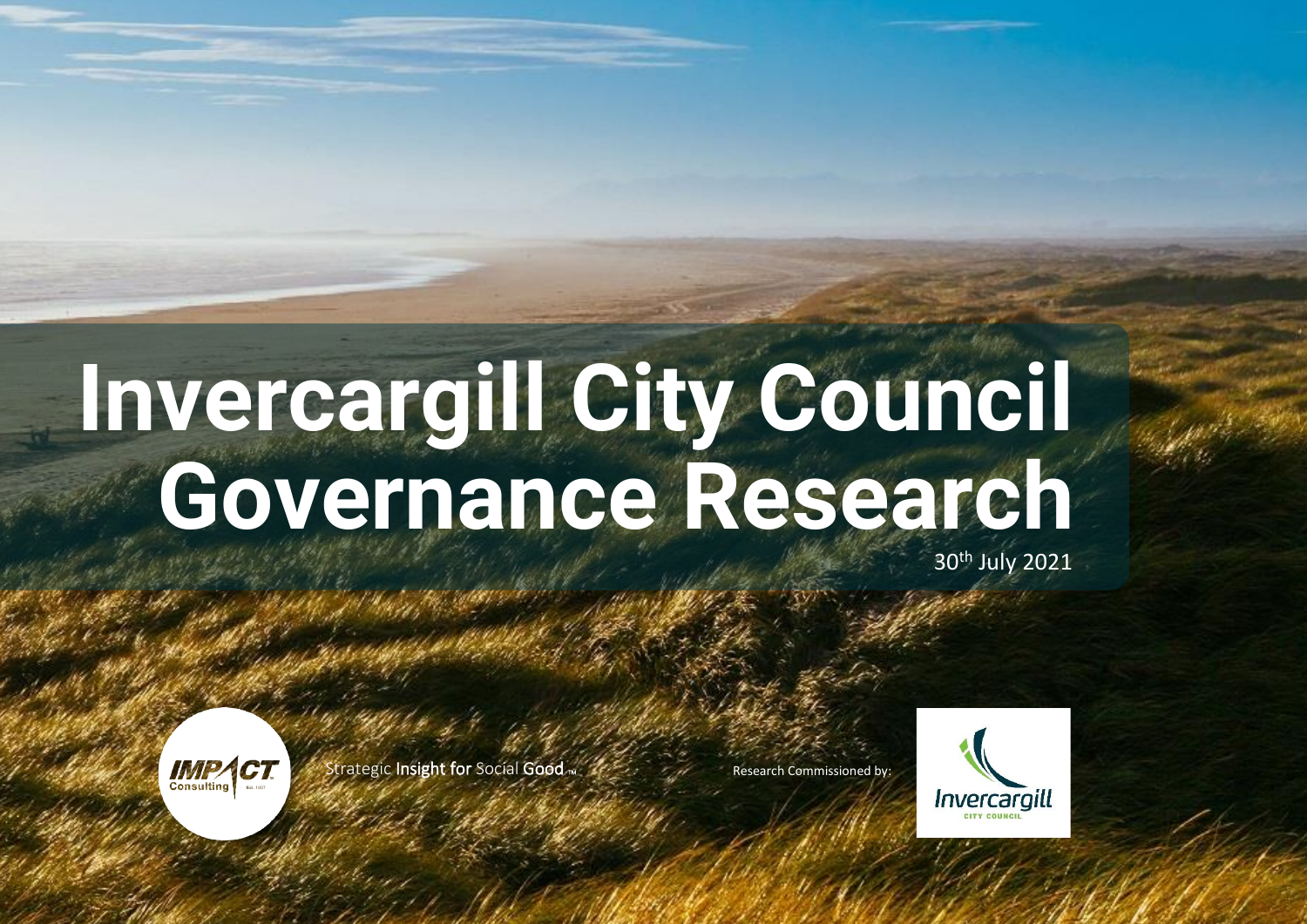### Project Contacts

#### **Impact Consulting**

| Company:   | Impact Consulting NZ Ltd          |
|------------|-----------------------------------|
|            | www.impactconsulting.co.nz        |
| Josh Bruce | josh.bruce@impactconsulting.co.nz |
|            | 021 165 6305                      |

Report Dated: 30<sup>th</sup> July 2021

#### We believe you should be passionate about where you are heading and **confident** you can get there.

Our team help you achieve both.

#### **Invercargill City Council**

| Organisation: | <b>Invercargill City Council</b> |
|---------------|----------------------------------|
|               | www.icc.govt.nz                  |
|               |                                  |

Peter Thompson Executive Manager - Office of the CE [Peter.Thompson@icc.govt.nz](mailto:Peter.Thompson@icc.govt.nz)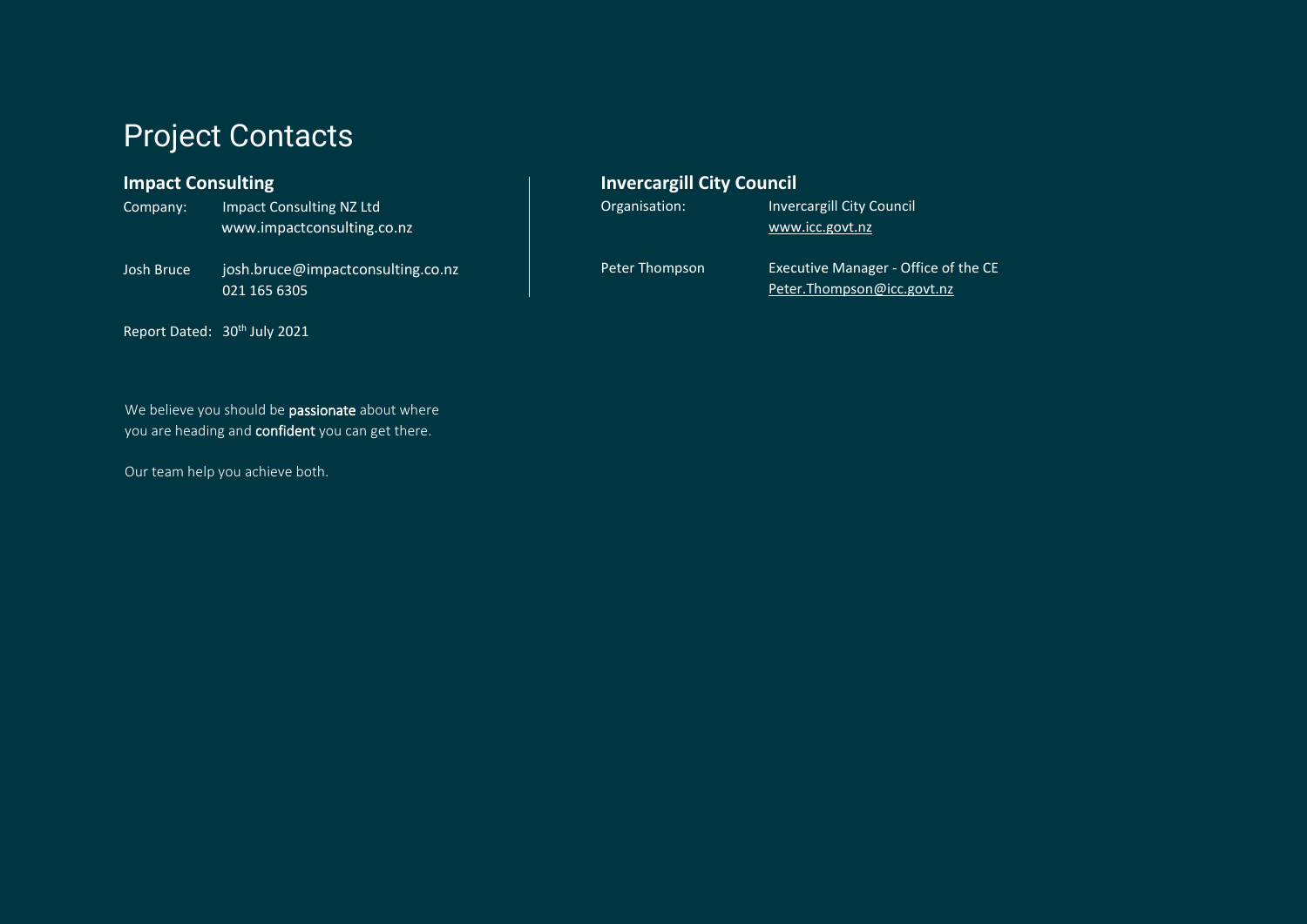### <span id="page-2-0"></span>Acknowledgements

#### **THANKS TO:**

Impact Consulting would like to thank the Invercargill City Council Councillors and staff who contributed to this research via survey responses. We hope it will prove to be a valuable resource for assessing progress, informing priority actions and next steps.



Report Disclaimer Notes:

#### **Evidence Based Decisions**

We believe that the best decisions are realistic, evidence based and consider multiple perspectives. As such, we provide independent reporting to help stakeholders make informed decisions and give their projects and activities the best possible chance of success.

#### **Independence:**

In providing this report Impact Consulting are providing an independent assessment of the proposed project or activity, based on available and gathered evidence and information. The views of Impact Consulting and/or its consultants may or may not coincide with the views of the client. In order to help the client and associated stakeholders make informed decisions, Impact Consulting shall not be constrained in expressing its view but will outline the rationale behind the views expressed. Alongside this we commit to remaining open to feedback and additional information from project stakeholders, with potential to adjust recommendations or project outcomes, where deemed appropriate and well-reasoned.

#### **Partnership | Community Lead Projects**

We believe that partnership is important, that community facing projects have the greatest positive impact, and that sustainability is essential for long-term community benefit. As such, we work in partnership with local government, businesses and community groups to gather relevant data to inform decisions.

#### **Disclaimer:**

Information, data and general assumptions used in the compilation of this report have been obtained from sources believed to be reliable. Impact Consulting NZ Ltd has used this information in good faith and makes no warranties or representations, expressed or implied, concerning the accuracy or completeness of this information. Interested parties should perform their own due diligence, analysis and projections on key factors or issues, prior to acting in relation to this report.

All work is done, and services rendered at the request of, and for the purposes of the client only. Neither Impact Consulting NZ Ltd nor any of its employees accepts any responsibility on any grounds whatsoever, including negligence, to any other person. While every effort is made by Impact Consulting NZ Ltd to ensure that the information, opinions and forecasts provided to the client are accurate and reliable, Impact Consulting NZ Ltd shall not be liable for any adverse consequences of the client's decisions made in reliance of any report provided by Impact Consulting NZ Ltd.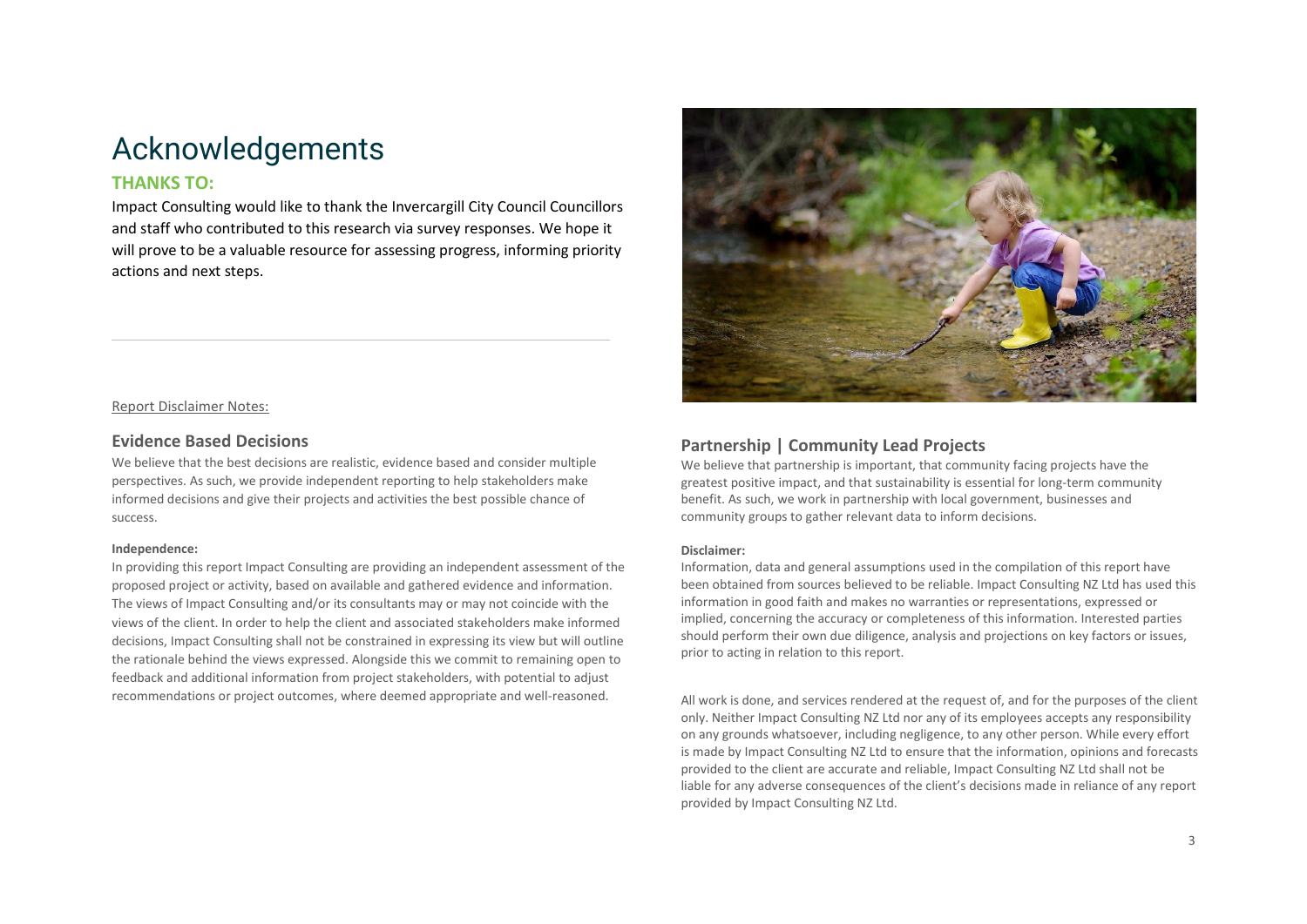### <span id="page-3-0"></span>Contents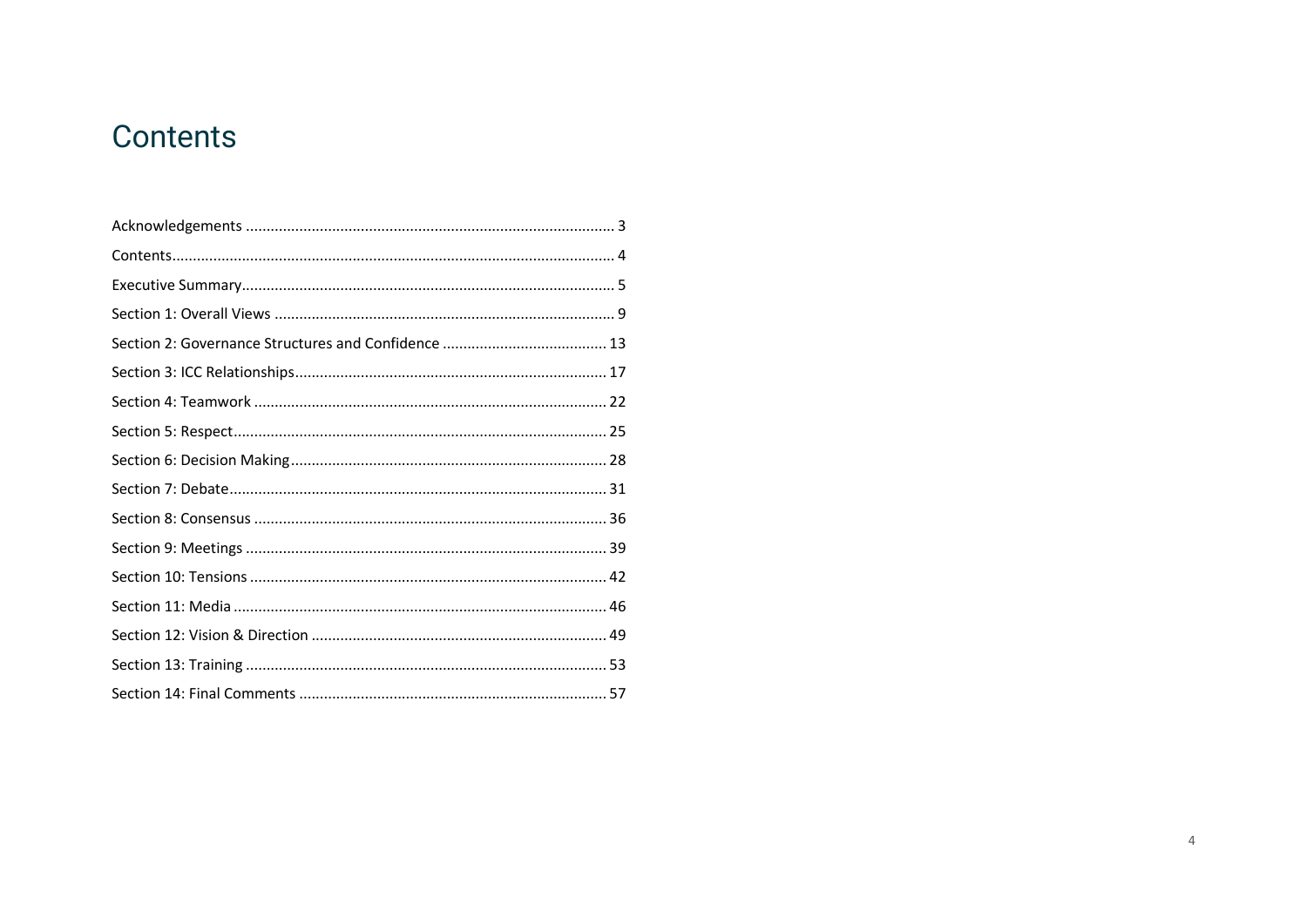### <span id="page-4-0"></span>Executive Summary

The Department of Internal Affairs became involved in supporting Invercargill City Council (ICC) to resolve internal governance issues following official complaints in 2020. In late 2020 Richard Thomson undertook a detailed independent review, resulting in a detailed report dated October 2020. The report highlighted numerous issues and a breakdown of trust and confidence in many aspects and of functions of the elected council.

This research report mirrors the interview questions used to collate the Thomson report, in order to provide a quantitative overview of the current position of Invercargill City Council governance and progress made in the past six months.

The report is based on an online survey completed by all thirteen elected representatives (the Mayor and x12 councillors), as well as eleven staff, including External Appointees, the Chief Executive and Group Managers.

### Research Findings

Following is a brief summary of findings from each of the fourteen report sections.

### 1. Overall Views

Elected representatives and staff believe that there has been improvements in working together, but remain frustrated at the lack of leadership and the ongoing challenges faced by the Mayor. They also remain concerned about the disclosure of information to the media and the loss of top staff from council.

- 92% of staff believe there has been noticeable progress in the past 6-months towards having 'strong unified governance and leadership'.
- 45% of elected representatives believe there has been only a small amount of progress or superficial change towards having strong unified governance and leadership.
- The majority of elected representatives and staff believe that ICC councillors have made noticeable progress in the past 6-months towards having respectful working relationships, which uphold the code of conduct and maintain public confidence in council.
- There is a general feeling that issues are being monitored but not addressed.

### 2. Governance Structures and Confidence

- The majority of elected representatives and staff believe the current governance structure (committee structure and relationship to Council) is working well and feel they have had opportunity for input into the structure. Most also have confidence in the leadership of the committees.
- Most survey respondents believe Councillors generally act in a way that maintains public confidence, three people disagreed or strongly disagreed with this.

### 3. Relationships

- For the most part Councillors indicated good working relationships with each other and with Council staff.
- All relationships with the Mayor remain strained. This includes his relationship with Councillors, Committee Chairs, the CEO and the Deputy Mayor.

### 4. Teamwork

- Without exception, Councillors view themselves as being committed to positive outcomes for Invercargill city and the community they serve, over and above any personal views they may hold. However, they are more likely to view other councillors as pushing personal agendas.
- Responses indicate that while is a sense of collective responsibility from the majority of Councillors there are still issues to be resolved in gaining buy-in from all parties.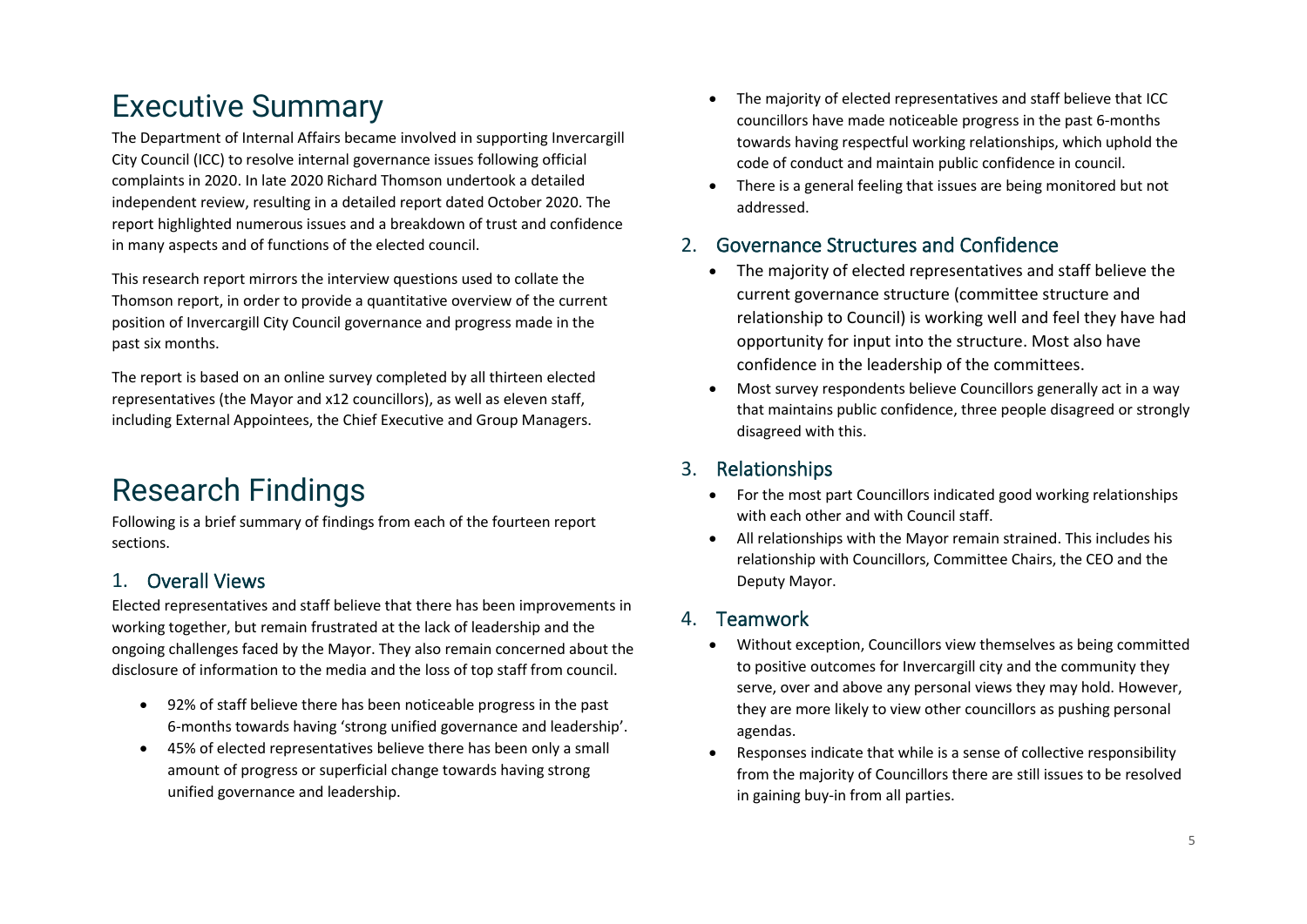### 5. Respect

- Councillor's value alternative points of view and, with a few exceptions, there seems to be a sense of mutual respect between councillors. The large majority of councillors and staff feel respected.
- When voting on key topics which split council, there is an erosion of respect between opposing members.

#### 6. Decision Making

• Councillors and staff believe that issues are primarily debated based on facts and merit. Staff reports are viewed by most respondents as helpful in decision making and unbiased.

#### 7. Debate

- For the most part issues are debated without making it personal.
- This does not seem to be the case on some issues, with past voting decisions being drawn into later debates on separate topics.
- While most councillors and staff feel they can be open and honest in council meetings, this is a space that still needs work.
- Likewise, while most survey respondents believe Councillors avoid offensive or abusive conduct, there still seem to be some underlying issues in this space. Two councillors don't feel safe to express their views (and/or those of their constituents) without personal attack or dismissive comments in response. Three councillors don't feel heard by others.
- Most respondents believe major splits in voting seem to be being managed effectively.

### 8. Consensus

- There seems to be consensus around key strategic decisions and a willingness from the large majority of councillors to support collective decisions even when they don't align with their personal views.
- All feel they have ability to continue to have ongoing input on issues they have voted against.

### 9. Meetings

- Most respondents believe council meetings are well run and follow proper meeting procedure.
- Most are confident of their understanding of conflict of interest, meeting procedure and standing orders.

#### 10. Tensions

- Around a quarter of elected representatives indicated a lack of understanding of what the appropriate channels and processes are for complaints about other councillors, the mayor, CEO or council staff. This is potentially an area for additional training. It would most likely be beneficial to ensure that there is a mediation phase included within official processes, to avoid complaints building additional resentment and weakening working relationships.
- Most councillors and staff believe positive progress has been made on resolving key issues. This seems to be the case for the city centre and Esk Street redevelopments. However, facility-based issues are more likely to resurface and may need additional work to gain consensus or clarity on next steps (The Water Tower, Anderson Park House, Rugby Park and the Museum).

### 11. Media

• There seems to be unity around respecting others in the media and presenting ideas to council prior to speaking to the media. Respondents are also committed to hearing other councillor's views prior to speaking to the media, and not leveraging the media for political advantage. The reverse might be a question worth asking. Are the media committed to supporting good working relationships and positive leadership for the city?

### 12. Vision & Direction

• Creating a city with heart seems to have a strong degree of buy-in with tangible outcomes, which most councillors and staff seem to be supportive of.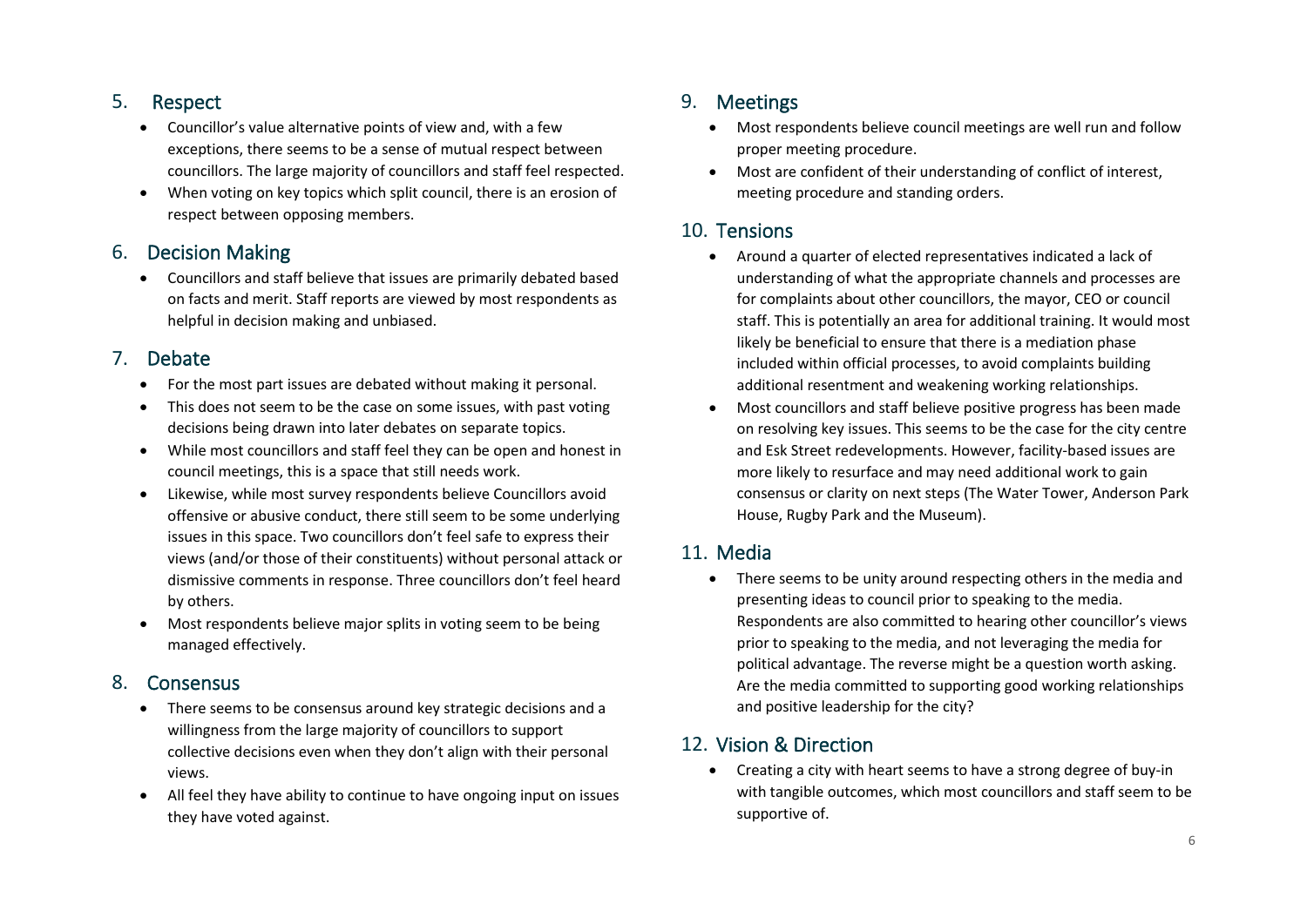- There seems to be agreement around the level of debt and risk councillors are comfortable with and performance targets for the city.
- Most councillors and staff believe that performance targets are aligned around critical issues for Council, as well as strategic documents, such as the Long Term Plan vision, strategy and agreed goals.

#### 13. Training

• There are very mixed views on induction training and professional development and the value / benefit of these.

#### 14. Final Comments

- Respondents feel that most parties are making committed efforts towards improved governance and positive working relationships.
- A number feel that the presence of external appointees / outside observers is a key factor in the progress made.
- While well respected for his contribution to the city, the performance and ability of the mayor to fulfil his role remains a central issue. 77% of elected representatives and 84% of staff surveyed do not have confidence that the mayor is on top of key council issues.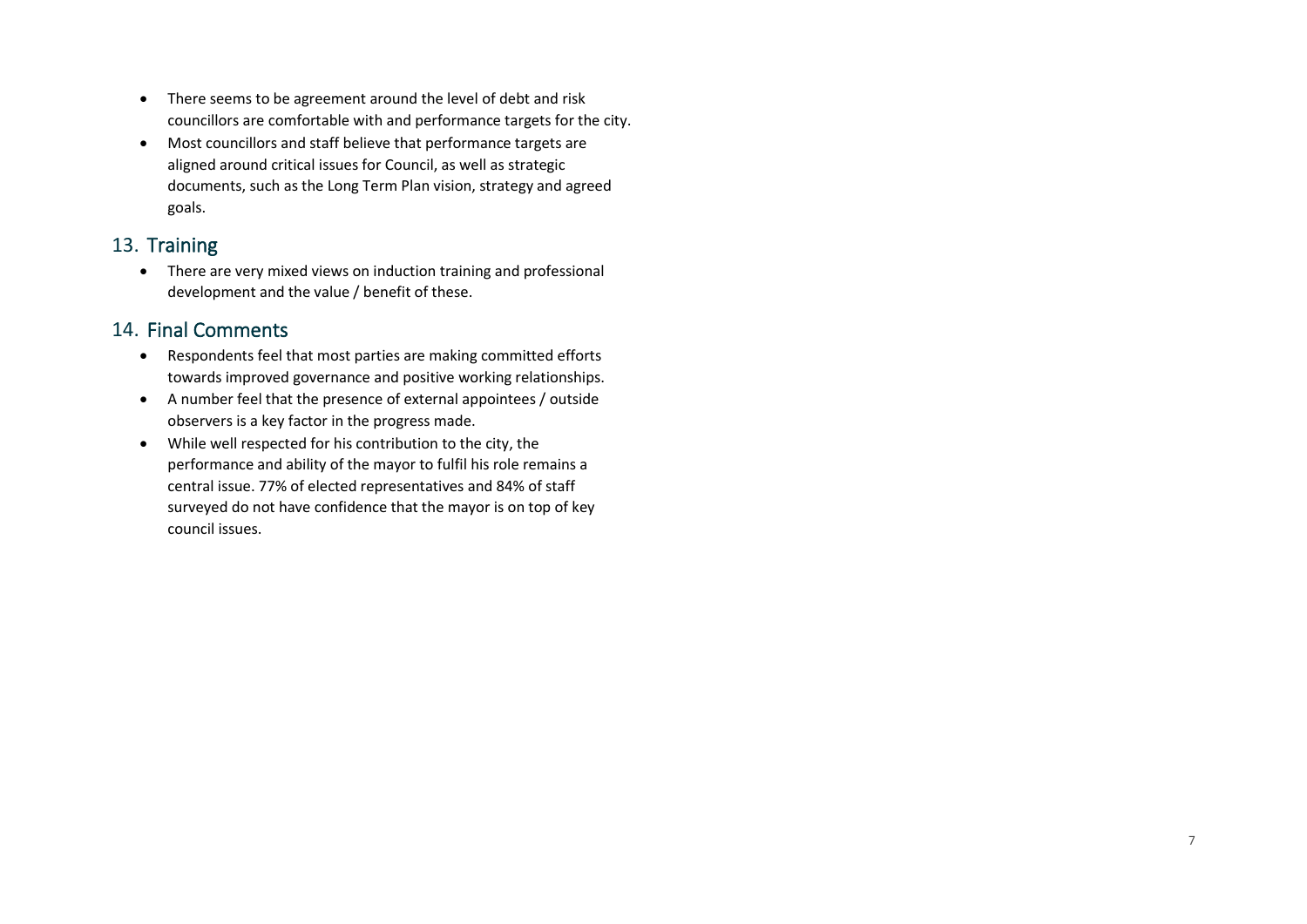### Report Context

#### 15. Project Overview and Context

The Department of Internal Affairs became involved in supporting Invercargill City Council (ICC) to resolve internal governance issues following official complaints in 2020. In late 2020 Richard Thomson undertook a detailed independent review, resulting in a detailed report dated October 2020. The report highlighted numerous issues and a breakdown of trust and confidence in many aspects and of functions of the elected council.

Alongside the Thomson report a strategic improvement action plan was put in place "Working on Working Together", which included recommended training and other actions to 'build strong foundations' and for 'strengthening the team'. The plan also had a number of specific workstreams including:

- 1. Reviewing strategic projects
- 2. Supporting the committee structure
- 3. Training for committee chairs and councillors
- 4. Supporting the Mayor and CE
- 5. Developing Media Protocols and Bringing the Community Along

Impact Consulting has been approached by Invercargill City Council to provide an independent quantitative research assessment on the progress made in enhancing and improving governance structures and relationships within the council over the past 6-months.

#### 16. Need for Quantitative Assessment

While there has been significant work put into training and qualitative assessment of progress, including updated 1:1 interviews by the author of the Thomson Report, there is also need for the council to have a framework of quantitative measures in order to track progress over time.

While it must be noted that (for the most part) progress will be based on selfreported measures, many of the issues being addressed were relational or stemmed from a breakdown in relationship or trust. Hence self-reporting is essential and an important measure. Procedural changes may be possible to

measure based on existing data such as meeting attendance levels and voting or decision-making processes.

#### 17. Research Structure

- As per the project brief, this research has been based on the Interview Framework that Richard Thomson used to guide his discussions.
- The survey was conducted online during July 2021.
- All Invercargill City Councillors, the Mayor, external appointees, Chief Executive, and a small number of relevant Invercargill City Council staff (including general managers, the governance project directorate and the project governance group) completed the survey.

#### 18. Reporting Structure

As staff members were not able to provide insight on some of the questions and were therefore more likely to select neutral, we have separated the responses of the councillors and mayor, from the other staff and external appointees responses. The report is broken into 14 sections:

- 1. Overall Views
- 2. Governance Structures and Confidence 9. Meetings
- 3. ICC Relationships
- 4. Teamwork
- 5. Respect
- 12. Vision and Direction
- 6. Decision Making 13. Training
- 7. Debate

14. Final Comments

8. Consensus

10. Tensions 11. Media

#### **NOTES:**

- In some cases the percentages expressed in the graphs do not add to 100% due to rounding.
- There were a total of x13 elected representative responses. Each response equates to approximately 8%.
- There were a total of x11 staff and external appointee responses. Each response equates to approximately 9%.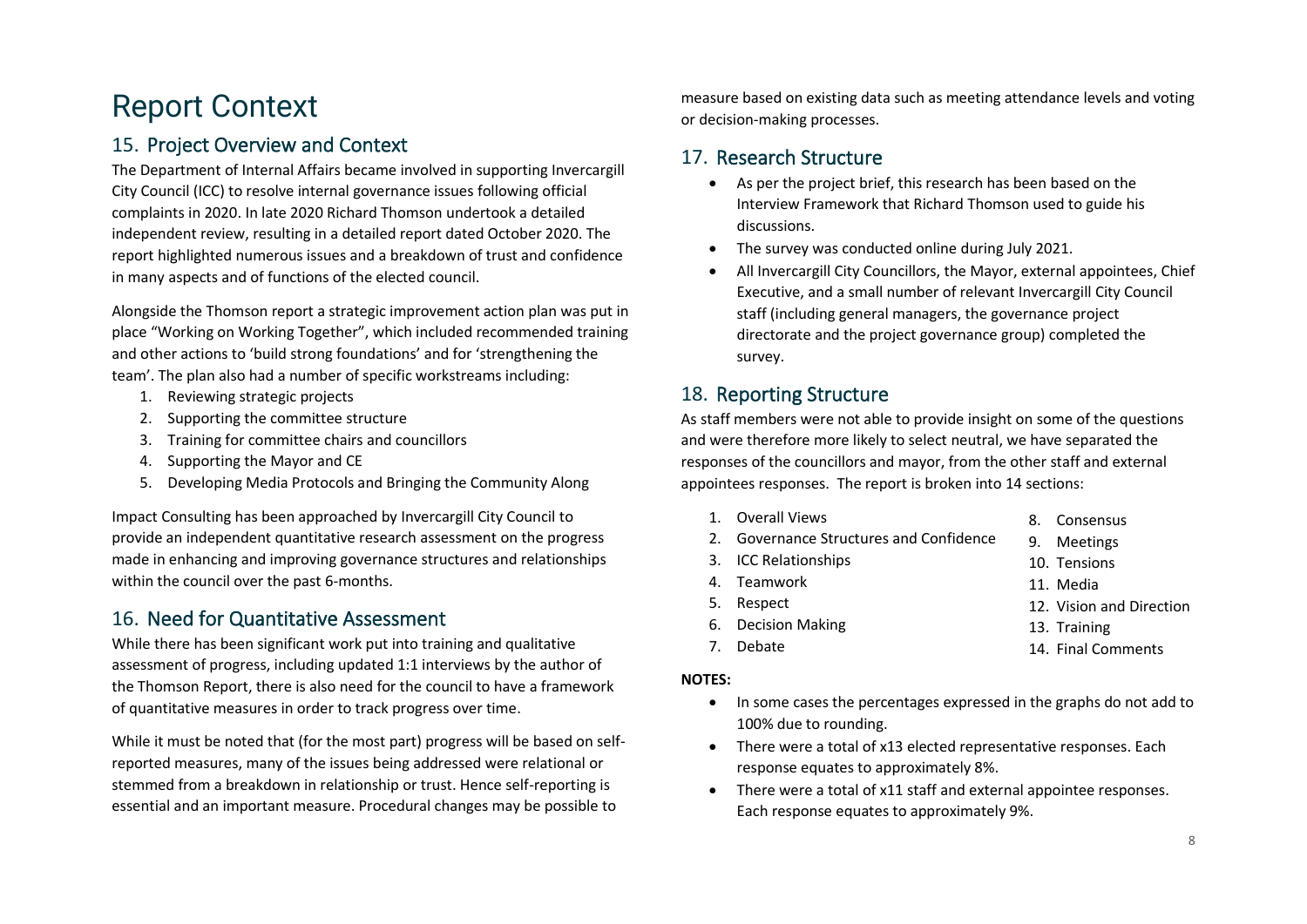## <span id="page-8-0"></span>**SECTION 1 Overall Views**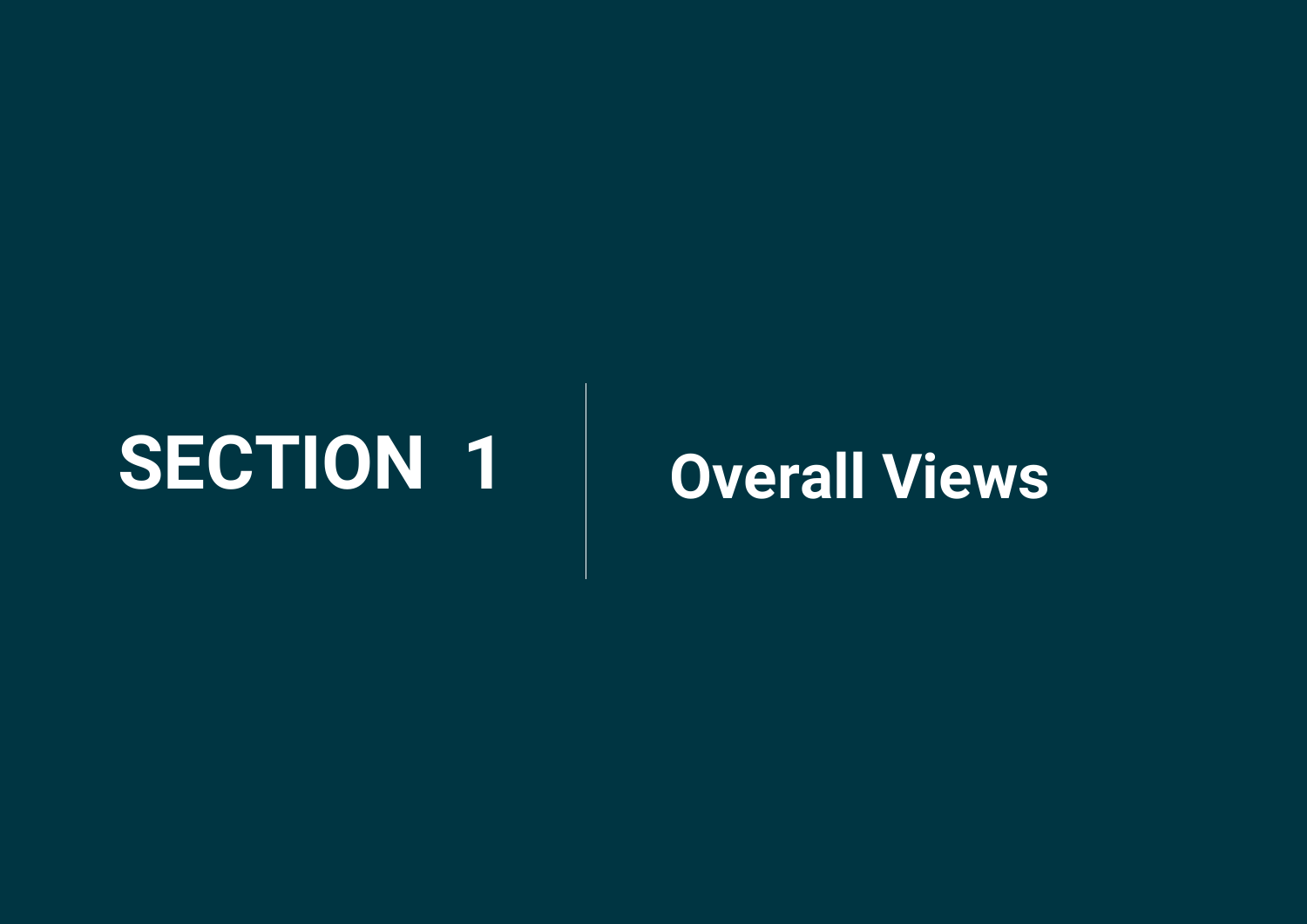#### 19. High Performing Council

A key objective of a high performing council is to provide "strong and unified governance and leadership" (with decisions arrived at by respectful debate, drawing on the diverse views held by elected members). **What progress do you believe ICC have made in the past 6-months towards having strong unified governance and leadership?**



#### **ELECTED REPRESENTATIVES**

#### **STAFF AND APPOINTED RESPRESENTATIVES**



#### 20. Code of Conduct

A key expectation of being a councillor is to adhere to Section 5 of the Code of Conduct. **What progress do you believe ICC councillors have made in the past 6-months towards having respectful working relationships, which uphold the code of conduct and maintain public confidence in council?**

#### **ELECTED REPRESENTATIVES**



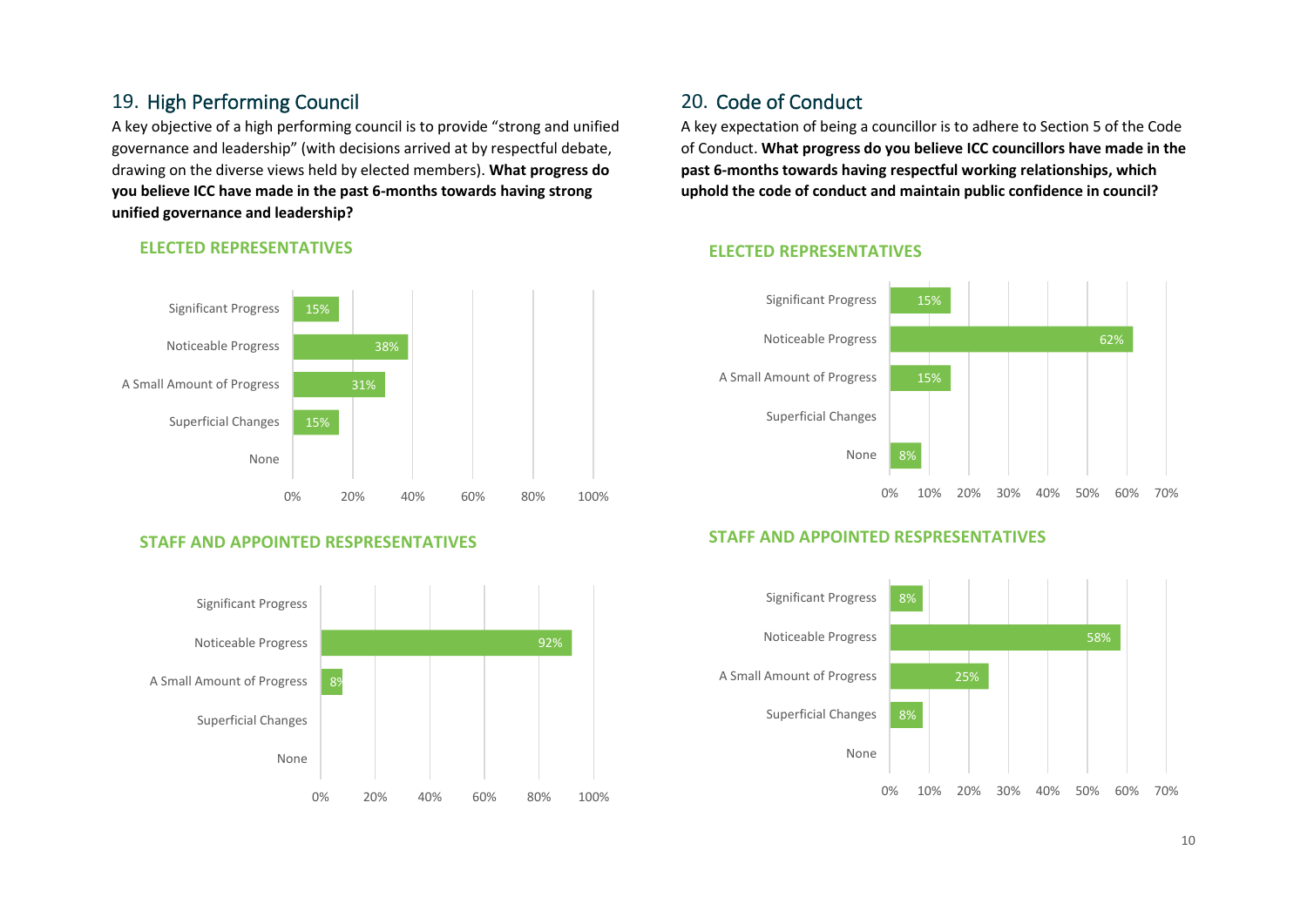#### 21. Concerns

**What issues (if any) currently give you concern regarding Invercargill City Council?**

#### **ELECTED REPRESENTATIVES**

There is still a leadership void that won't be rectified until the next election. Councillors are doing their best to manage without a leader's support. I feel there has been some great staff recruited and some of these have been lost after a short time. I feel there may be a work environment issue.

The mayor's ability to do the job

Leadership at full Council meeting

Constant leaking of info to the media.

I am concerned that councillors still don't really understand the difference between engagement and consultation and how we use both as part of our decision making not the only basis for it. Also, that there is a lack of big picture thinking.

Only a handful of councillors have truly bought into the process.

The vagueness or irrelevance of anything contributed by the Mayor and his tendency (through an assistant) to get issues into the public arena through Facebook

The lack of leadership from the mayor

Behaviour of Mayor

There is a problem with question 1. It combines the improvements in being unified with improvements in leadership. This needs to be separated as there are improvements in working together, but no improvements in leadership. And when I refer to leadership, it is the mayoralty. There is also a concern that certain councillors are not engaging in their elected roles. An example of this is the lack of attendance at critical workshops.

The Loss of to many very valuable staff VERY VERY TOP TALENTED PEOPLE

Continued divulge of information that was either in public excluded or in committee e.g who released the unredacted Thomson report

Occasional comments during debates that are personalized- but much improved

#### **STAFF AND APPOINTED RESPRESENTATIVES**

Trust amongst councillors to have an open discussion about issues

Lack of strong Mayor and CE relationship still leaving significant leadership void

The divide between the councillors and mayor and an ongoing focus on responding to news media stories.

The continued leaking of confidential or redacted information. The lack of capability of elected representatives in managing strategic

communications and general media queries. The on-going leadership void (not just the Mayor, but all elected representatives have a responsibility for this). The relationship between the Mayor and elected representatives. I sense there is the strength of the current support network around the council - a project directorate and the EAs - which are a visible presence of the need for better behaviour and maintaining it. I am uncertain how - in that absence - issues and differences (which are inevitable) might be handled

The media focus on the separation between the Mayor and the Councillors

The significant gap between the Mayor and the rest of Council and the gap between the Mayor and the Deputy Mayor. These two divisions are taking up too much time and effort from more people that should all be unified towards progressing Councils work programme

The Mayor is not contributing materially to the work that has led to the progress Council is making, in fact has detracted from it.

Significant issues (eg museum) can see the return of old behaviours - but they are dealt with better. There is still a lack of leadership.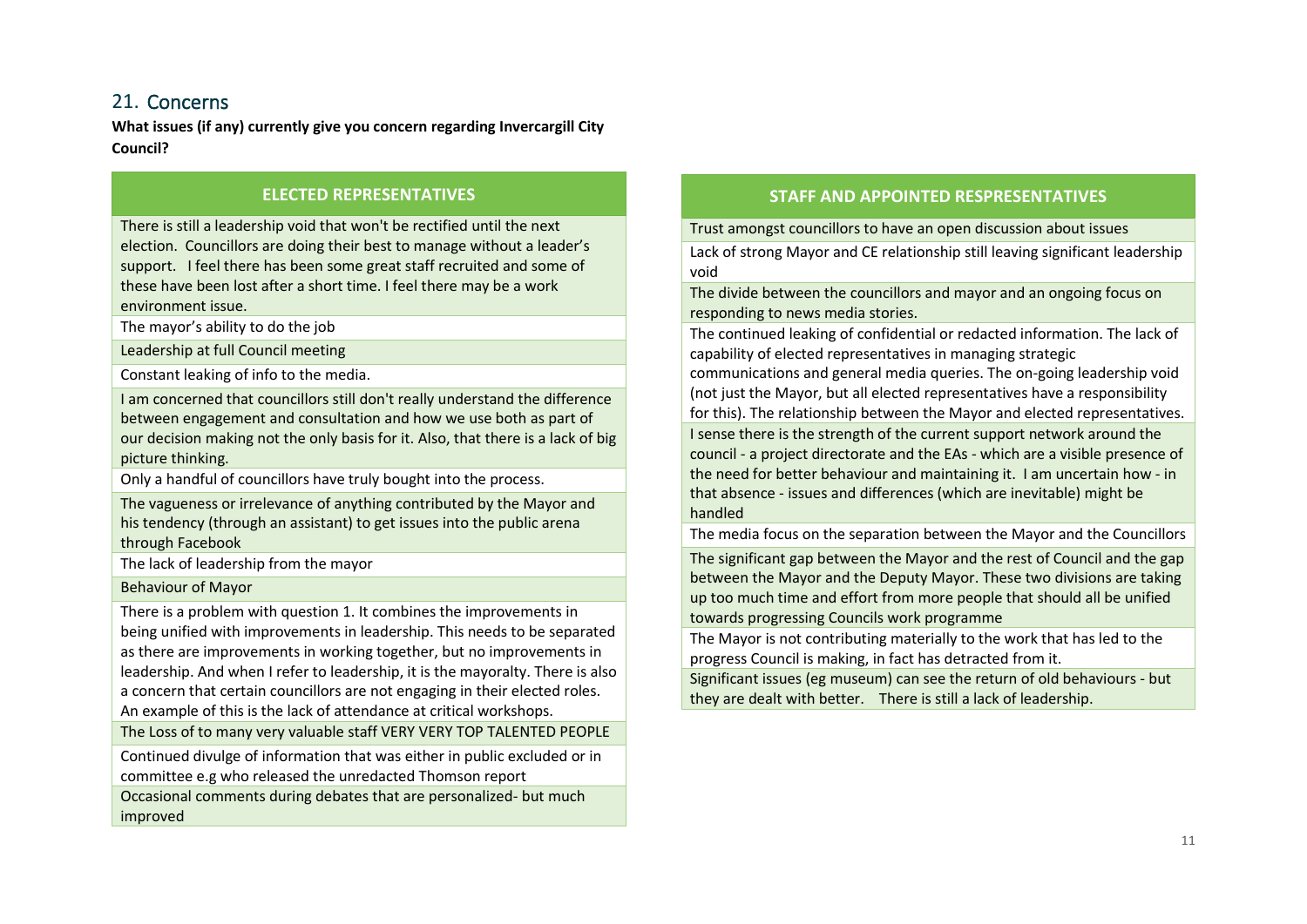#### 22. Monitoring of Issues

**Do you feel these issues are being adequately monitored or addressed? If not, what do you believe would be helpful?**

#### **ELECTED REPRESENTATIVES**

The leadership void has been partially addressed by Councillors. There is still clearly a huge gap between the Mayor and the CE. These aren't easily addressed.

A medical check

A difficult question if current personal ability not recognised or acknowledged. Perhaps a workshop where all members were in attendance to address this issue.

Repercussions and follow up where there has been untoward behaviour.

Staff try hard to get councillors to consider the big picture but some lack a real understanding of it. Bending to the will of the loudest people in the community is not our job. I guess thats the politics part and not sure if you can do anything about that.

Hard to say, you can't force people to participate.

Not sure what else can be done.

Yes

As far as possible

They have been raised.

Appoint new CEO

NO

Yes

#### **STAFF AND APPOINTED RESPRESENTATIVES**

more discussion needed around implementing the charter

Significant work is going into improving ICC governance however there appears to be little change in the Mayor's approach.

As this matter sits with elected members, it is challenging to address.

I think these issues are being well monitored but it is taking longer than it should to embed good practices and behaviours at the Council.

Generally issues are well known but some are difficult to address. For example, it is clear there is still leaking to media from Council meetings which is unhelpful and ultimately prevents that real confidence in council processes. But they need addressed. Similarly, while the current Mayor/CEO remain, the effectiveness of a council with a firm/effective relationship will be missing and limit its overall effectiveness.

Yes

No - they are being monitored but not addressed.

Monitored yes, addressed no. Less rhetoric and more openness from Sir Tim would enable the organisation to respond and support him appropriately.

Some councillors are working together better, to address what they can. Without leadership, there is nothing to coalesce around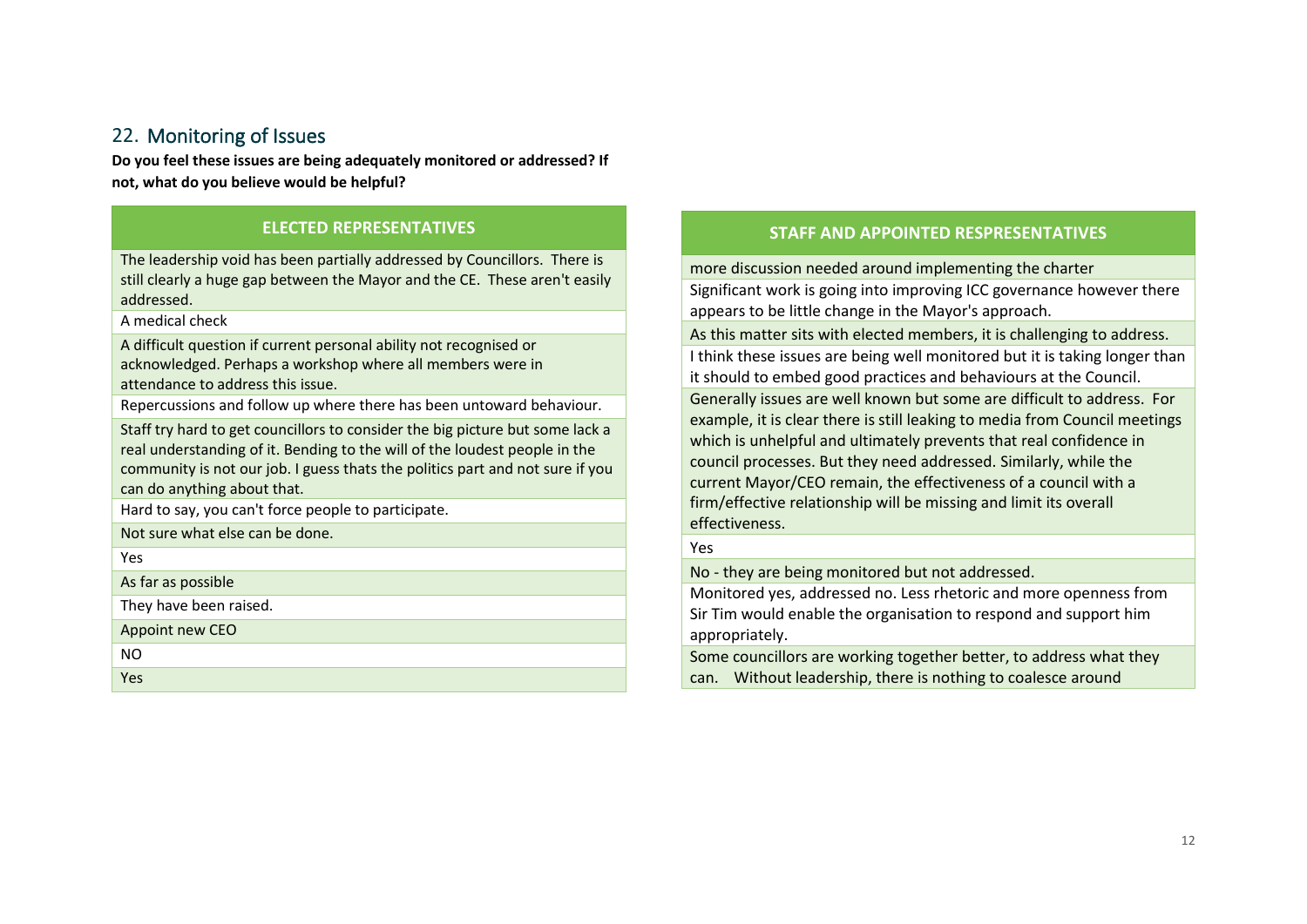## <span id="page-12-0"></span>**SECTION 2**

**Governance Structures and Confidence**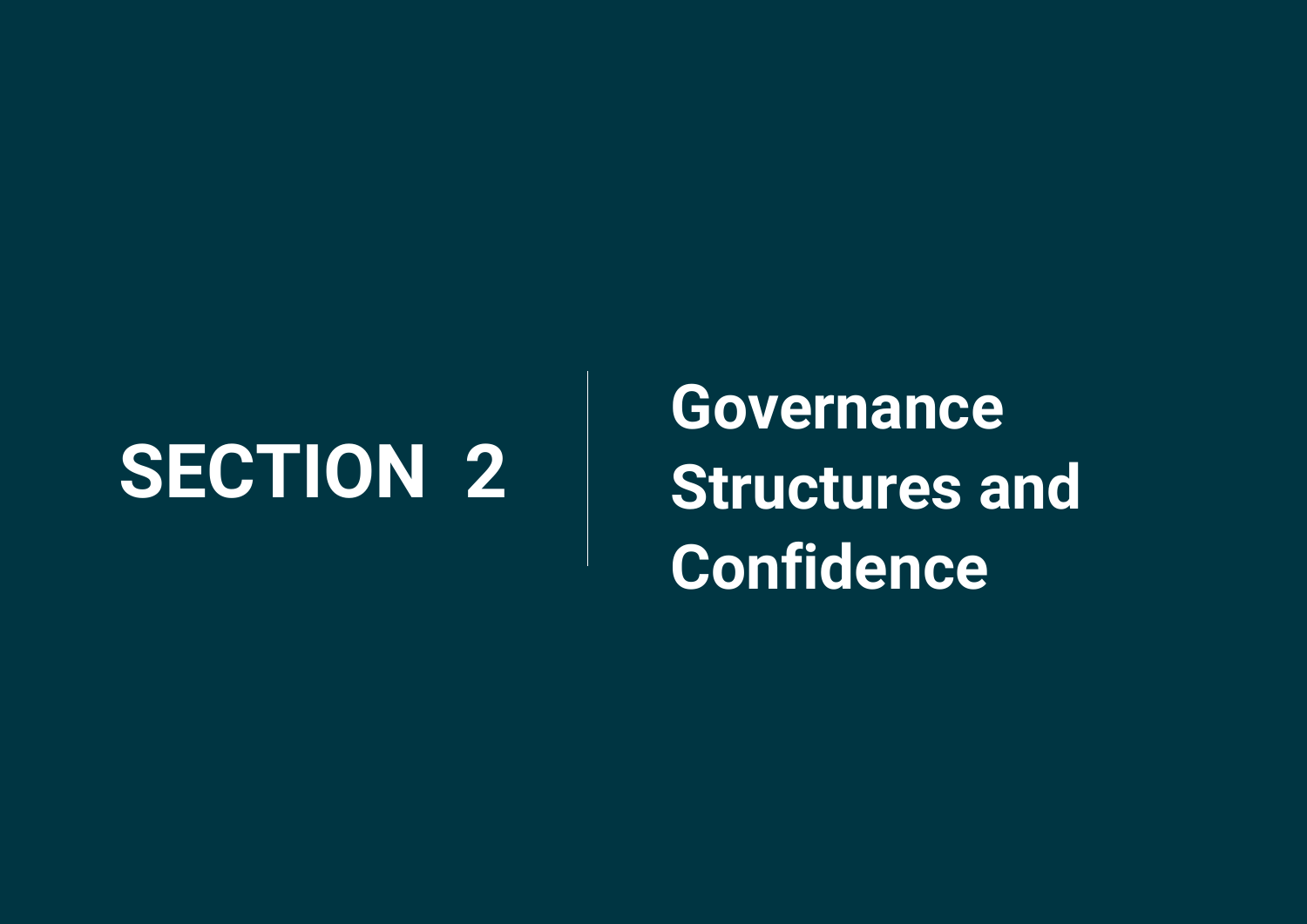#### 23. Governance Structure

**The current governance structure (committee structure and relationship to Council) is working well.**

#### **ELECTED REPRESENTATIVES**



#### **STAFF AND APPOINTED RESPRESENTATIVES**



#### 24. Governance Structure Input

**I have had opportunity to provide input on the current governance structure.**

#### **ELECTED REPRESENTATIVES**



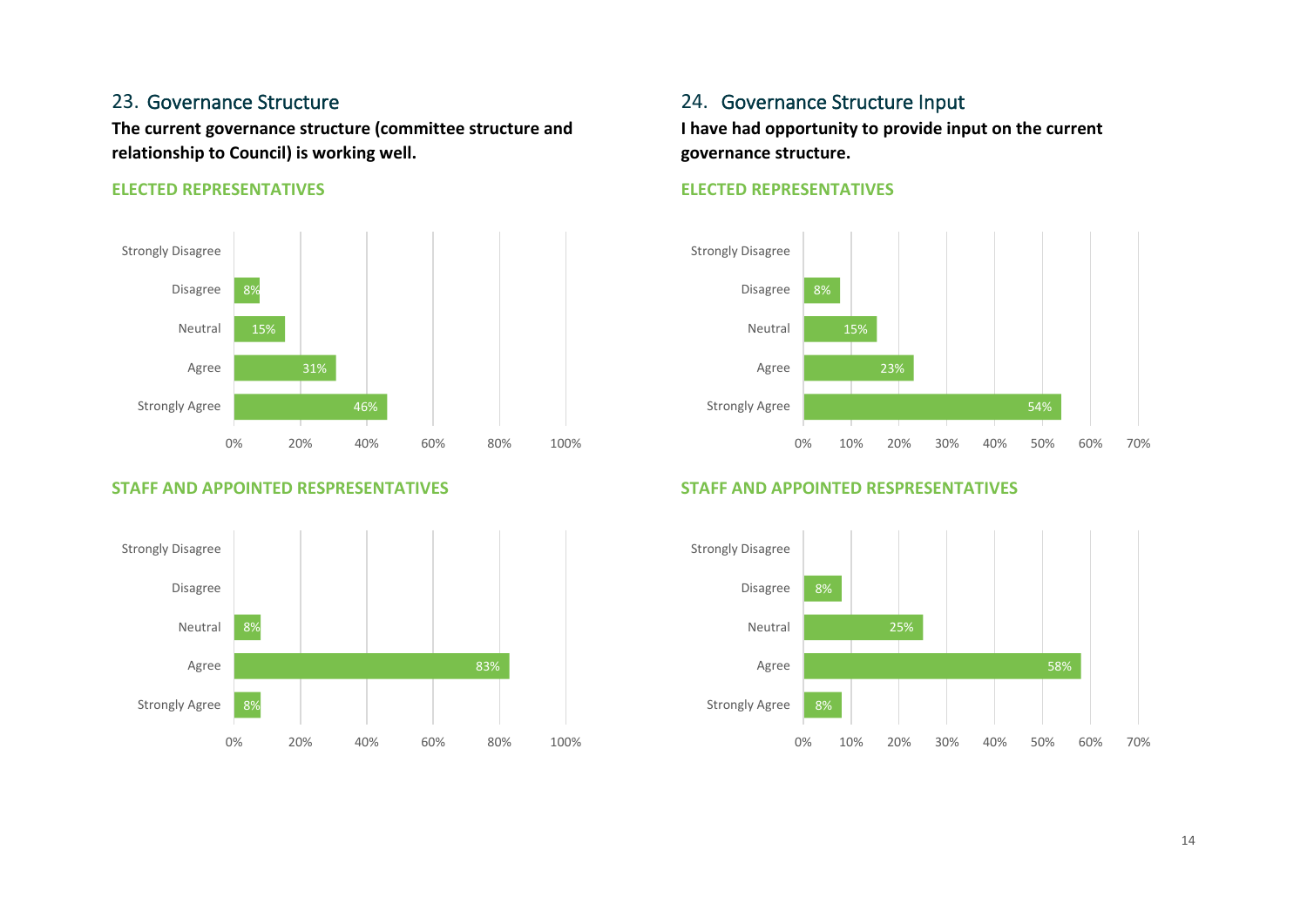#### 25. Mayor

**I have confidence that the Mayor is on top of key Council issues.**

#### **ELECTED REPRESENTATIVES**



#### **STAFF AND APPOINTED RESPRESENTATIVES**



#### 26. Governance

**I have confidence in the current governance structure.**

#### **ELECTED REPRESENTATIVES**



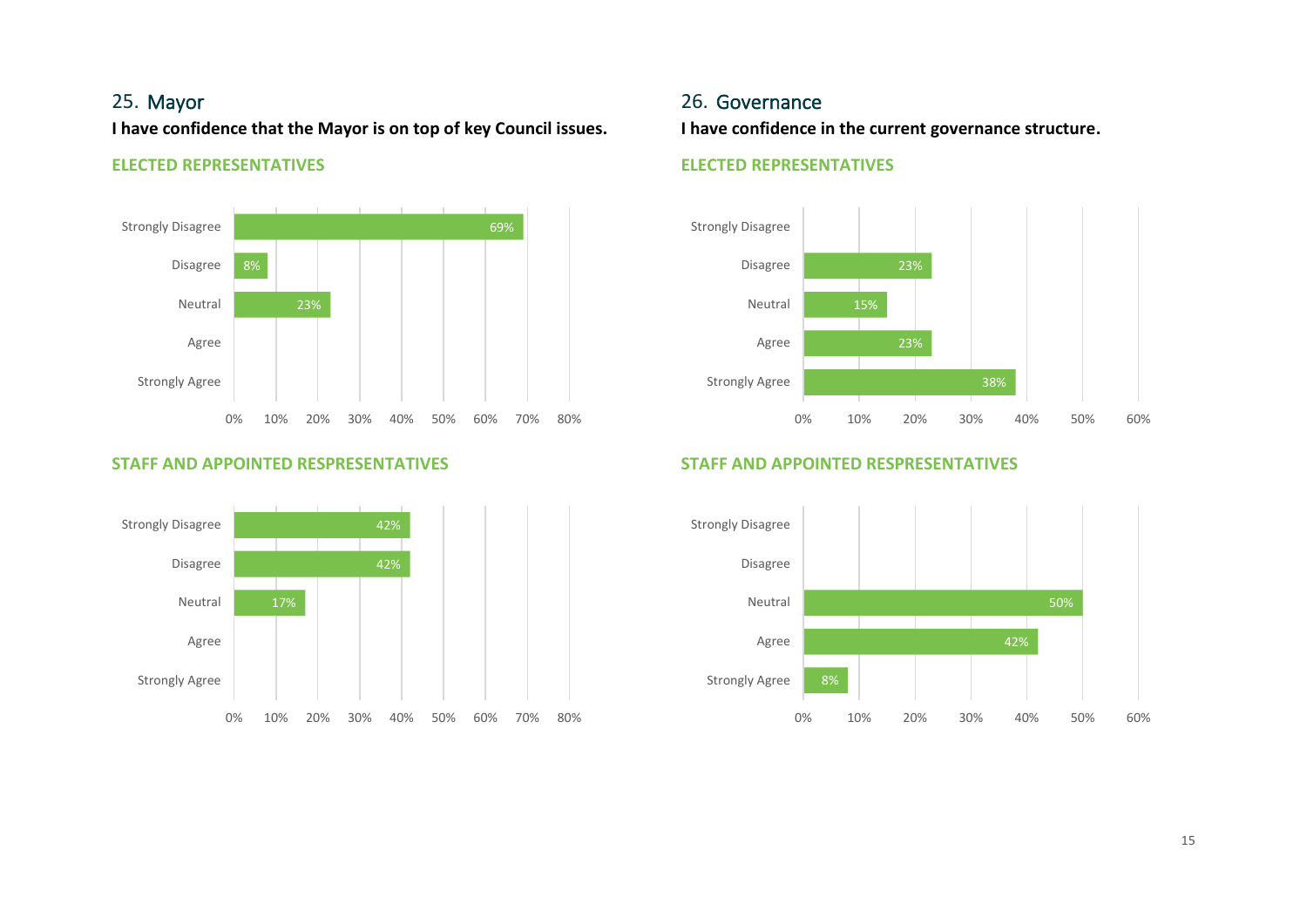#### 27. Committee Leadership

**I have confidence in the leadership of council committees.**

#### **ELECTED REPRESENTATIVES**



#### **STAFF AND APPOINTED RESPRESENTATIVES**



#### 28. Public Confidence

**Councillors generally act in a way that maintains public confidence.**

#### **ELECTED REPRESENTATIVES**



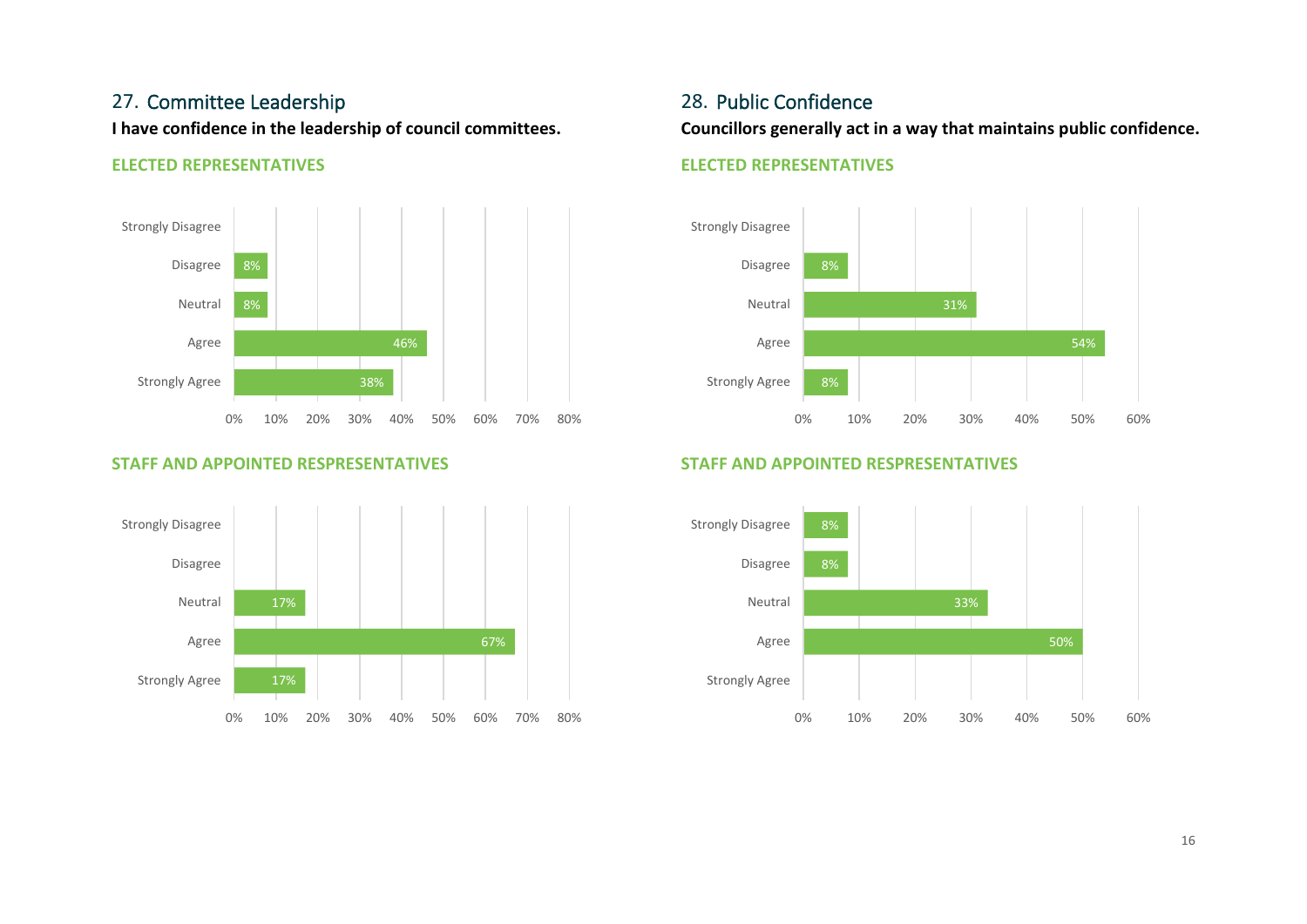## <span id="page-16-0"></span>**SECTION 3 ICC Relationships**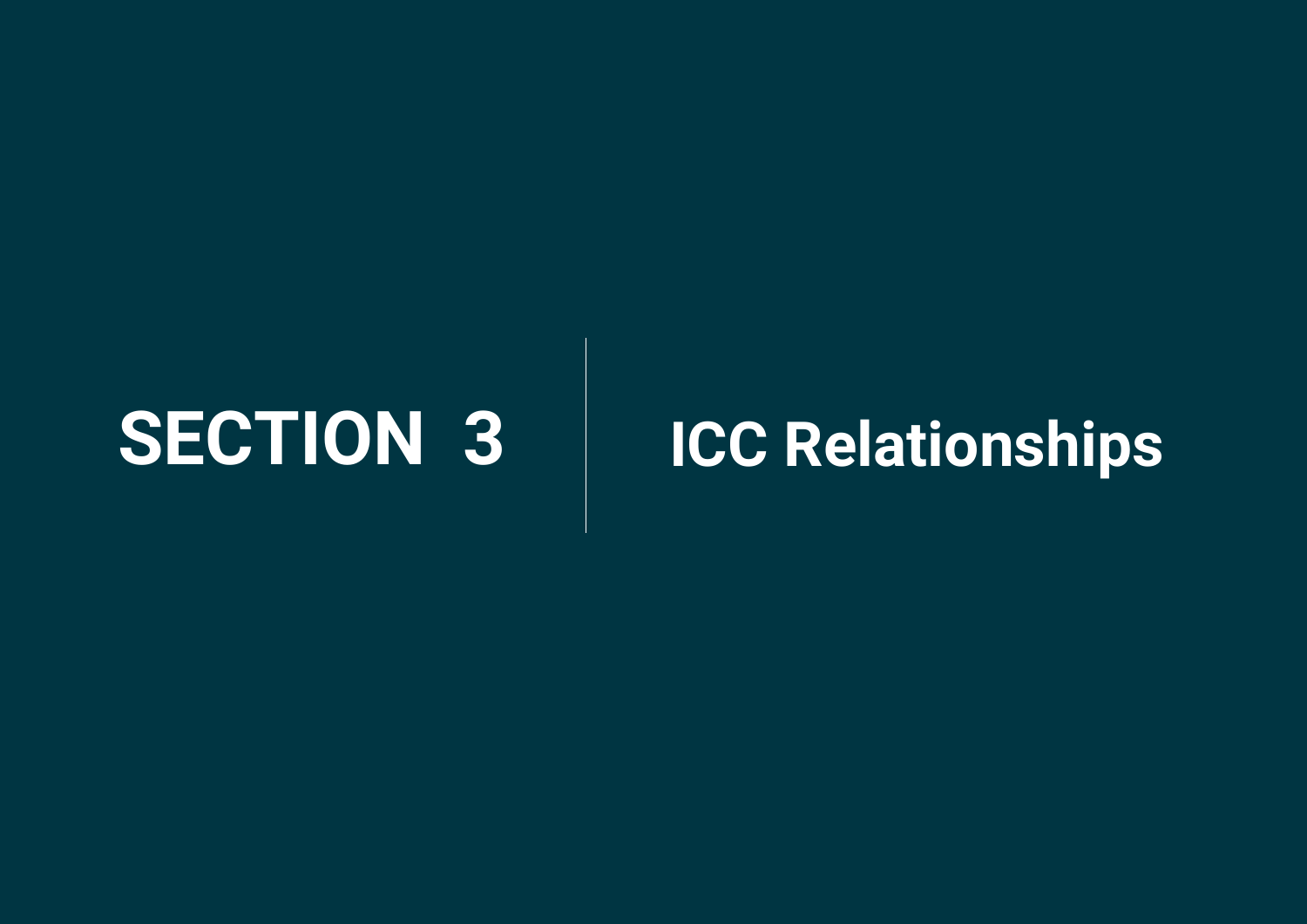#### 29. Councillors - Councillors

**Councillors have a good working relationship with each other.**

#### **ELECTED REPRESENTATIVES**



#### **STAFF AND APPOINTED RESPRESENTATIVES**



#### 30. Councillors - Mayor

**Councillors have a good working relationship with the Mayor.**

#### **ELECTED REPRESENTATIVES**



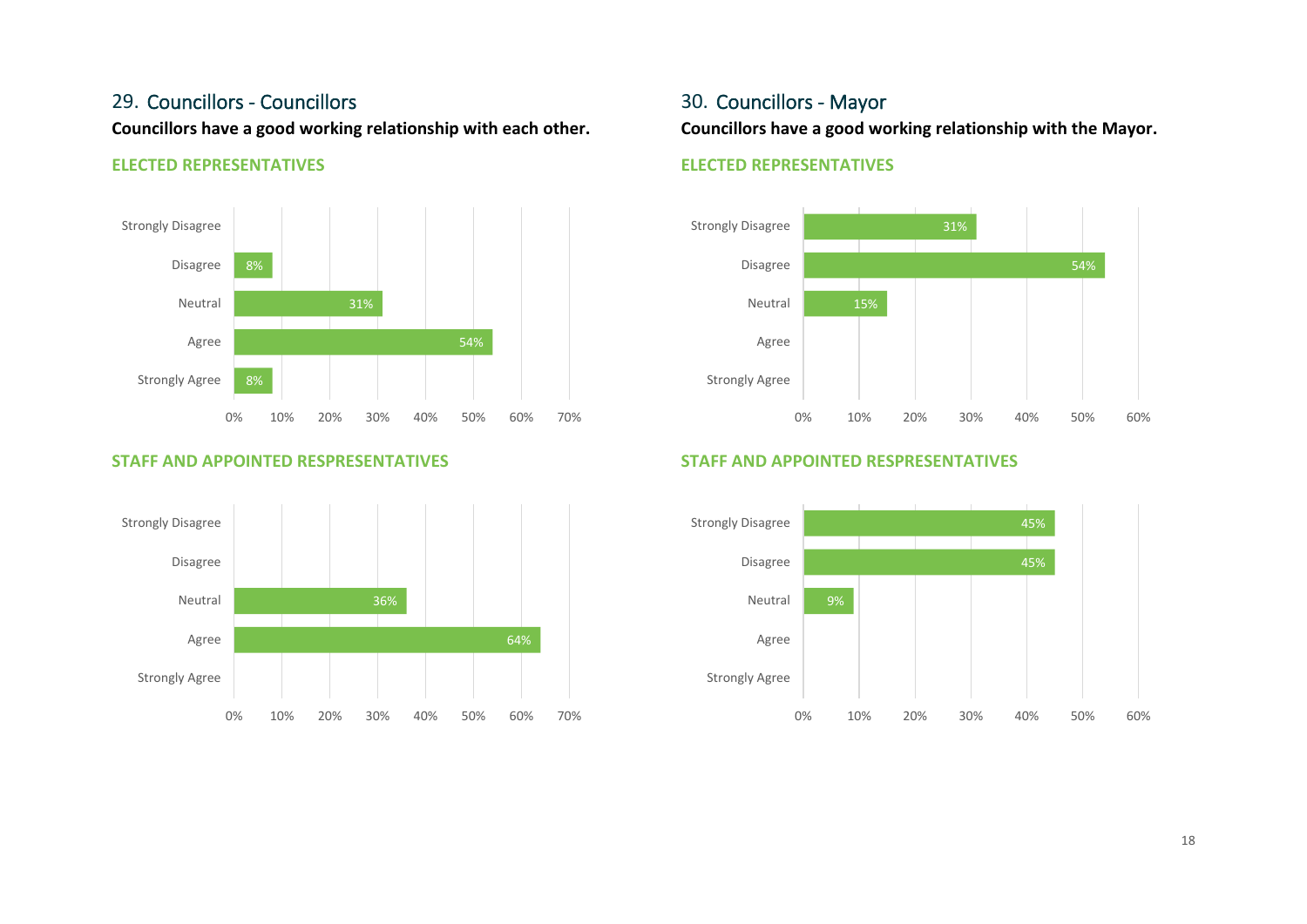#### 31. Councillors - CEO & Management

**Councillors have a good working relationship with the CEO and senior management.**

#### **ELECTED REPRESENTATIVES**



#### **STAFF AND APPOINTED RESPRESENTATIVES**



#### 32. Mayor - CEO

**There a strong working relationship between the Mayor and the CEO.**

#### **ELECTED REPRESENTATIVES**



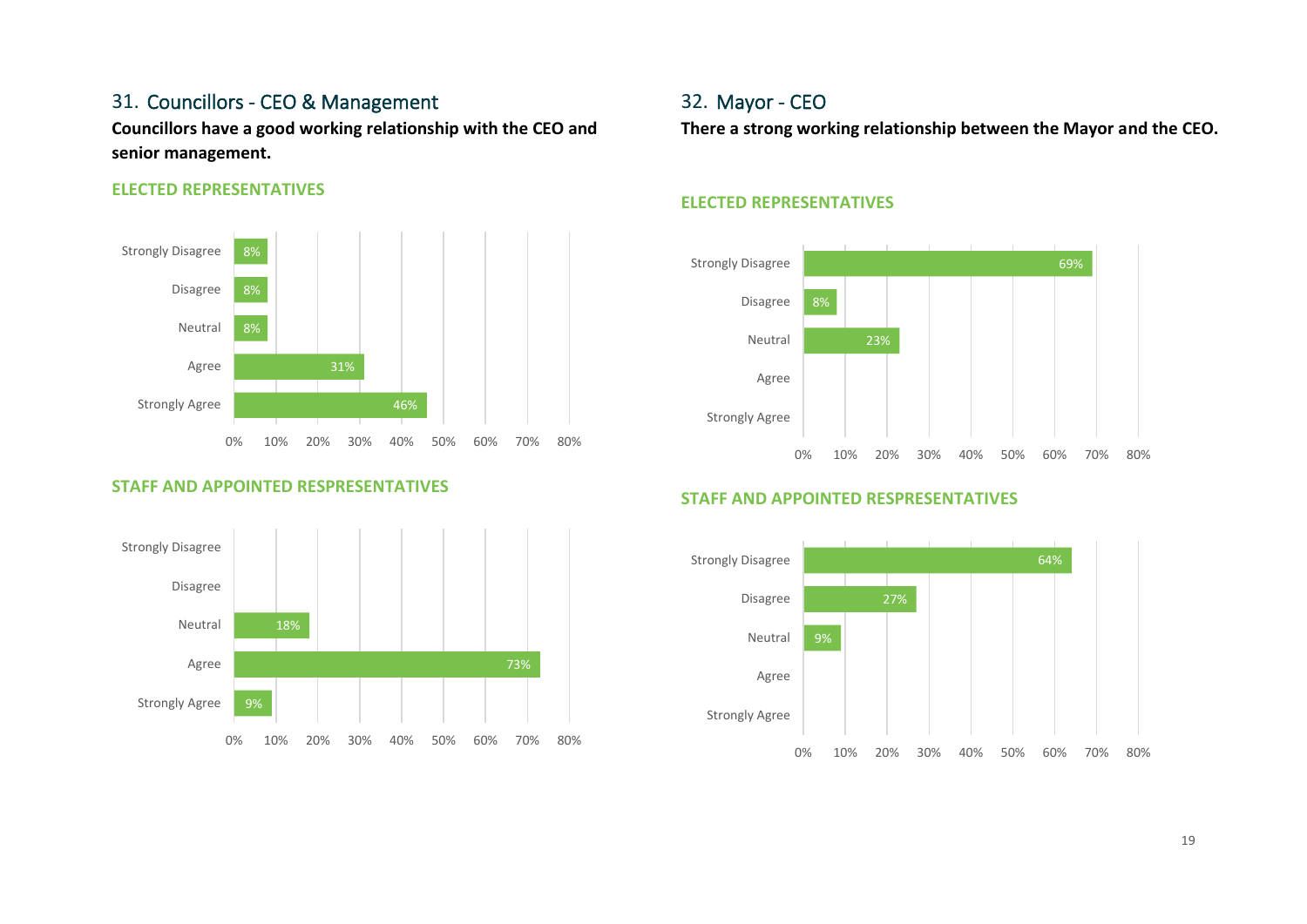### 33. Mayor – CEO relationship improvement

**The relationship between the Mayor and CEO has improved over the last 6-months.**

#### **ELECTED REPRESENTATIVES**



#### **STAFF AND APPOINTED RESPRESENTATIVES**



#### 34. Mayor – Deputy Mayor

**The Mayor has a good working relationship with the Deputy Mayor.**

#### **ELECTED REPRESENTATIVES**



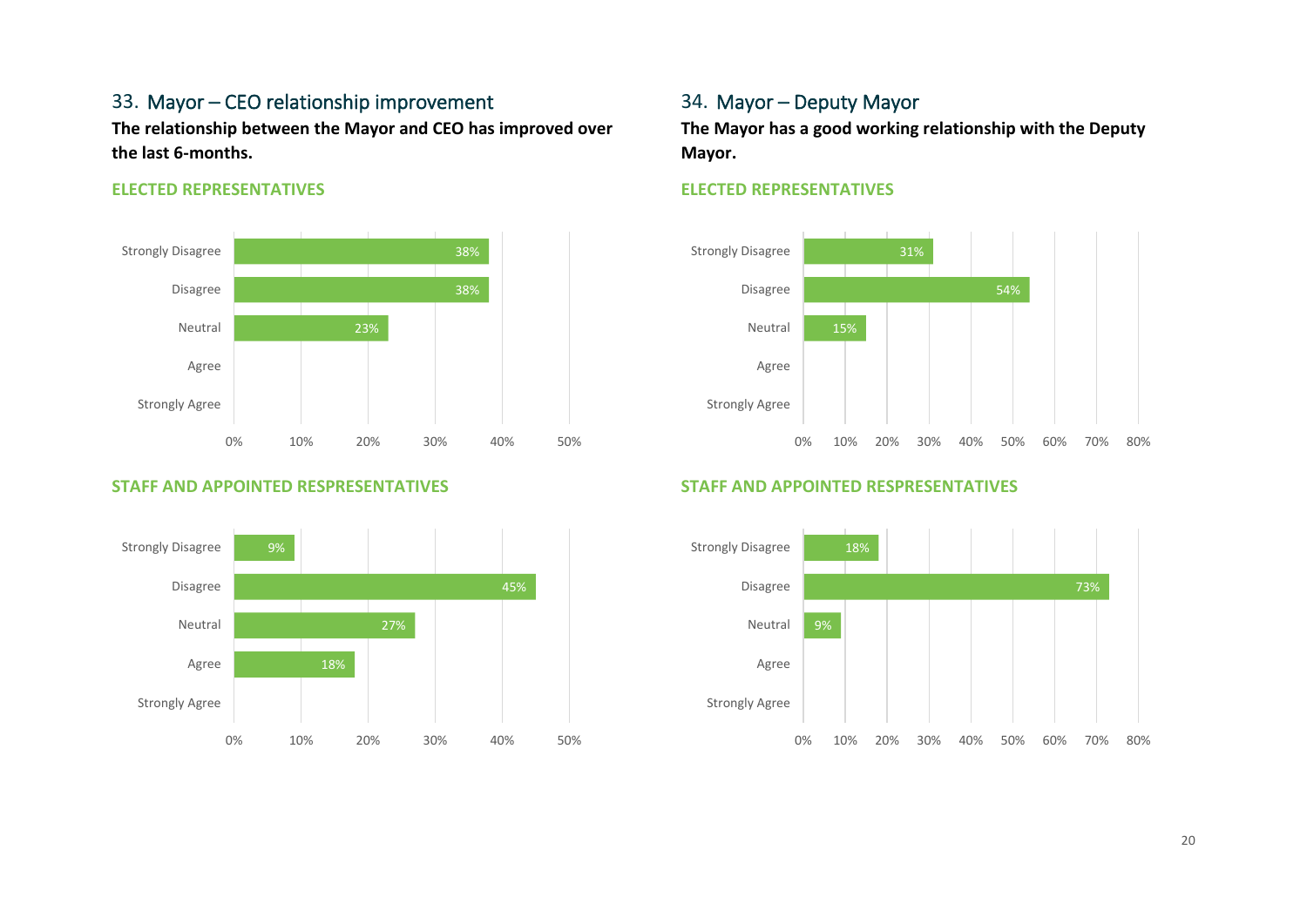#### 35. Mayor – Committee Chairs

**The Mayor has a good working relationship with the committee chairs.**

#### **ELECTED REPRESENTATIVES**



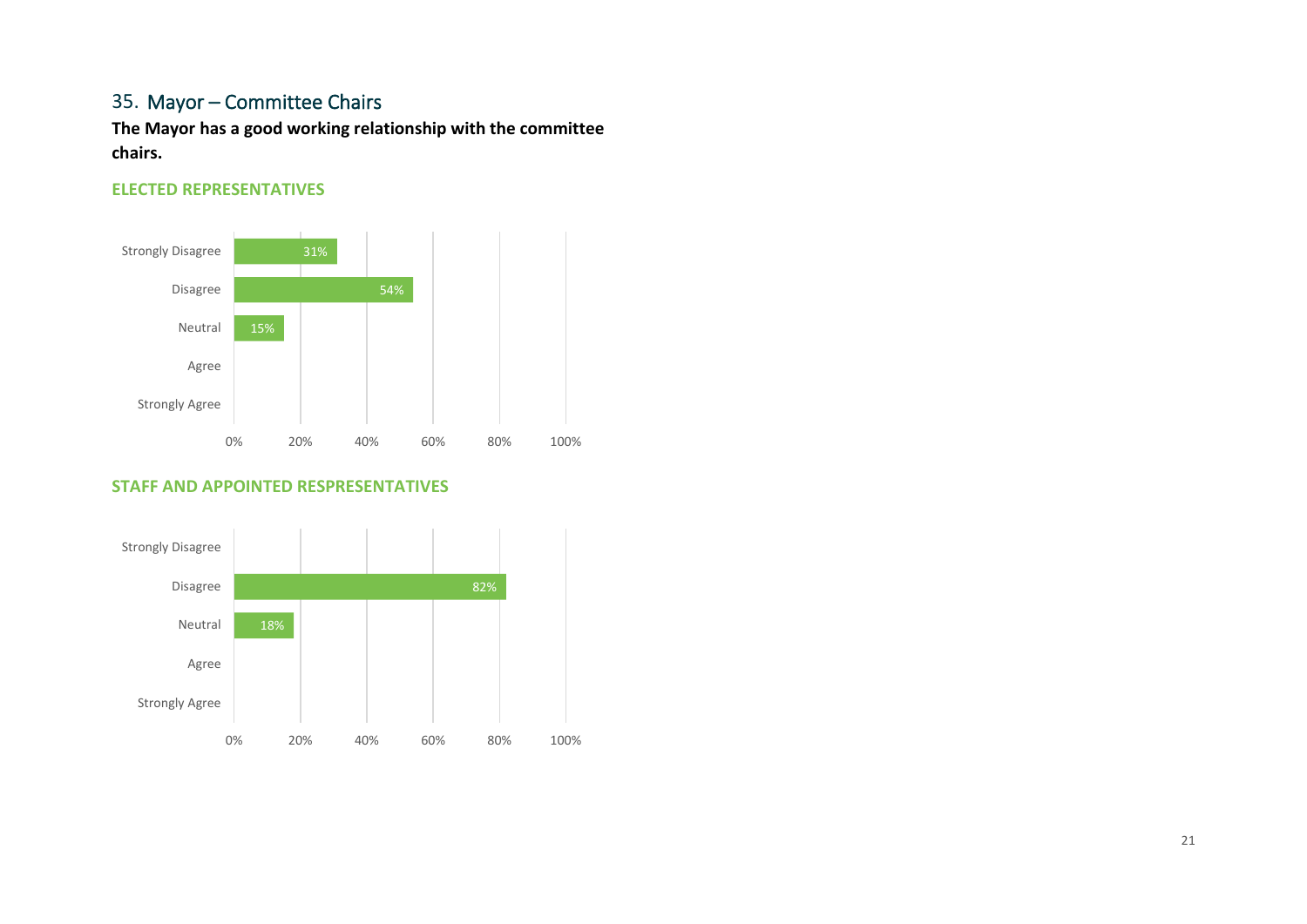## <span id="page-21-0"></span>**SECTION 4 Teamwork**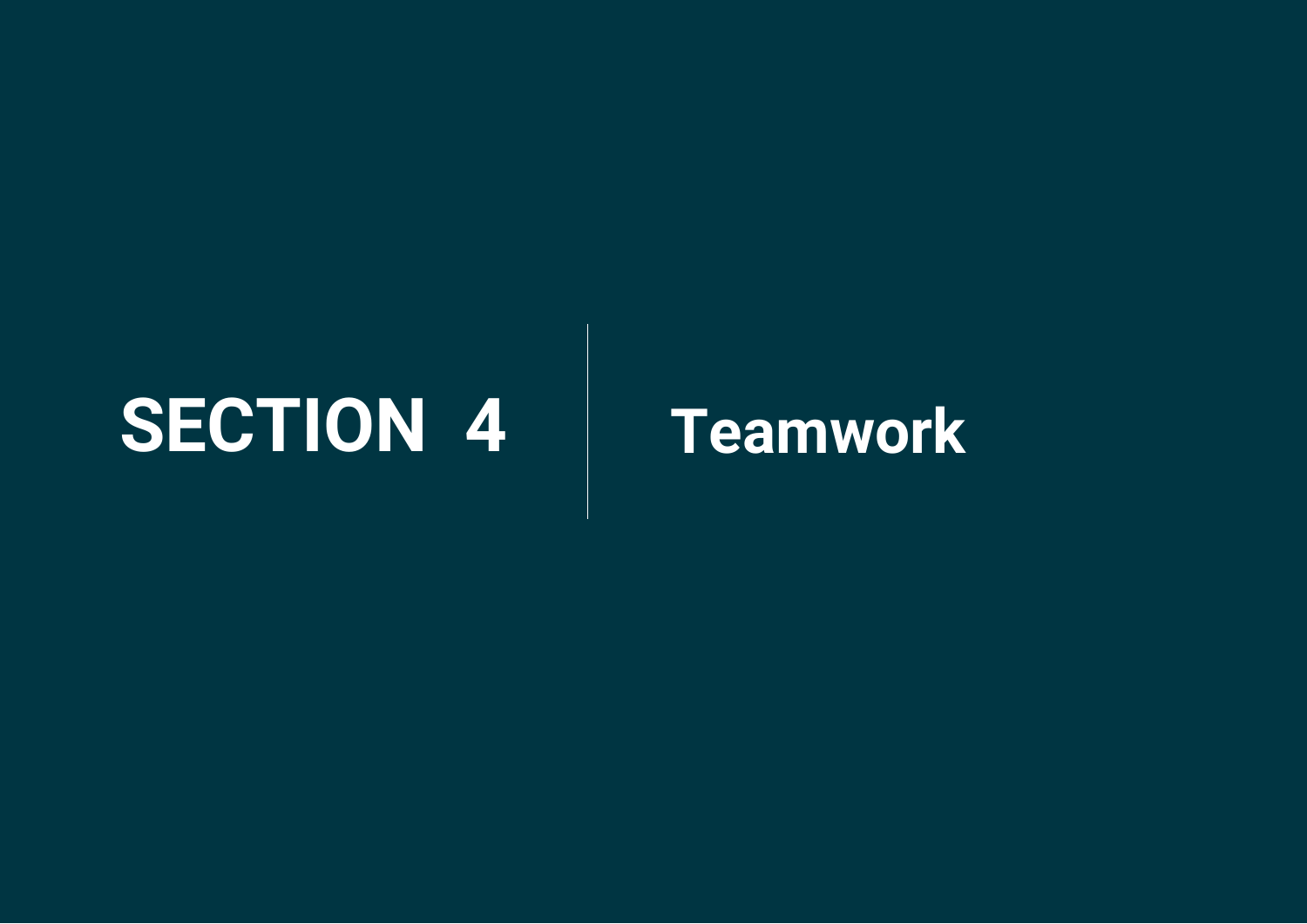36. City Goals Above Personal Agenda - Others **Councillors are committed to positive outcomes for Invercargill City and the community they serve, rather than personal agendas.**

#### **ELECTED REPRESENTATIVES**



#### **STAFF AND APPOINTED RESPRESENTATIVES**



#### 37. City Goals Above Personal Agenda - Me

**I am committed to positive outcomes for Invercargill city and the community I serve, over and above any personal views I may hold.**

#### **ELECTED REPRESENTATIVES**



**STAFF AND APPOINTED RESPRESENTATIVES**

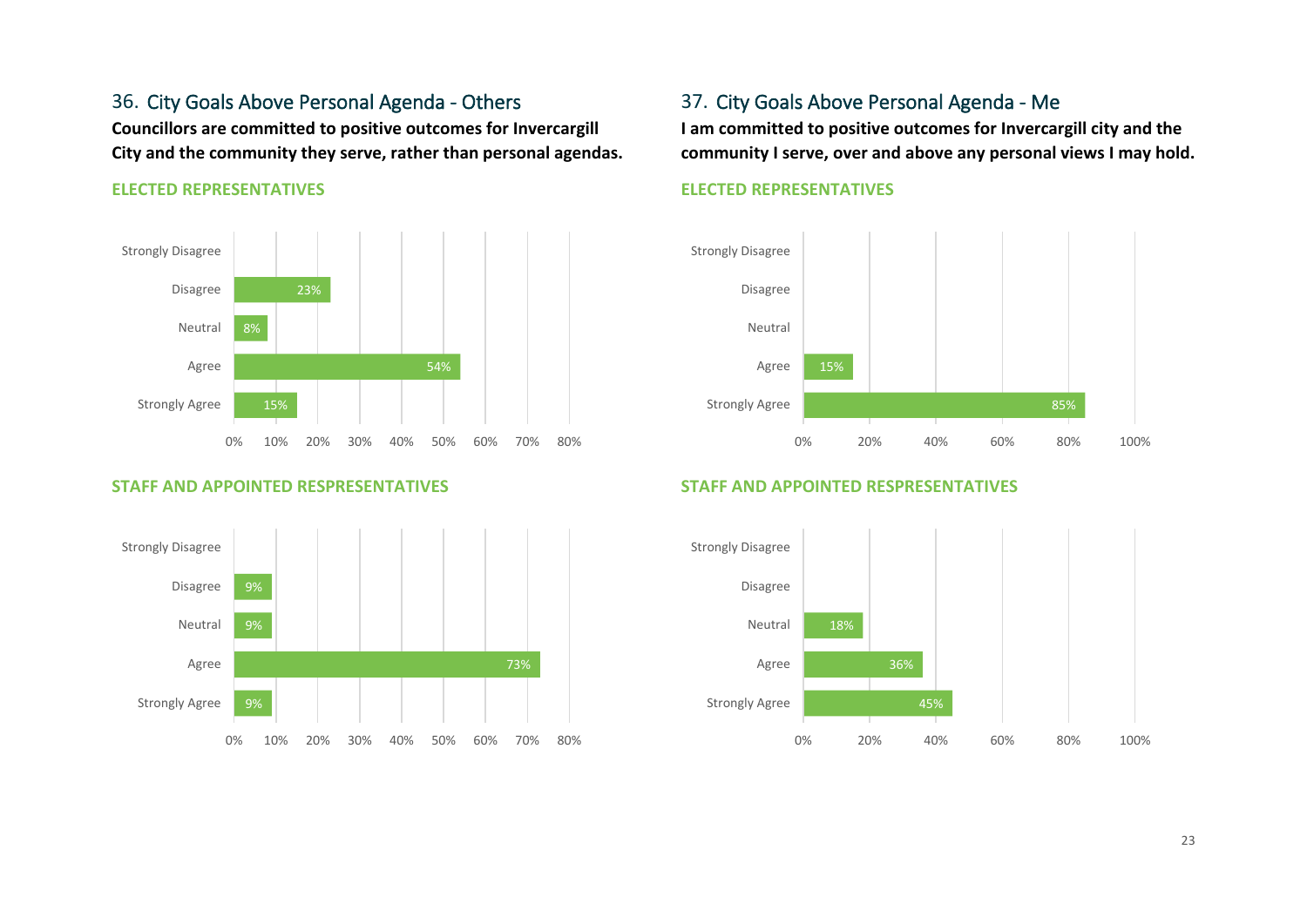#### 38. Collective Responsibility

**ICC councillors share a sense of 'collective responsibility' for community outcomes.**

#### **ELECTED REPRESENTATIVES**



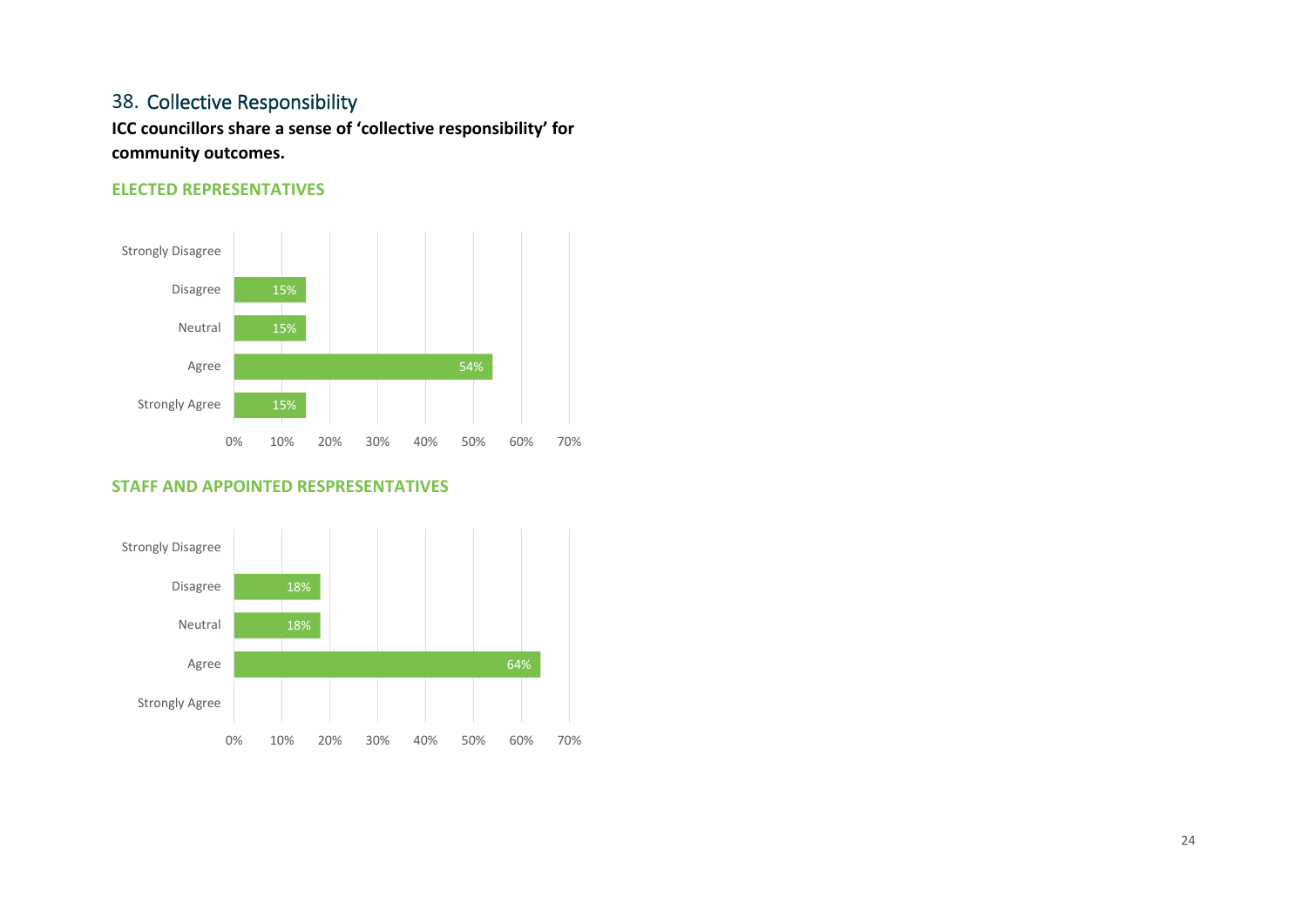## <span id="page-24-0"></span>**SECTION 5 Respect**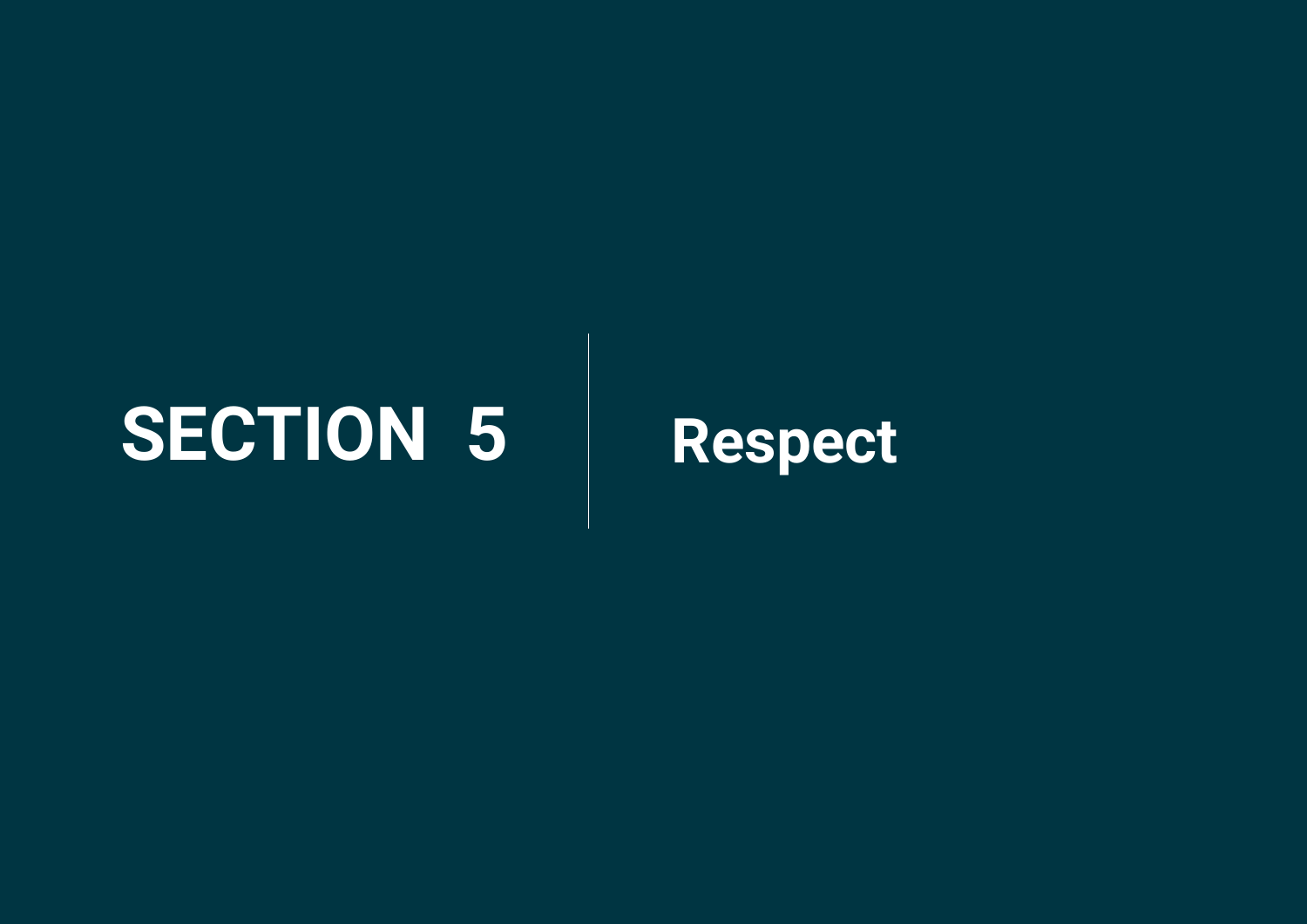#### 39. Mutual Respect

**There is mutual respect between councillors.**

#### **ELECTED REPRESENTATIVES**



#### **STAFF AND APPOINTED RESPRESENTATIVES**



#### 40. Opposing Votes

**There is mutual respect between councillors who vote differently on key issues.**

#### **ELECTED REPRESENTATIVES**



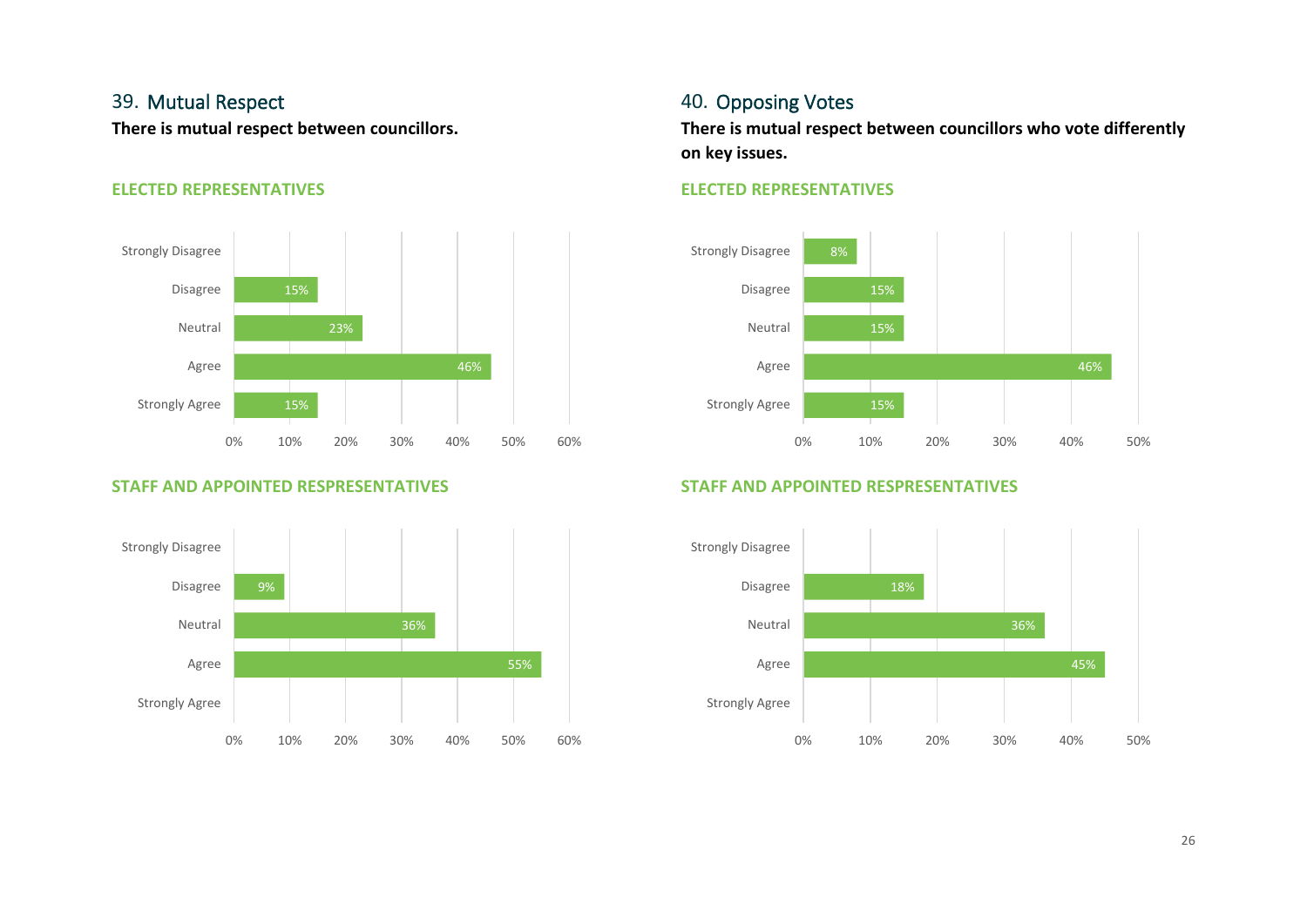#### 41. Valuing Alternate Points of View

**I have respect for all current councillors and value their views, even if different from my own.**

#### **ELECTED REPRESENTATIVES**



#### **STAFF AND APPOINTED RESPRESENTATIVES**



#### 42. Feel Respected **I feel respected by councillors / other councillors.**

#### **ELECTED REPRESENTATIVES**



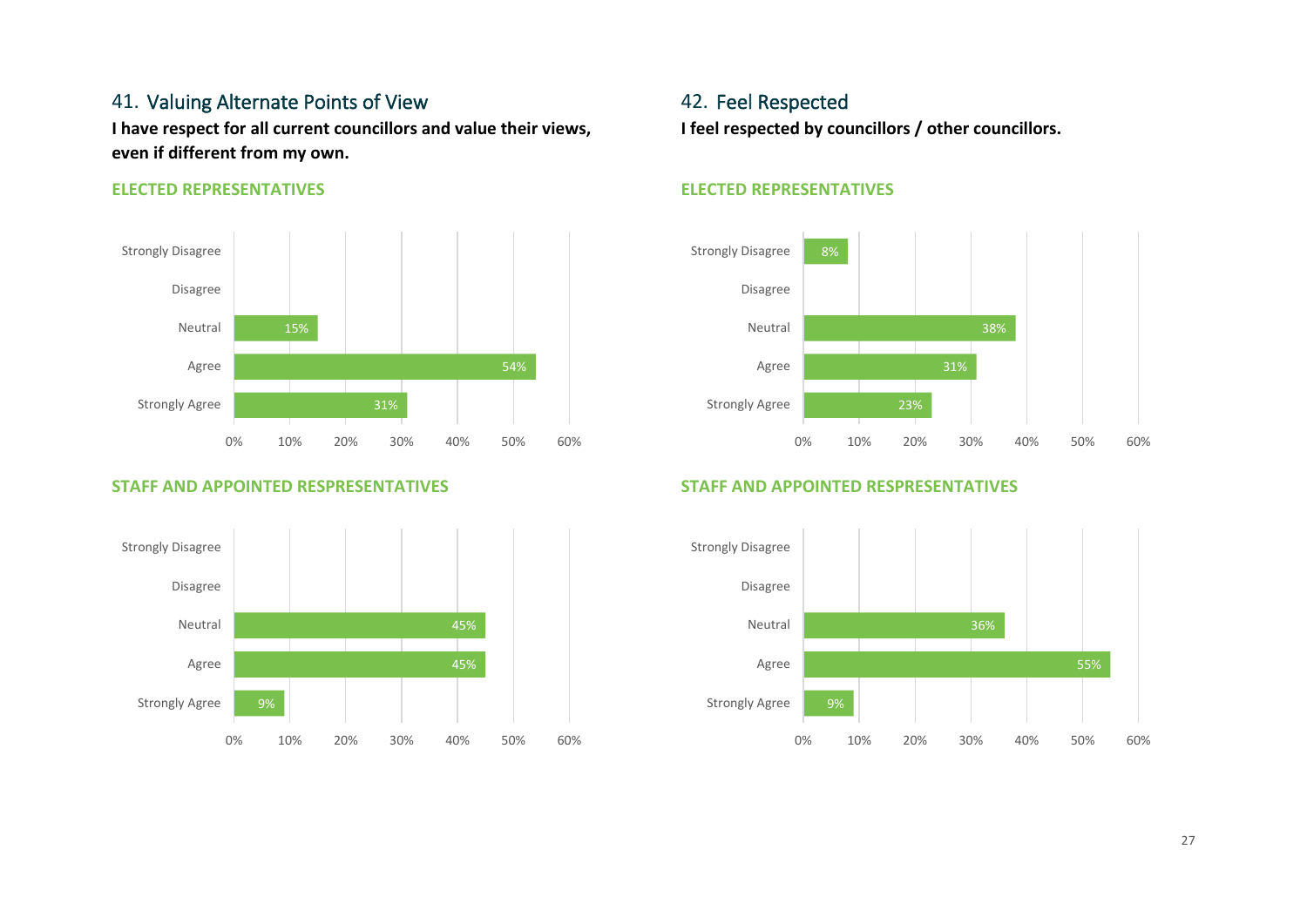## <span id="page-27-0"></span>**SECTION 6 Decision Making**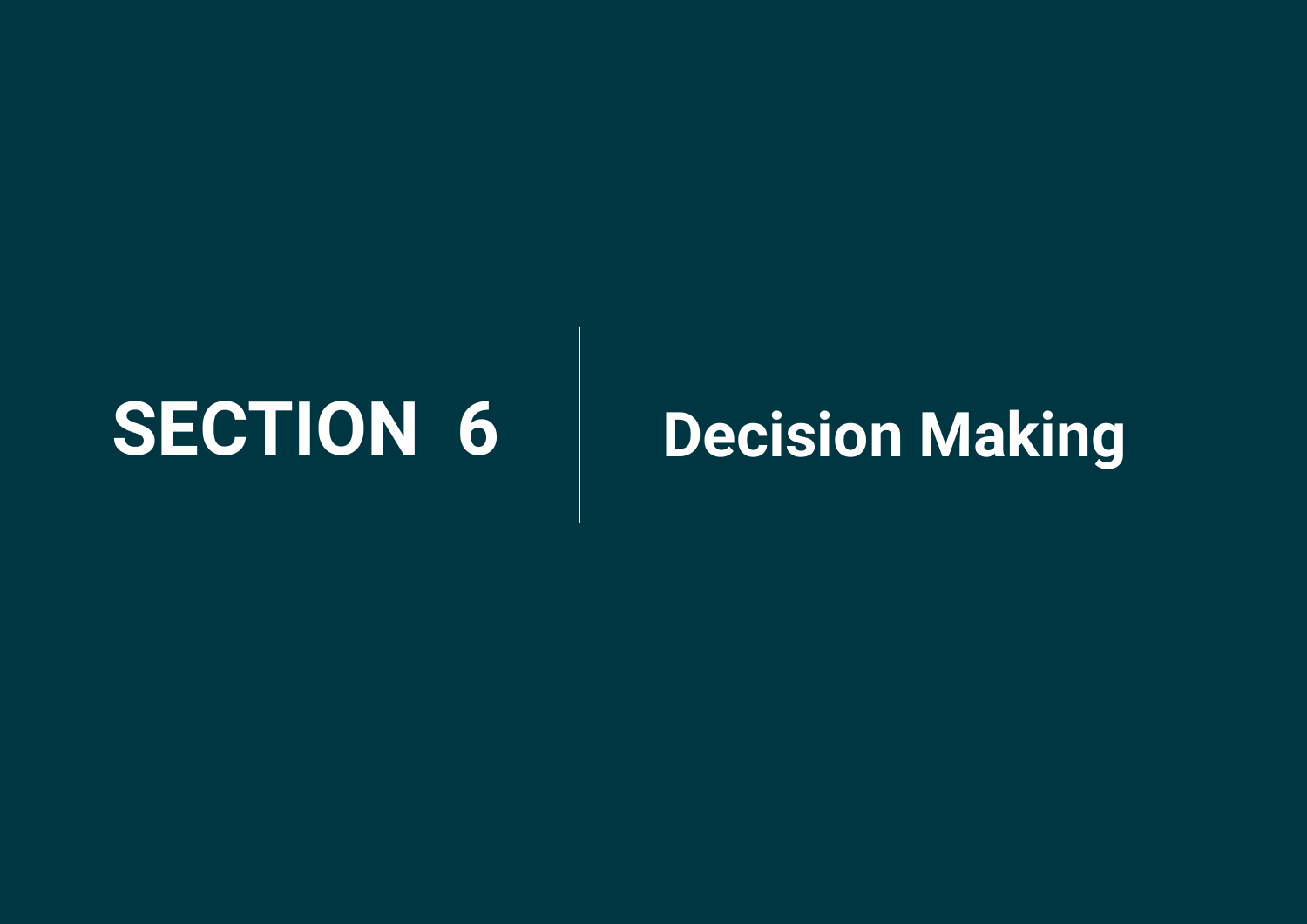#### 43. Facts and Merit

**Issues are debated based on available information, facts and merit.**

#### **ELECTED REPRESENTATIVES**



#### **STAFF AND APPOINTED RESPRESENTATIVES**



#### 44. Staff Reports - Detail

**Staff reports and material presented to Council, provide sufficient information to support decision making.**

#### **ELECTED REPRESENTATIVES**



**STAFF AND APPOINTED RESPRESENTATIVES**

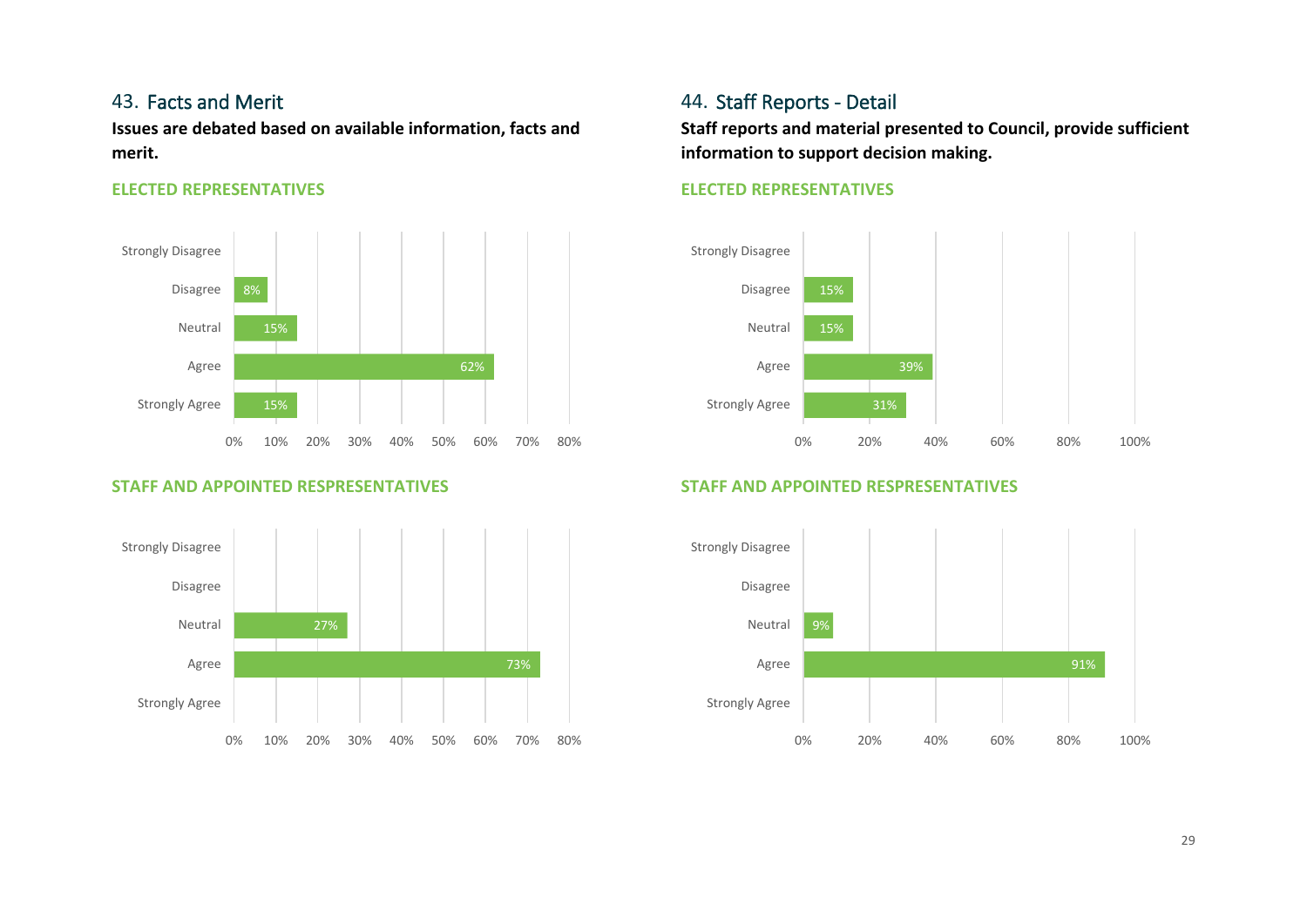#### 45. Staff Reports - Unbiased

**Staff reports to Council provide appropriate details on options and reflect balanced views, rather than a single viewpoint.**

#### **ELECTED REPRESENTATIVES**



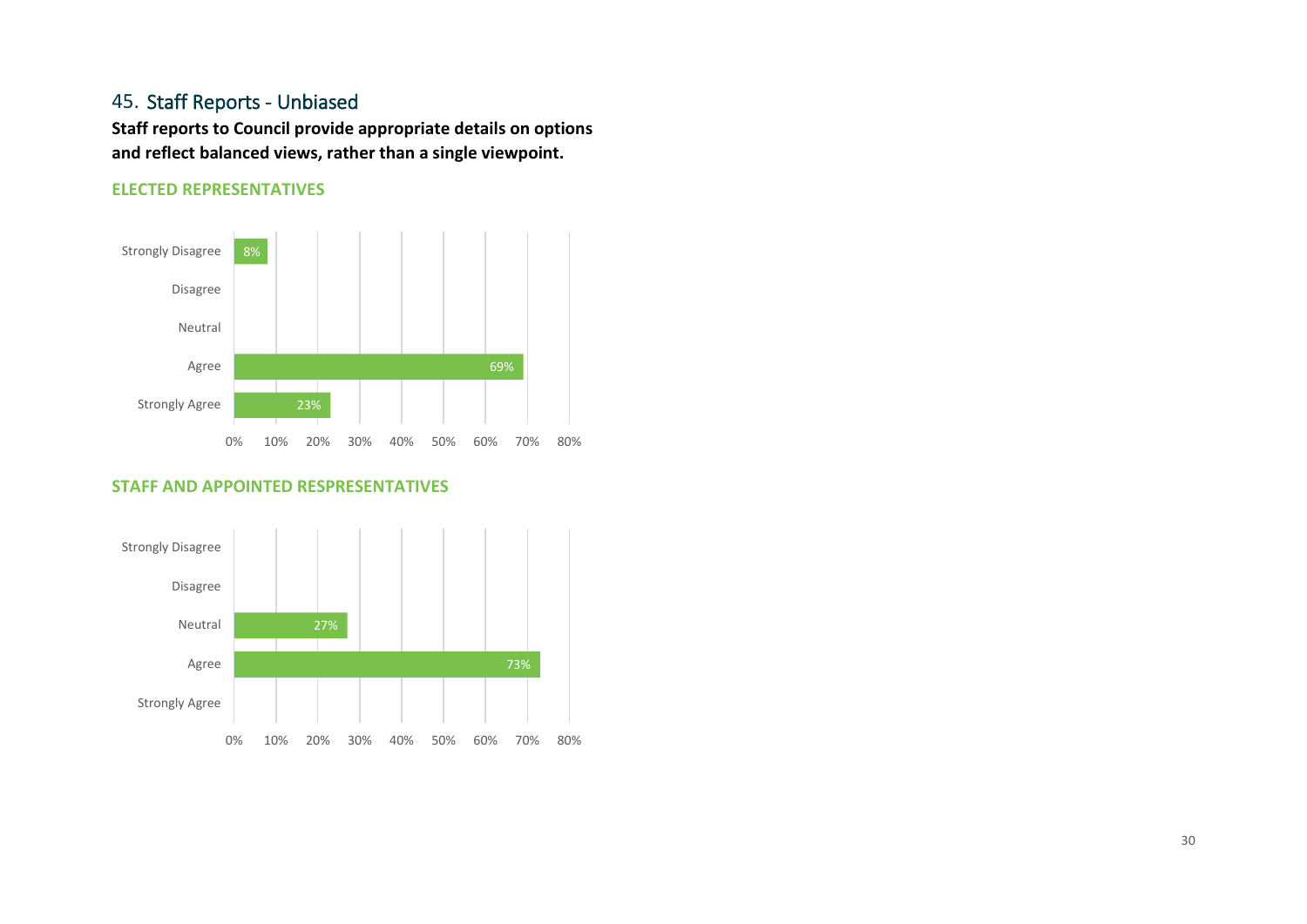## <span id="page-30-0"></span>**SECTION 7 Debate**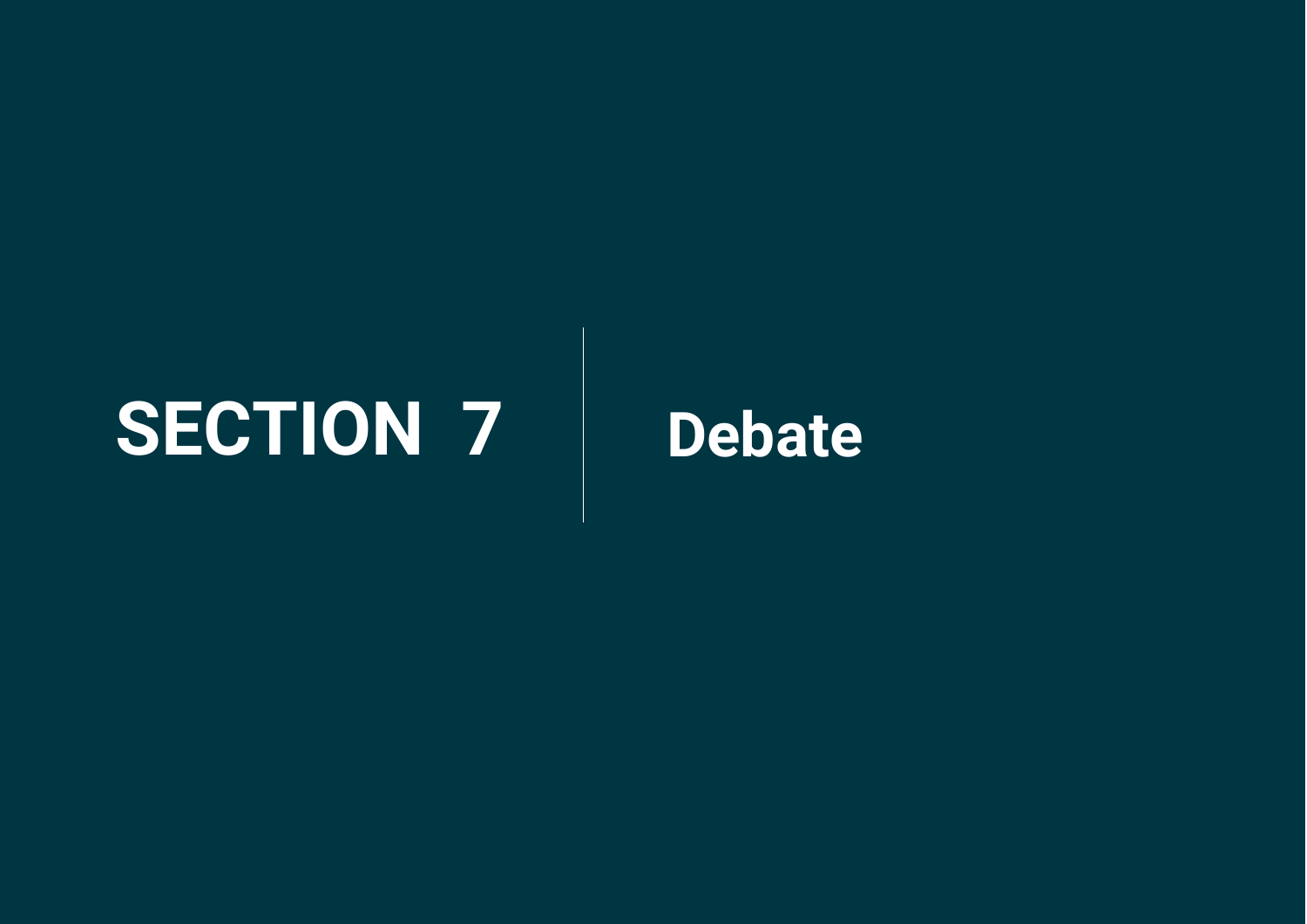#### 46. Issues Rather Than People

**Councillors are able to debate issues without making it personal.**

#### **ELECTED REPRESENTATIVES**



#### **STAFF AND APPOINTED RESPRESENTATIVES**



#### 47. Past Votes

**Past voting decisions and conflicts are not drawn into later debates on separate topics.**

#### **ELECTED REPRESENTATIVES**



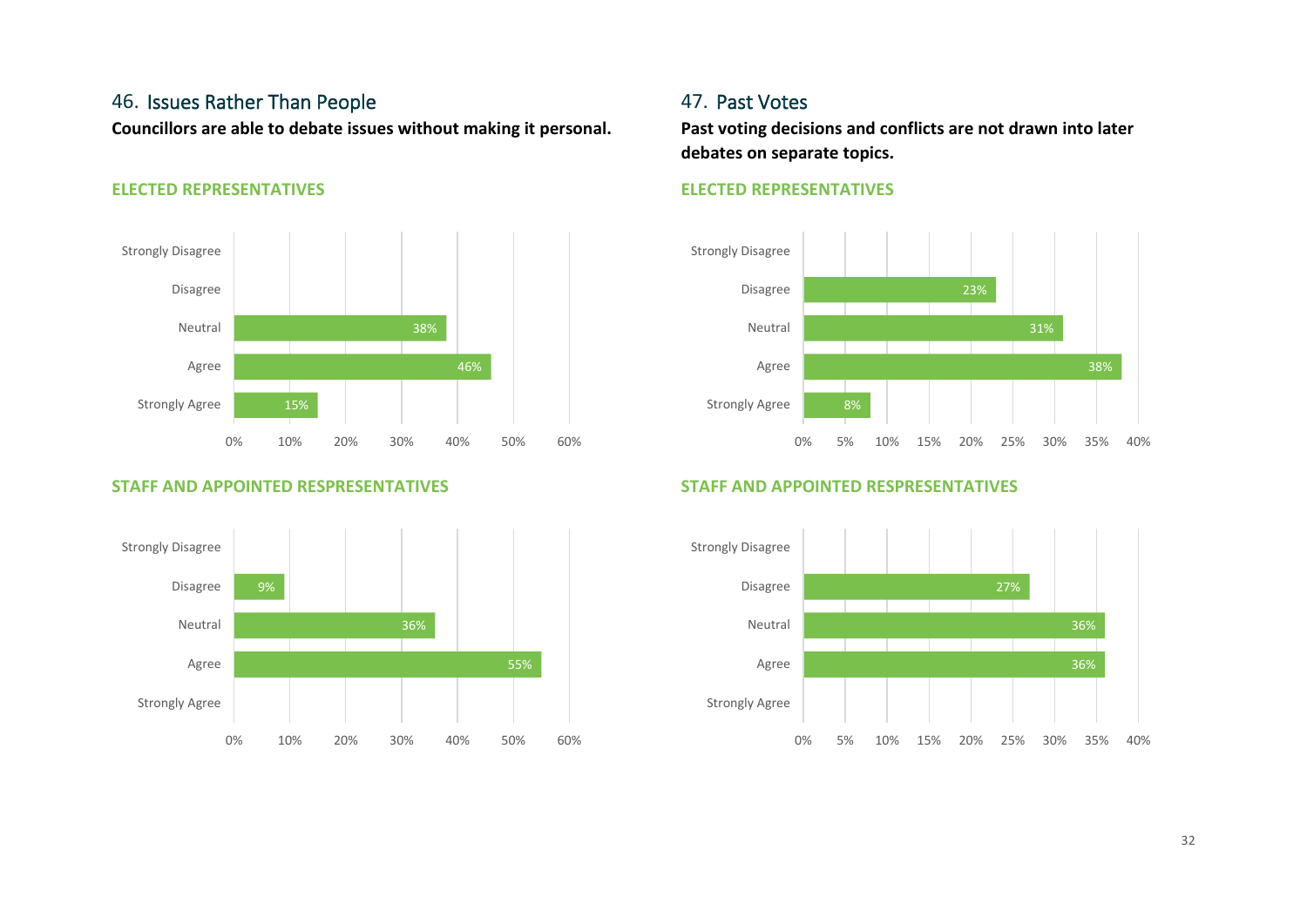#### 48. Offensive Conduct

**Councillors avoid offensive or abusive conduct.**

#### **ELECTED REPRESENTATIVES**



#### **STAFF AND APPOINTED RESPRESENTATIVES**



#### 49. Open and Honest

**Council meetings are a space I feel I can be open and honest.**

#### **ELECTED REPRESENTATIVES**



#### **STAFF AND APPOINTED RESPRESENTATIVES**



*Note a N/A option was added for this question partway through the survey response period.*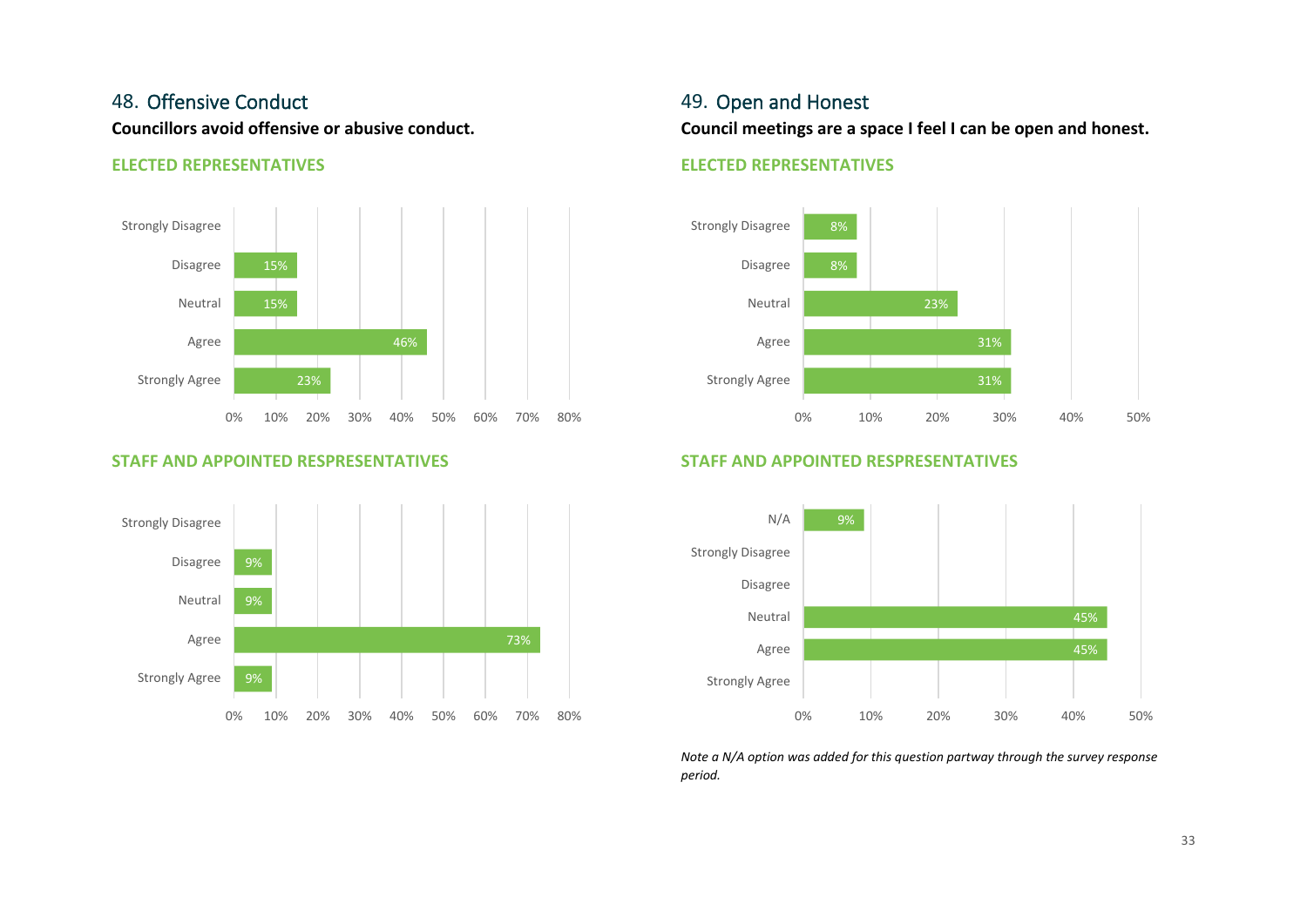#### 50. Safe Space

**I feel safe to express my views (and/or those of my constituents) without personal attack or dismissive comments in response.**

#### **ELECTED REPRESENTATIVES**



#### **STAFF AND APPOINTED RESPRESENTATIVES**



*Note a N/A option was added for this question partway through the survey response period.* 

#### 51. Feel Heard

**Even if they don't agree with me, I feel heard by councillors / other councillors.**

#### **ELECTED REPRESENTATIVES**



#### **STAFF AND APPOINTED RESPRESENTATIVES**



*Note a N/A option was added for this question partway through the survey response period.*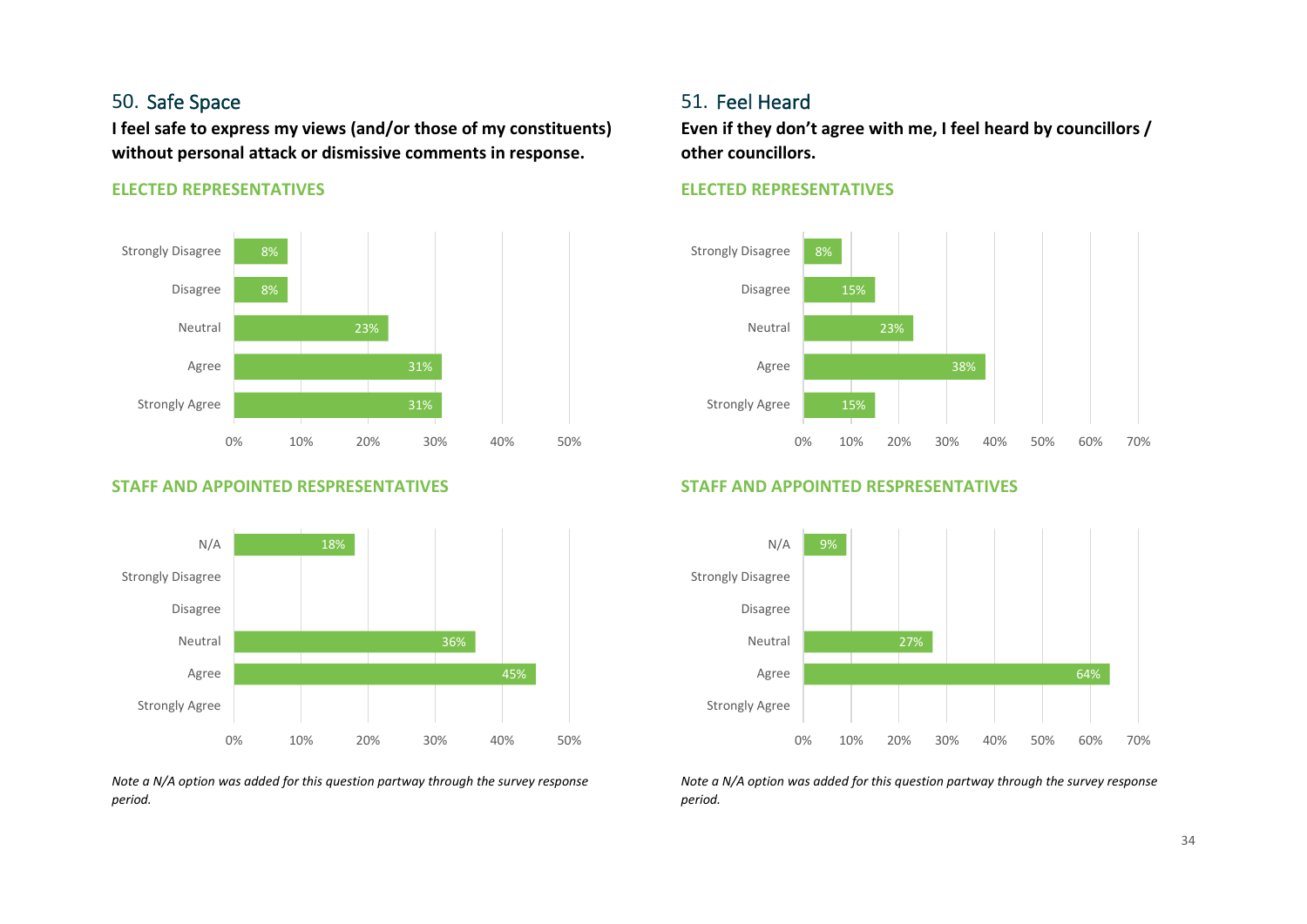#### 52. Major Voting Splits

**Major differences or voting splits that occur between groups of elected members are well managed.**

#### **ELECTED REPRESENTATIVES**



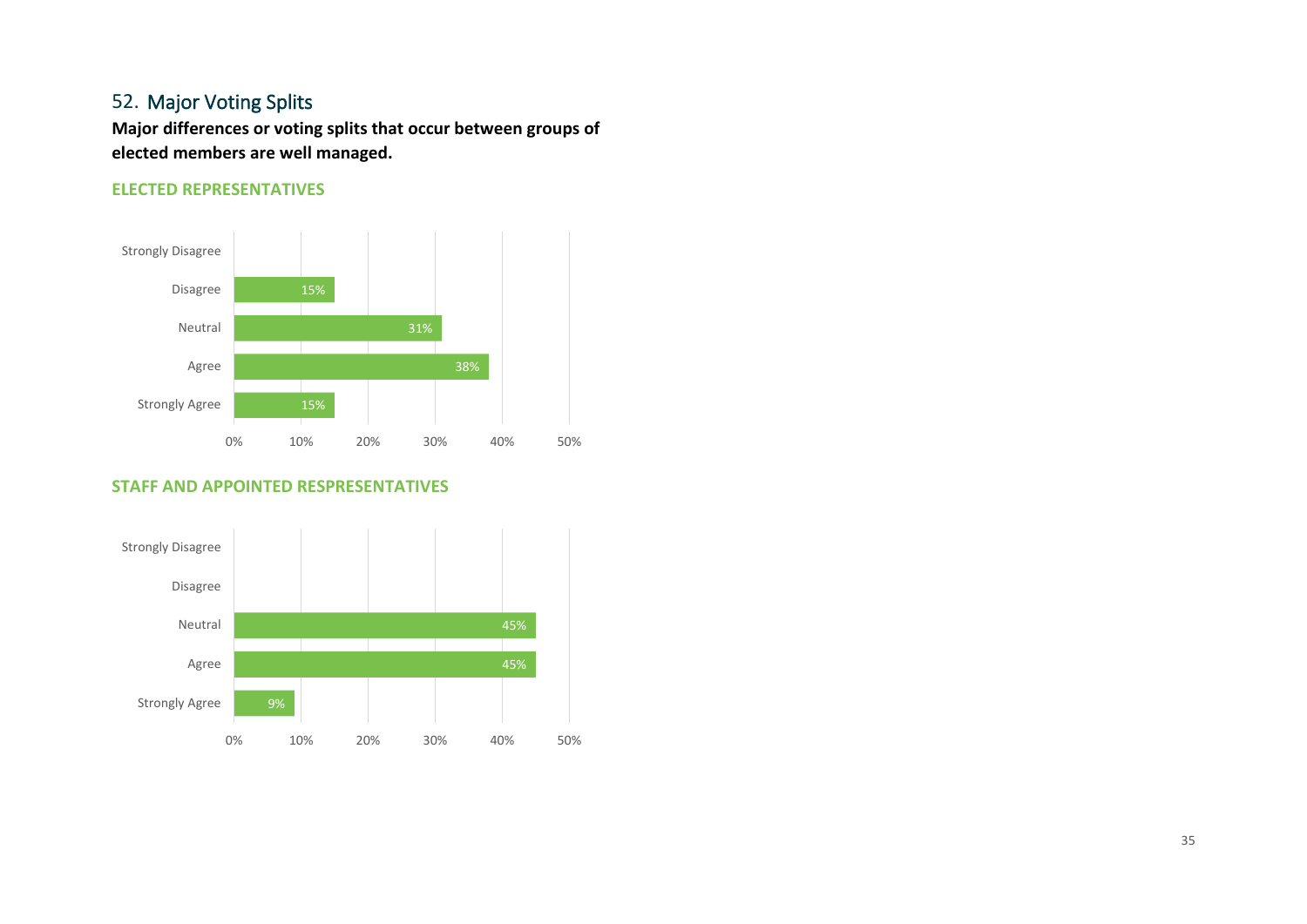## <span id="page-35-0"></span>**SECTION 8 Consensus**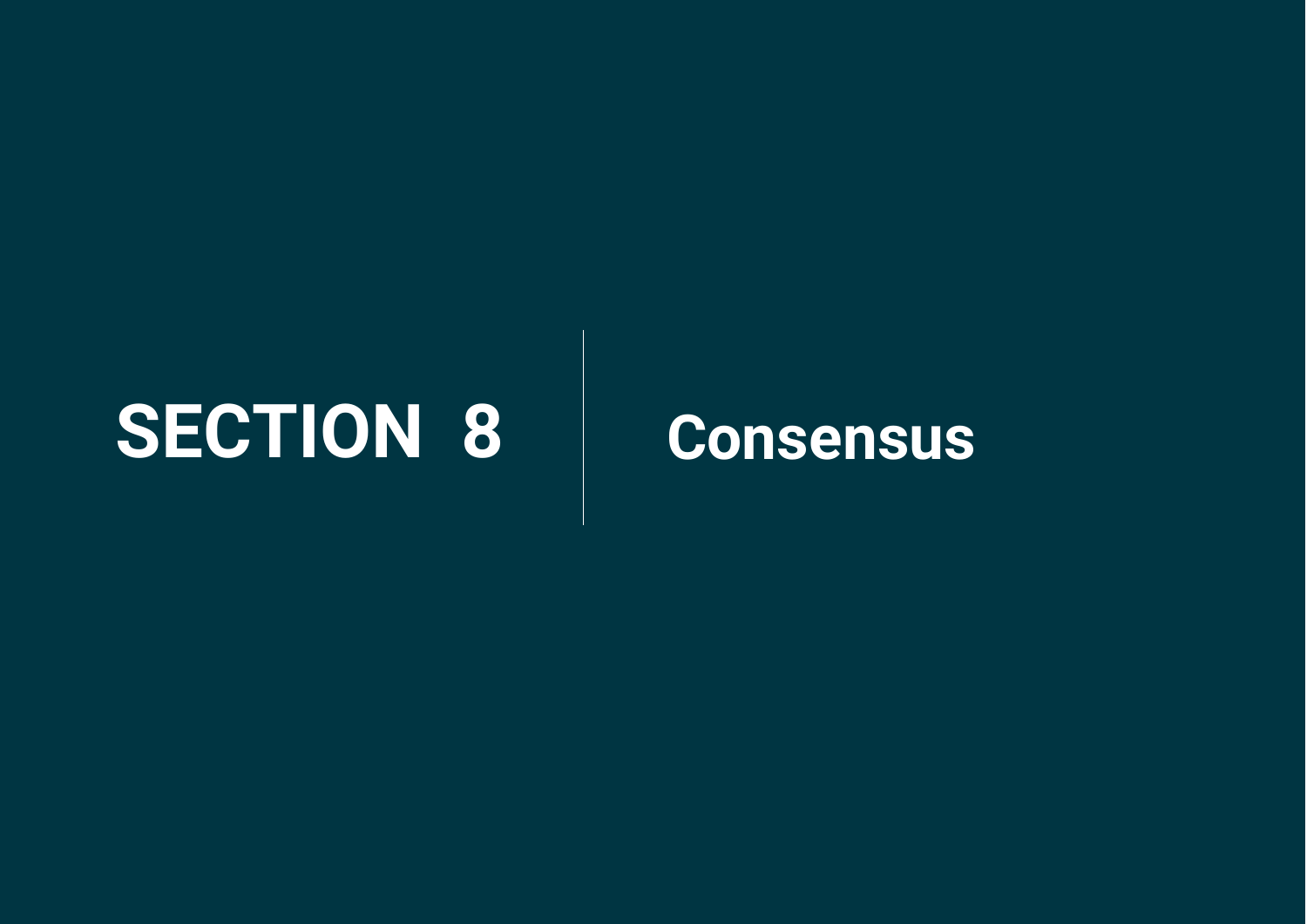#### 53. General Consensus

**There is general consensus from councillors around key strategic decisions.**

#### **ELECTED REPRESENTATIVES**



#### **STAFF AND APPOINTED RESPRESENTATIVES**



#### 54. Collective Decisions

**I am willing to accept and support collective decisions, even when they don't go my way or align with my personal views on an issue.**

#### **ELECTED REPRESENTATIVES**



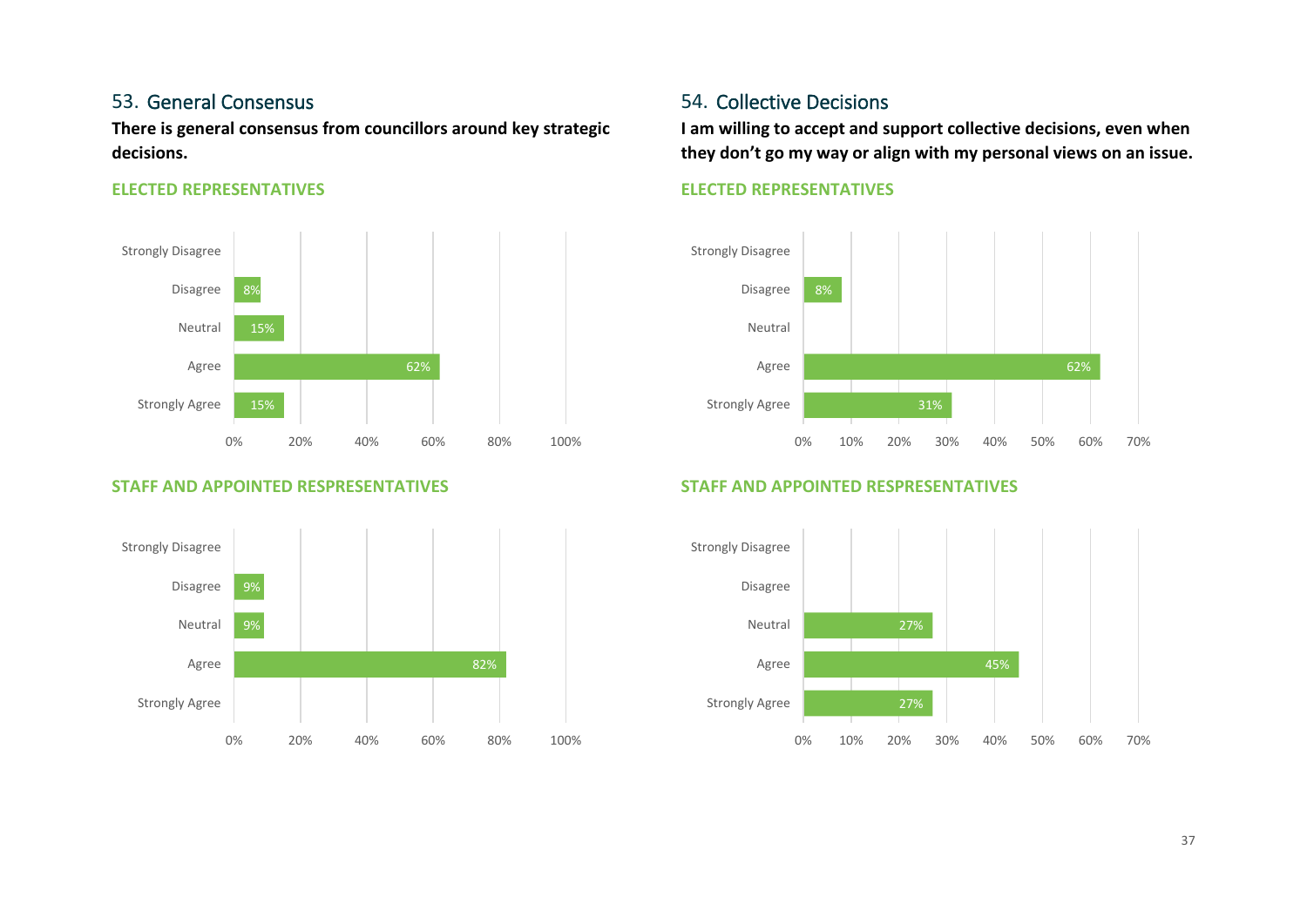#### 55. Ongoing Participation

**I feel able to participate in ongoing decision making for topics, issues or decisions for which I have previously voted against.**

#### **ELECTED REPRESENTATIVES**



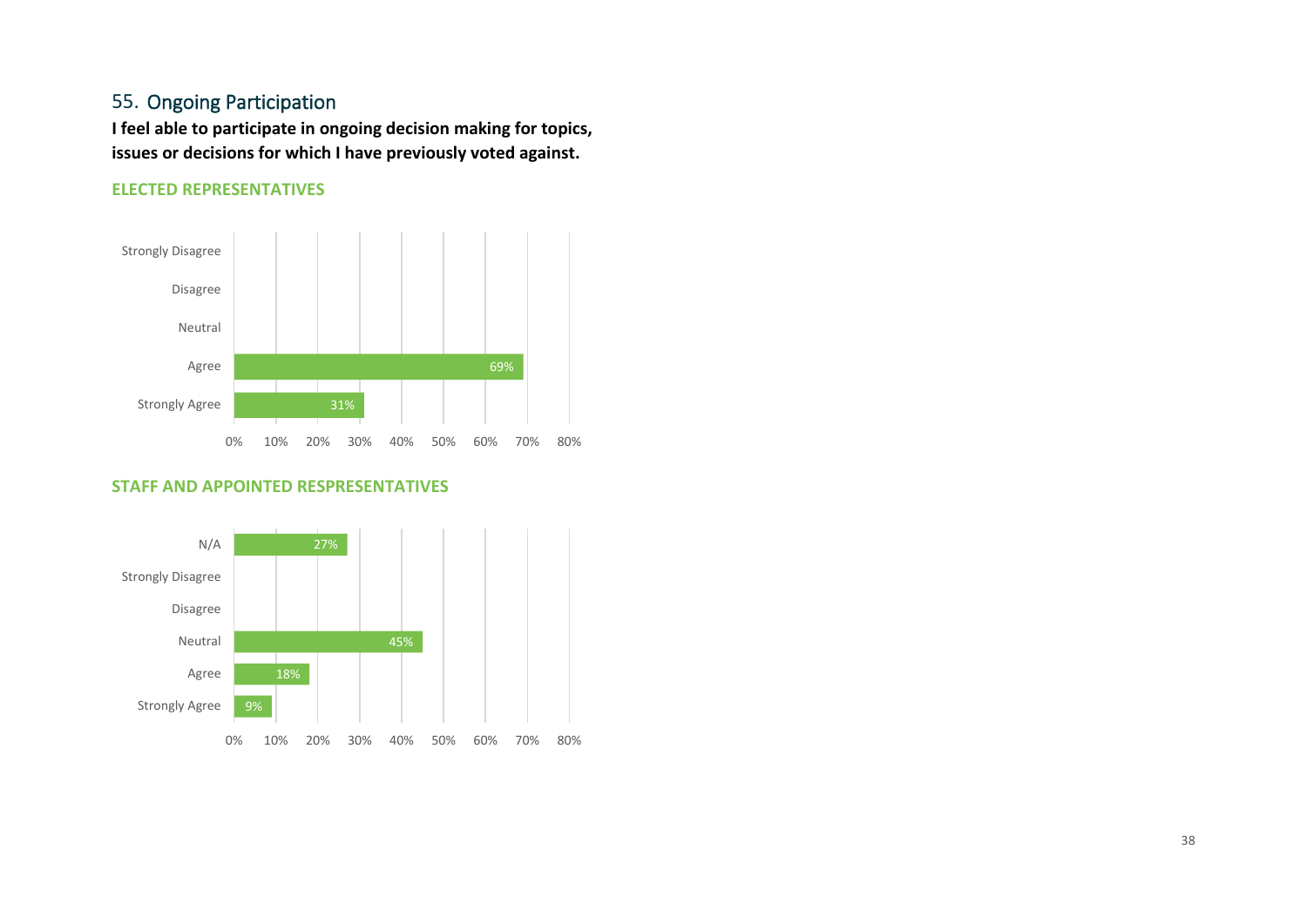## <span id="page-38-0"></span>**SECTION 9 Meetings**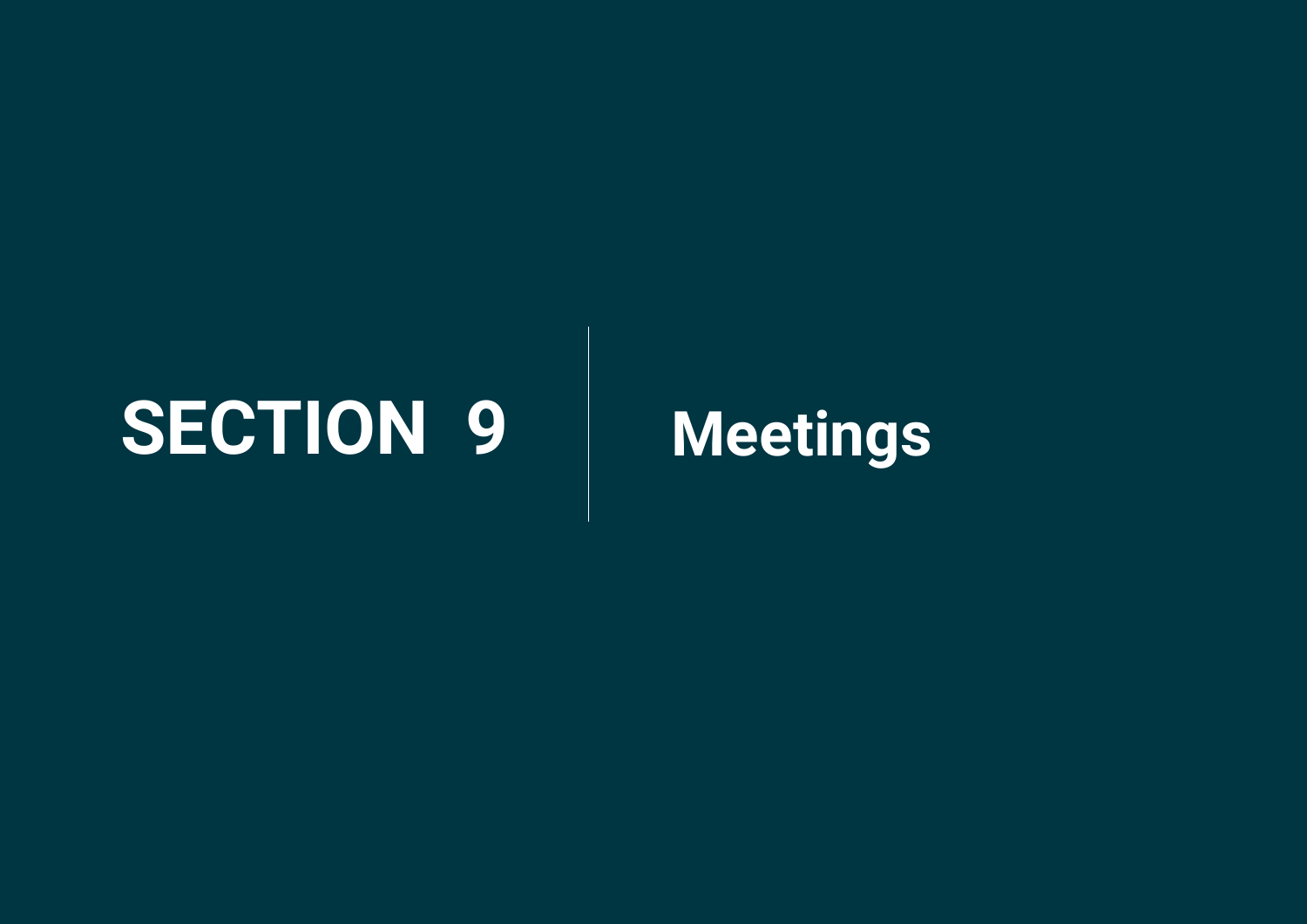#### 57. Effective Meetings

**ICC meetings and committee meetings are effective and well run.**

#### **ELECTED REPRESENTATIVES**



#### **STAFF AND APPOINTED RESPRESENTATIVES**



### 58. Conflict of Interest

**I am confident in my understanding of the rules around conflict of interest.**

#### **ELECTED REPRESENTATIVES**



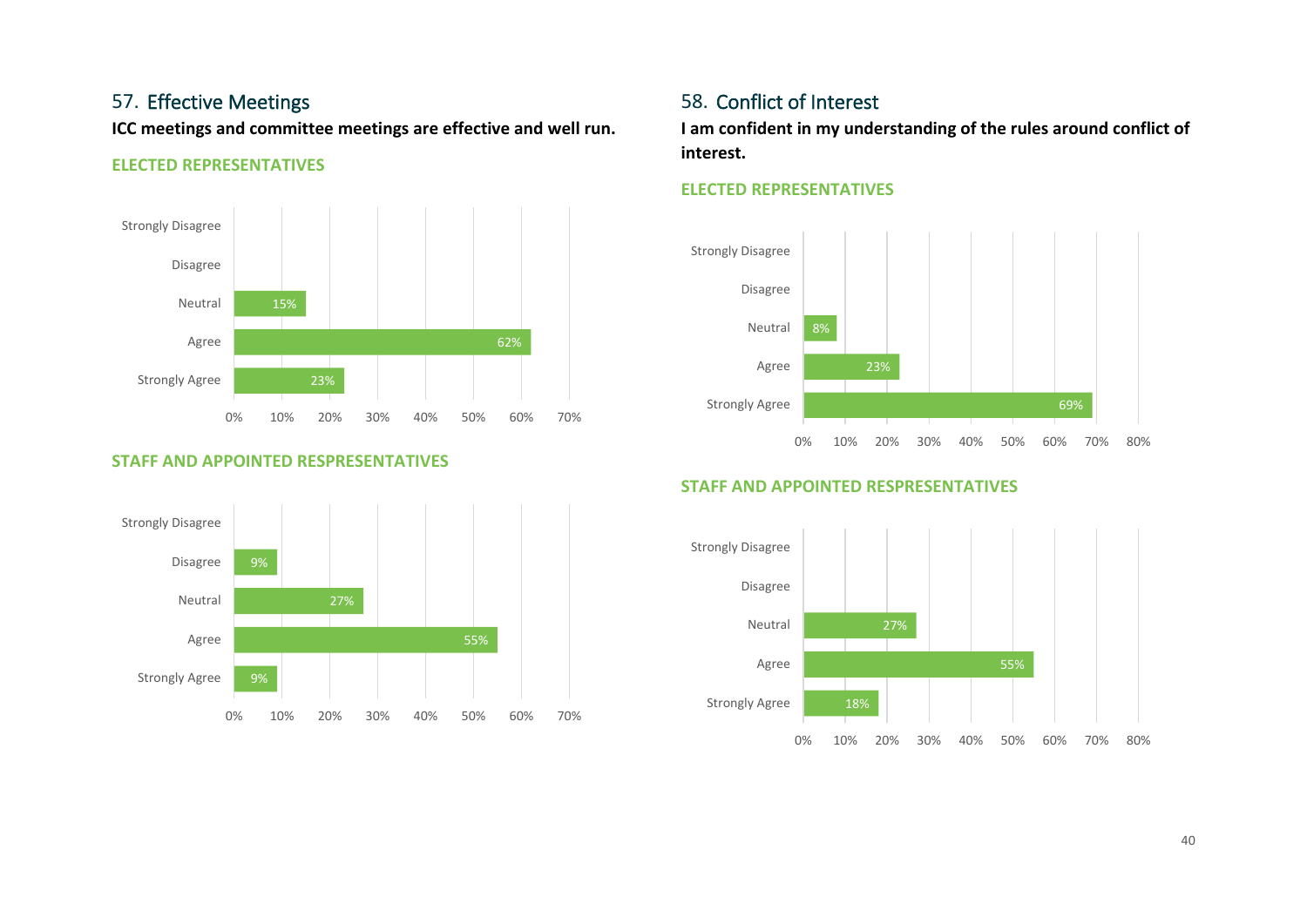#### 59. Standing Orders

**I am confident in my understanding of the rules of meeting procedure and standing orders.**

#### **ELECTED REPRESENTATIVES**



#### **STAFF AND APPOINTED RESPRESENTATIVES**



#### 60. Meeting Procedure

**Proper meeting procedure is observed by ICC councillors (ie. unnecessary notices of motion, points of order etc. are avoided)**

#### **ELECTED REPRESENTATIVES**



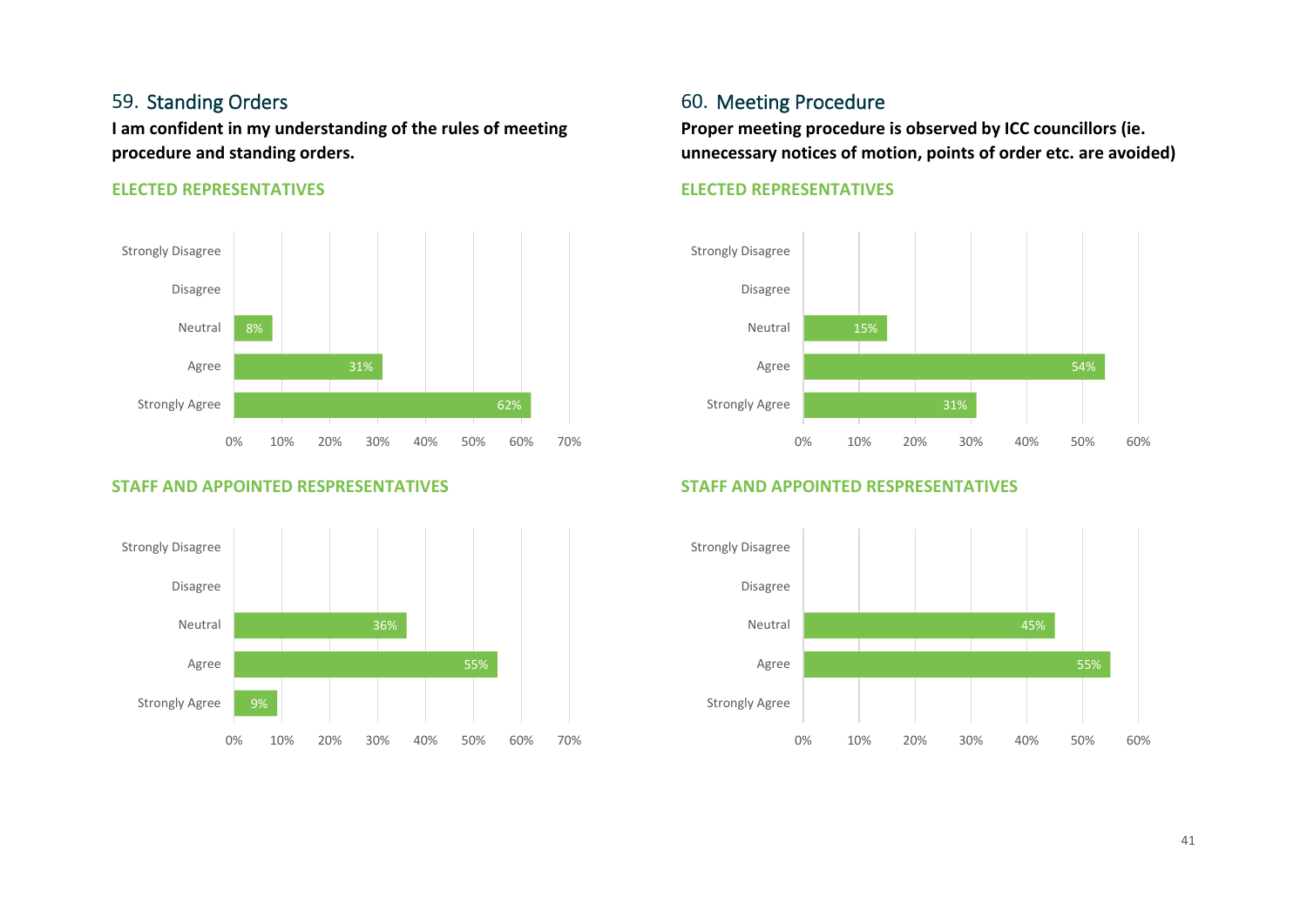## <span id="page-41-0"></span>**SECTION 10 Tensions**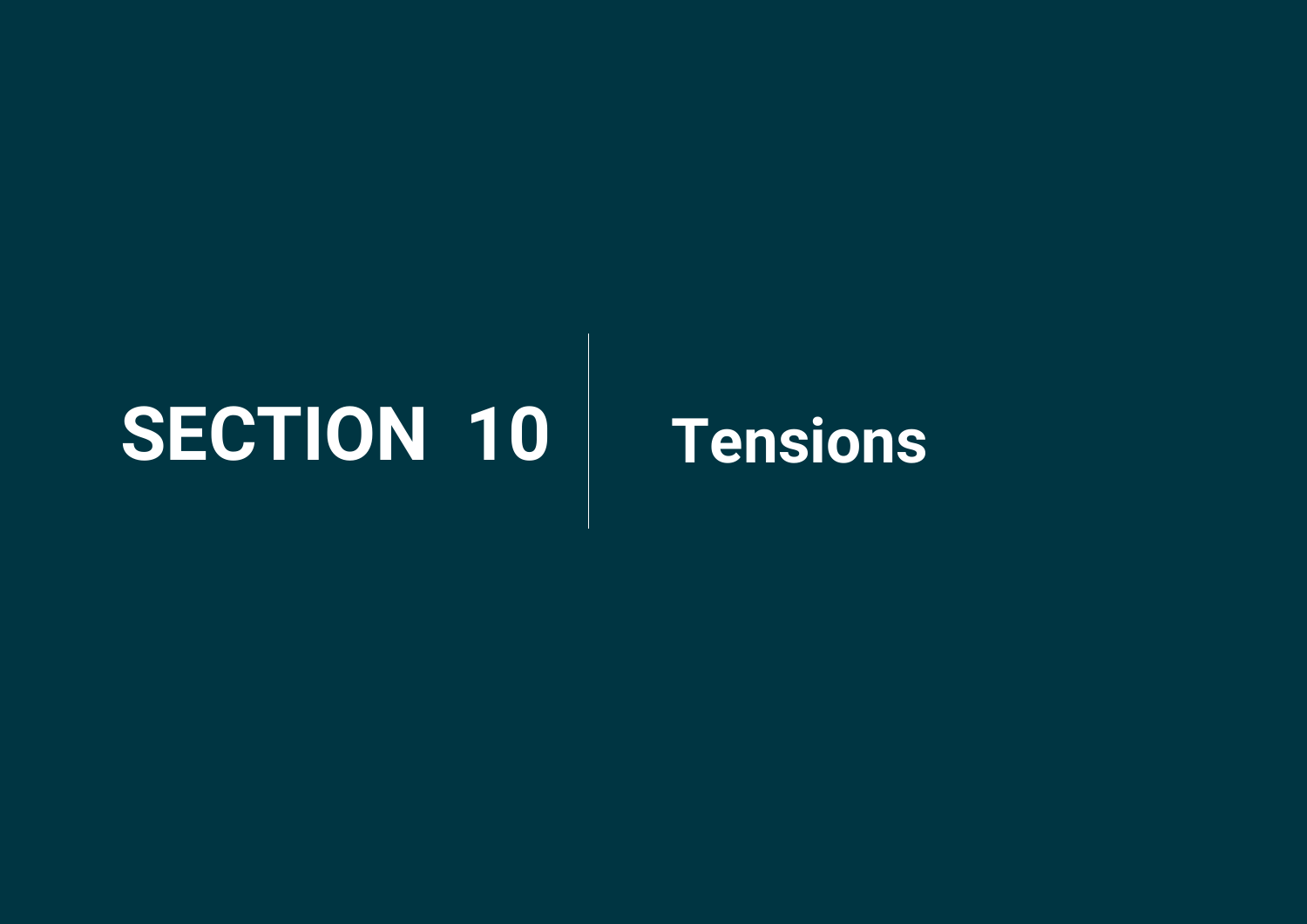#### 61. Complaints

**I have a good understanding of what the appropriate channels and processes are for complaints about other councillors, the mayor, CEO or council staff.**

#### **ELECTED REPRESENTATIVES**



#### **STAFF AND APPOINTED RESPRESENTATIVES**



#### 62. Dividing Issues

**Councillors are making positive progress on resolving issues which have divided council in the past (or have defined an agreed decision-making process for these topics).**

#### **ELECTED REPRESENTATIVES**



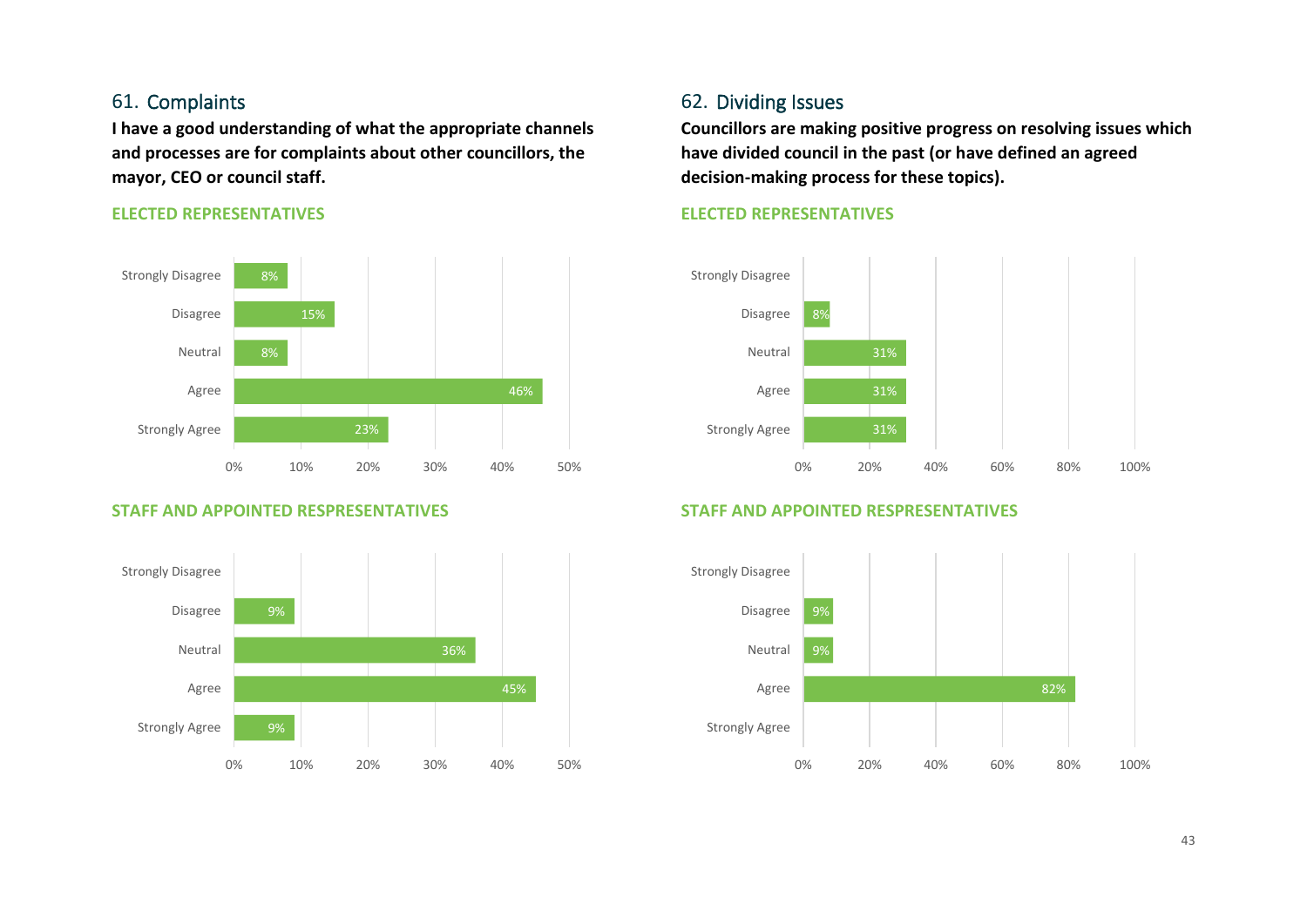#### 63. Contentious Issues

**How are council progressing on coming to agreement on the following issues?**

#### **ELECTED REPRESENTATIVES**



 $+\rightarrow$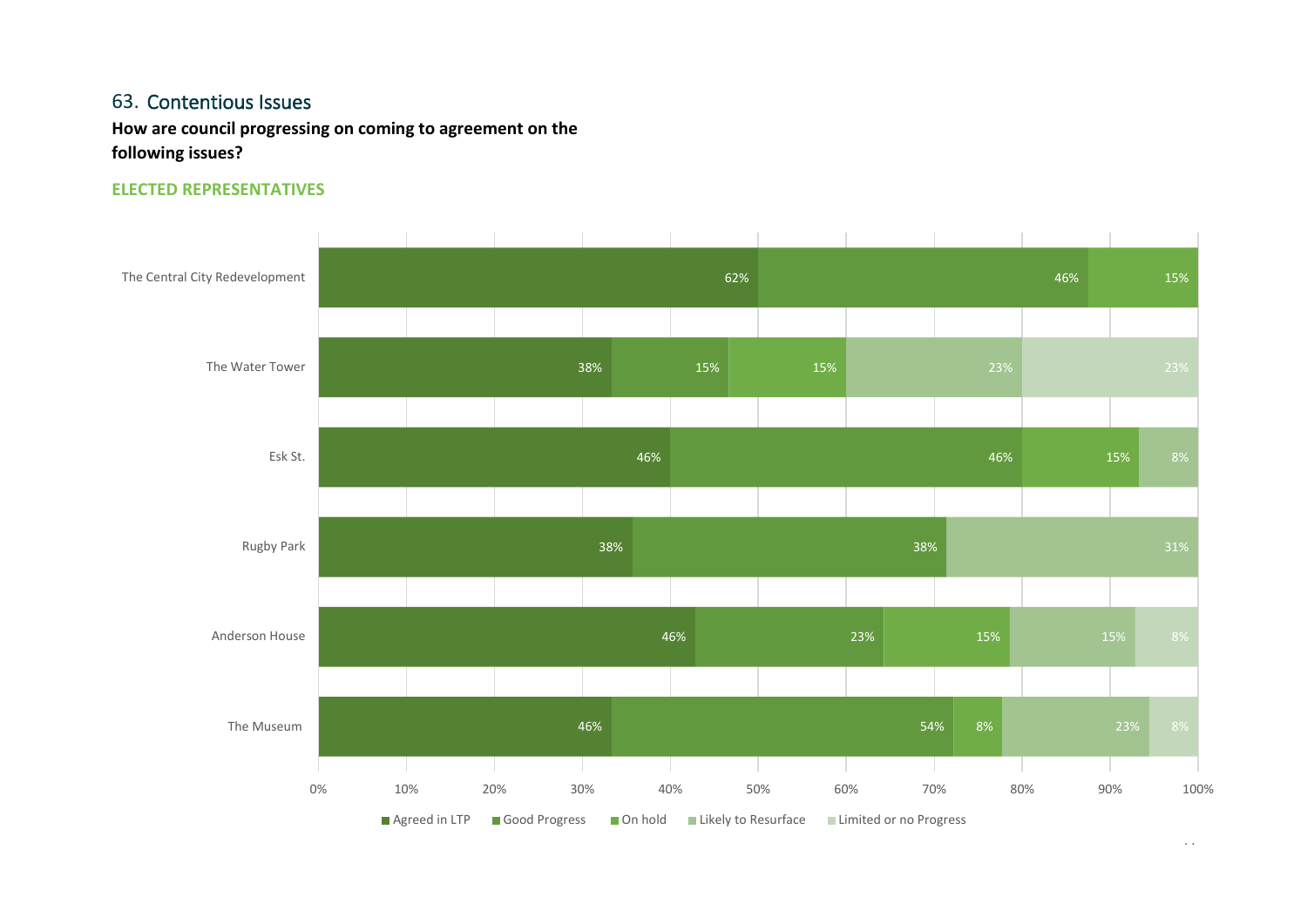#### **How are council progressing on coming to agreement on the following issues?**

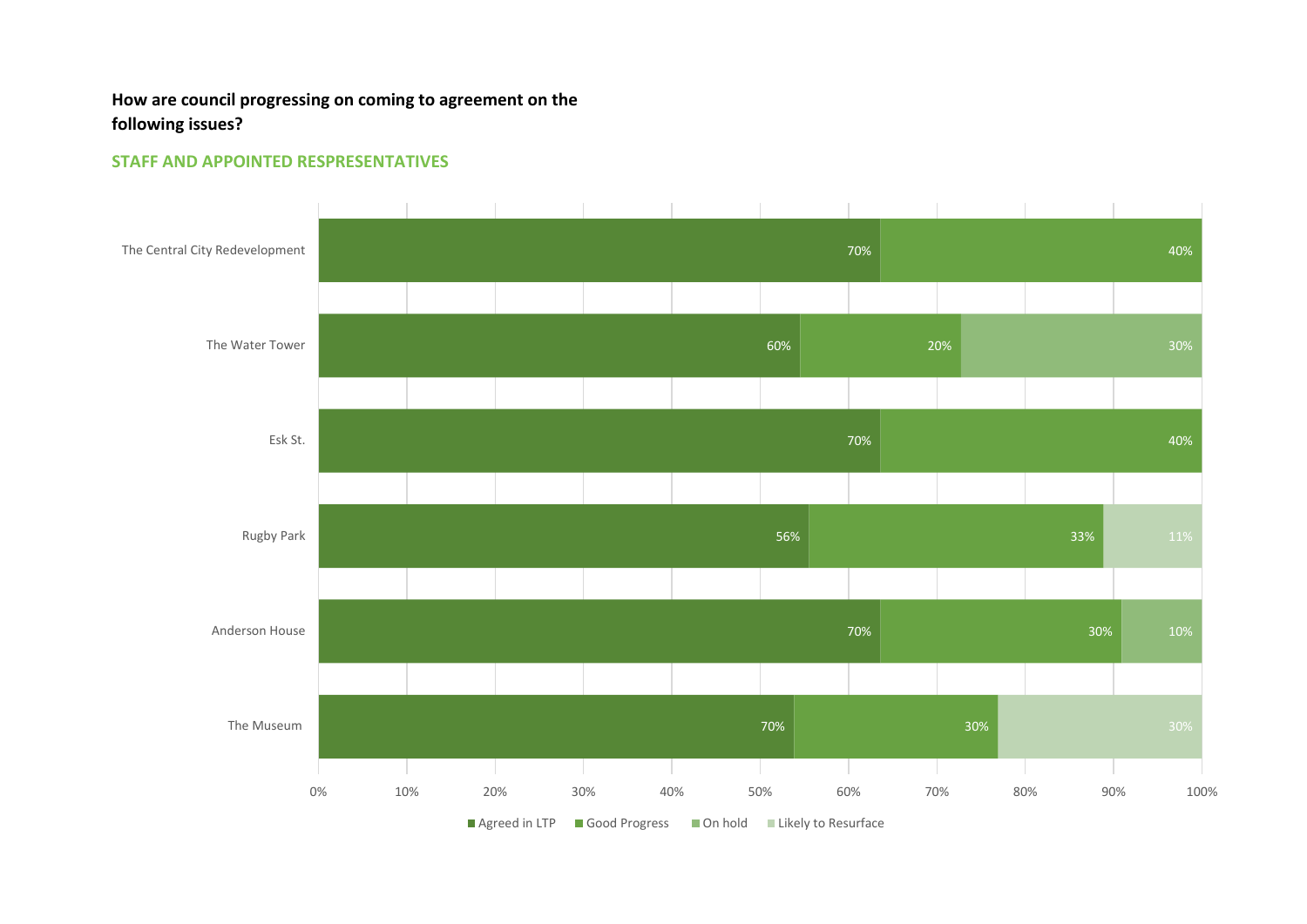## <span id="page-45-0"></span>**SECTION 11 Media**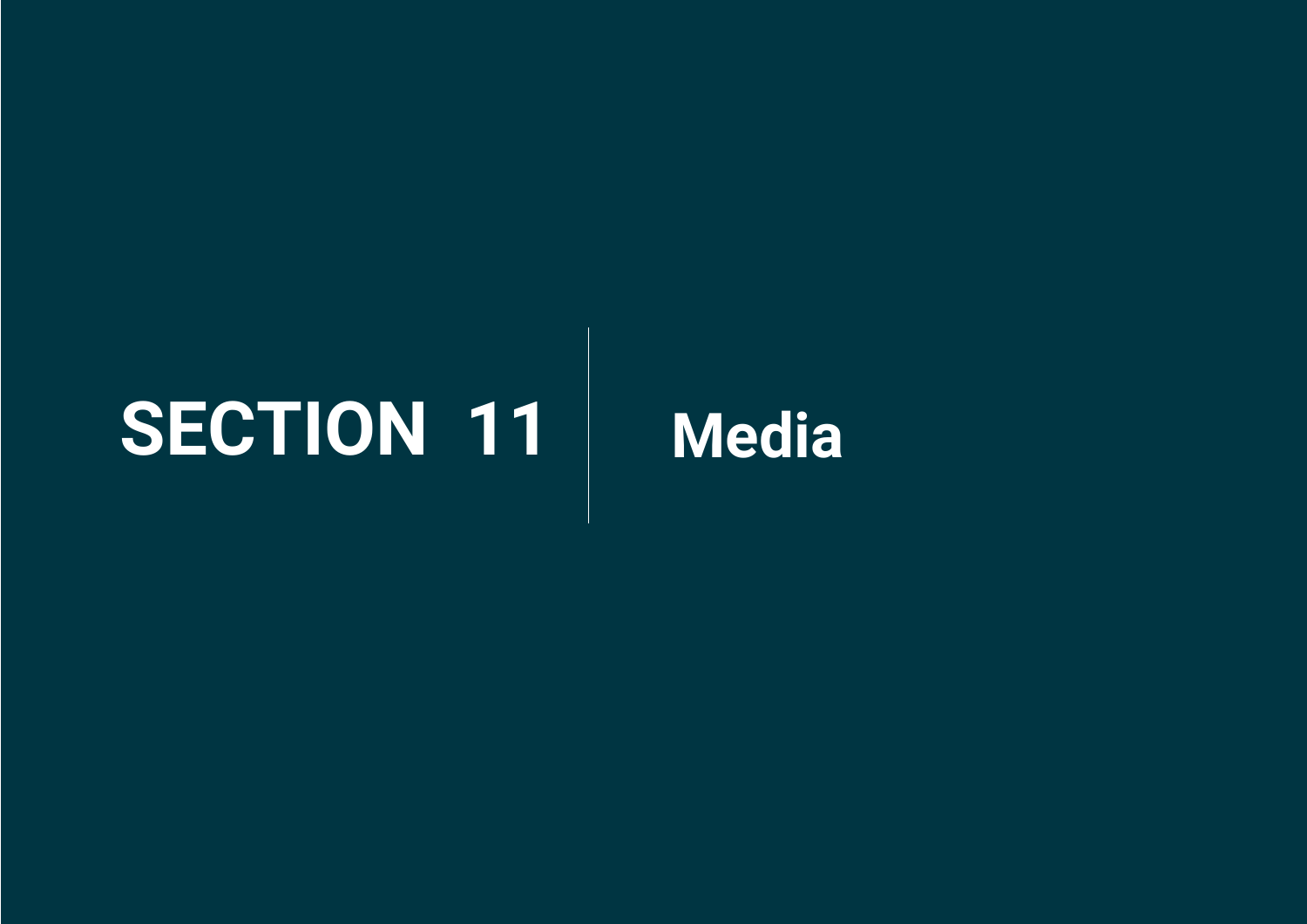#### 64. Council First, Media Second

**I am committed to expressing my views to councillors around the table, prior to expressing them to the media.**

#### **ELECTED REPRESENTATIVES**



#### **STAFF AND APPOINTED RESPRESENTATIVES**



#### 65. Listen First, Media Second

**I am committed to hearing councillor's views on an issue, prior to expressing my own to the media.**

#### **ELECTED REPRESENTATIVES**



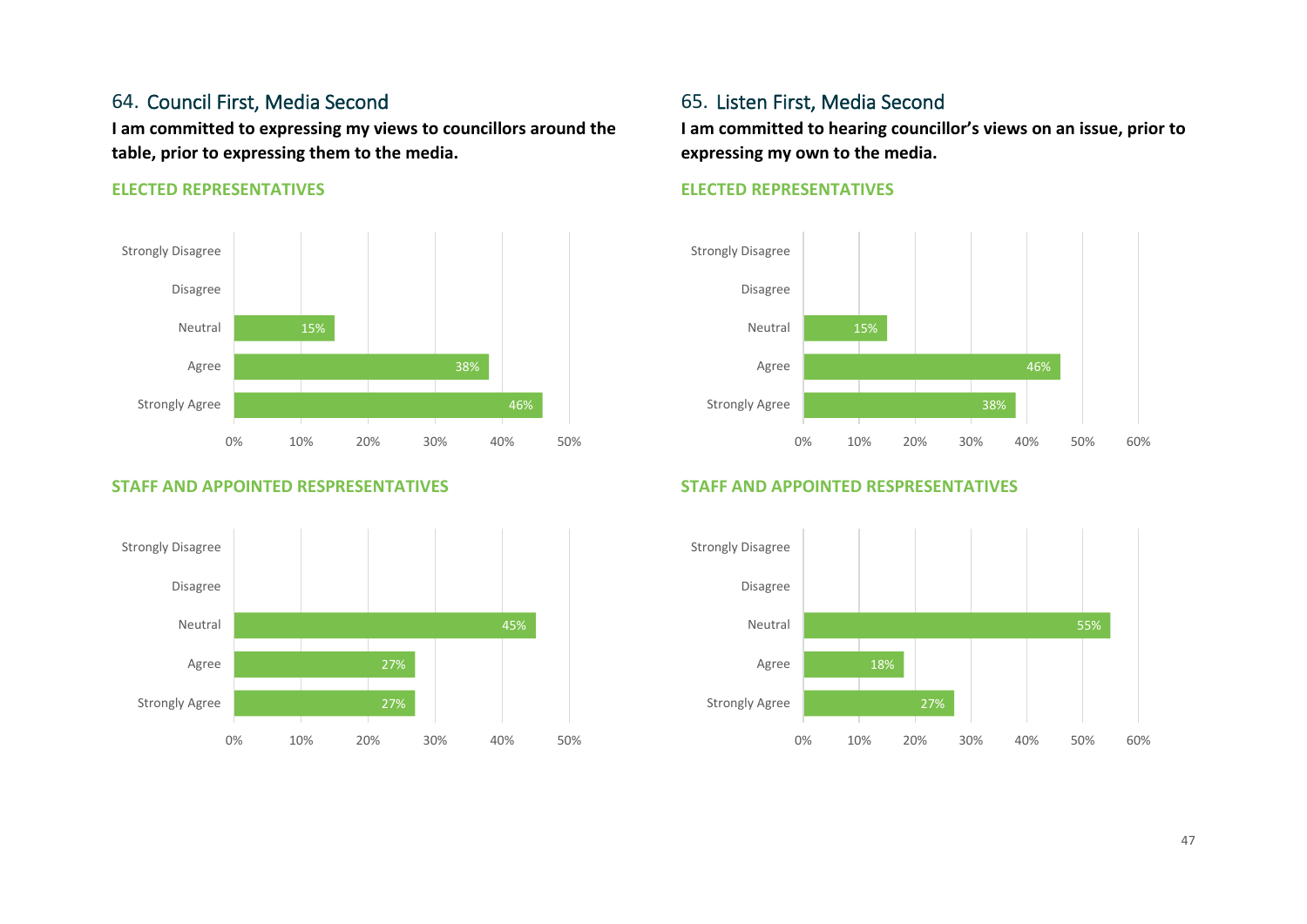#### 66. Respect for Others in Media

**I maintain respect for others in what I say to the media, even if I don't agree with their position on an issue.**

#### **ELECTED REPRESENTATIVES**



#### **STAFF AND APPOINTED RESPRESENTATIVES**



#### 67. Not Leveraging Media

**I am committed to maintaining the credibility of council and the associated decision-making processes, by refraining from using the media as a tool to advance my own viewpoint.**

#### **ELECTED REPRESENTATIVES**



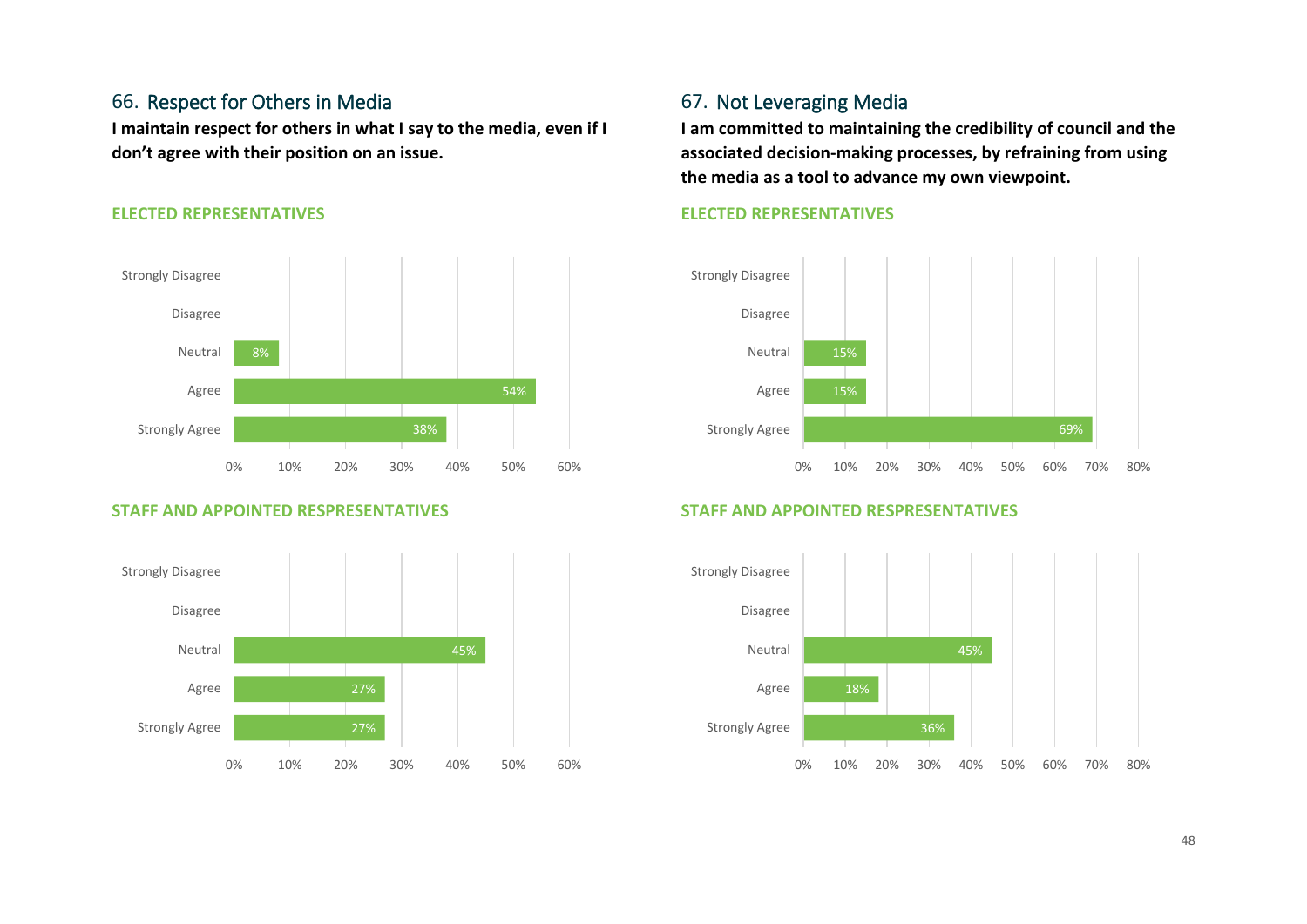# <span id="page-48-0"></span>**SECTION 12 Vision & Direction**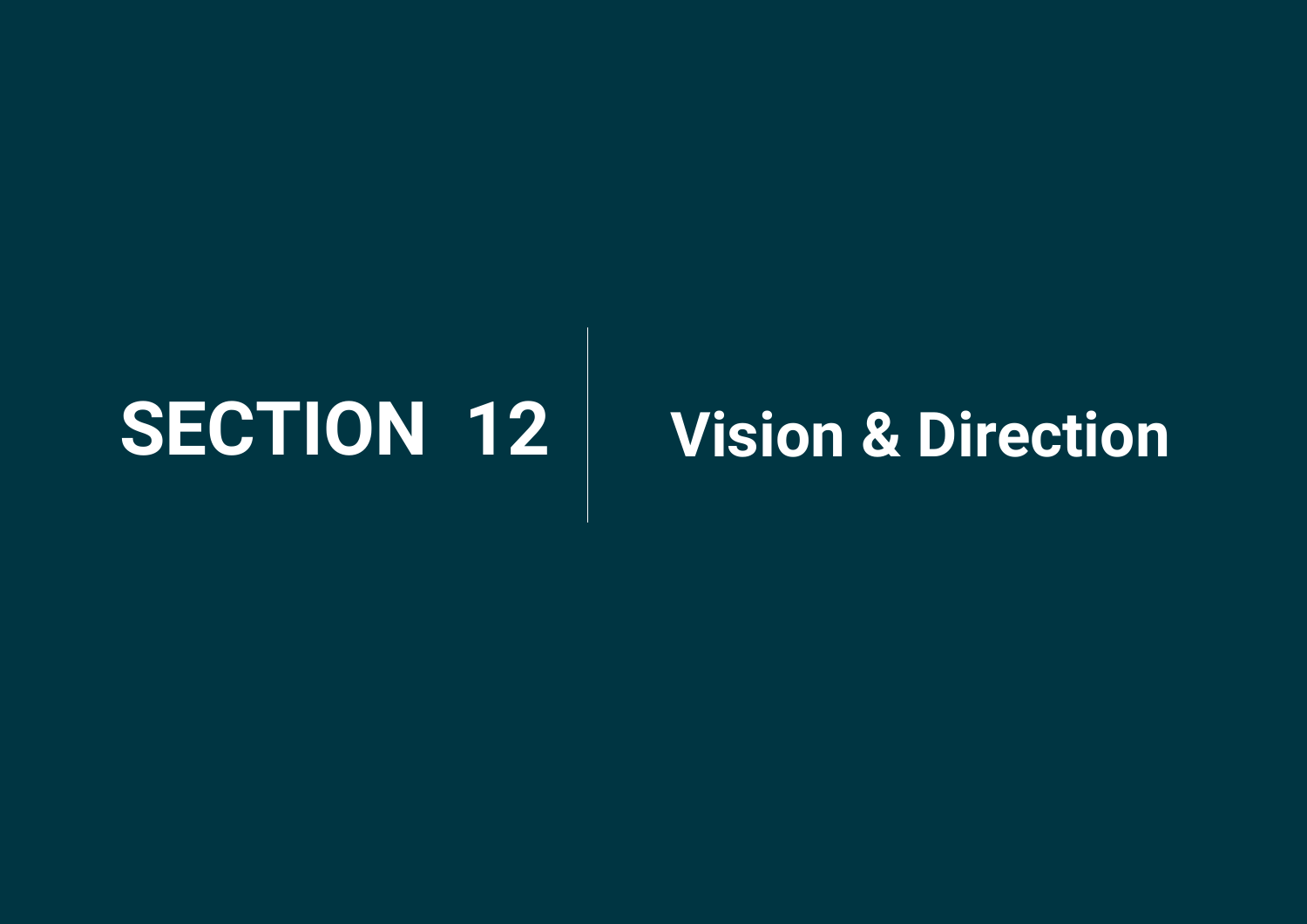#### 68. Vision and Direction

**In 1-2 sentences how would you define Invercargill City Council's current vision for the city?**

#### **ELECTED REPRESENTATIVES**

We are looking at seeing Invercargill transformed into a modern hub whilst maintaining vestige's of cities character. This will be the biggest transformation in the last 100 years. It's our job to ensure we deliver what has been promised.

#### POOR

Very positive vision as debated with sufficient input by those with the expertise needed to form options for a group of people without specific qualification (Ie elected members are from a wide range of backgrounds not necessarily with building, art, financial acumen relating to issues.)

To foster a progressive and exciting city while balancing our obligations to the basic social needs of our people.

I think the vision is good and serves its purpose on providing direction. I disagreed with the wording in discussions about it but was fine with going with the majority and the sentiment it expresses.

We aim to enhance our city and preserve its character while embracing innovation and change.

Transformative and fully committed

Bold ambitious achievable

Positive & forward looking. Committed to the future well beyond the term of current Council.

The recently adopted LTP is the most visionary and achievable one that I have been involved with during my 4 terms on council. The vision caters for both solid long term infrastructure requirements as well as social wellbeing requirements for the community.

Average to medium

Progressive and aware of changing financial climates along with awareness of current pandemic potential effects

Family friendly with good CBD progress but an inability to resolve closed facilities in a timely manner

#### **STAFF AND APPOINTED RESPRESENTATIVES**

To achieve Our City with Heart through our roadmap to renewal

Our city with heart.

The Council has a vision for the city that should enable it to effectively deliver the projects identified in the LTP

To make real, coordinated gains for the community in the services Council provides - especially the shape, feel and look of the city.

Medium term focused. It needs to expand to take in the longer term at some stage into the future.

The easiest to understand and most meaningful vision for quite some time. Good alignment of vision throughout all Council strategic documents

Focused on capital delivery and not on people as much

Worthy of pursuing and likely to achieve the outcomes sought.

Recognition of the need for renewal, of investment in the city.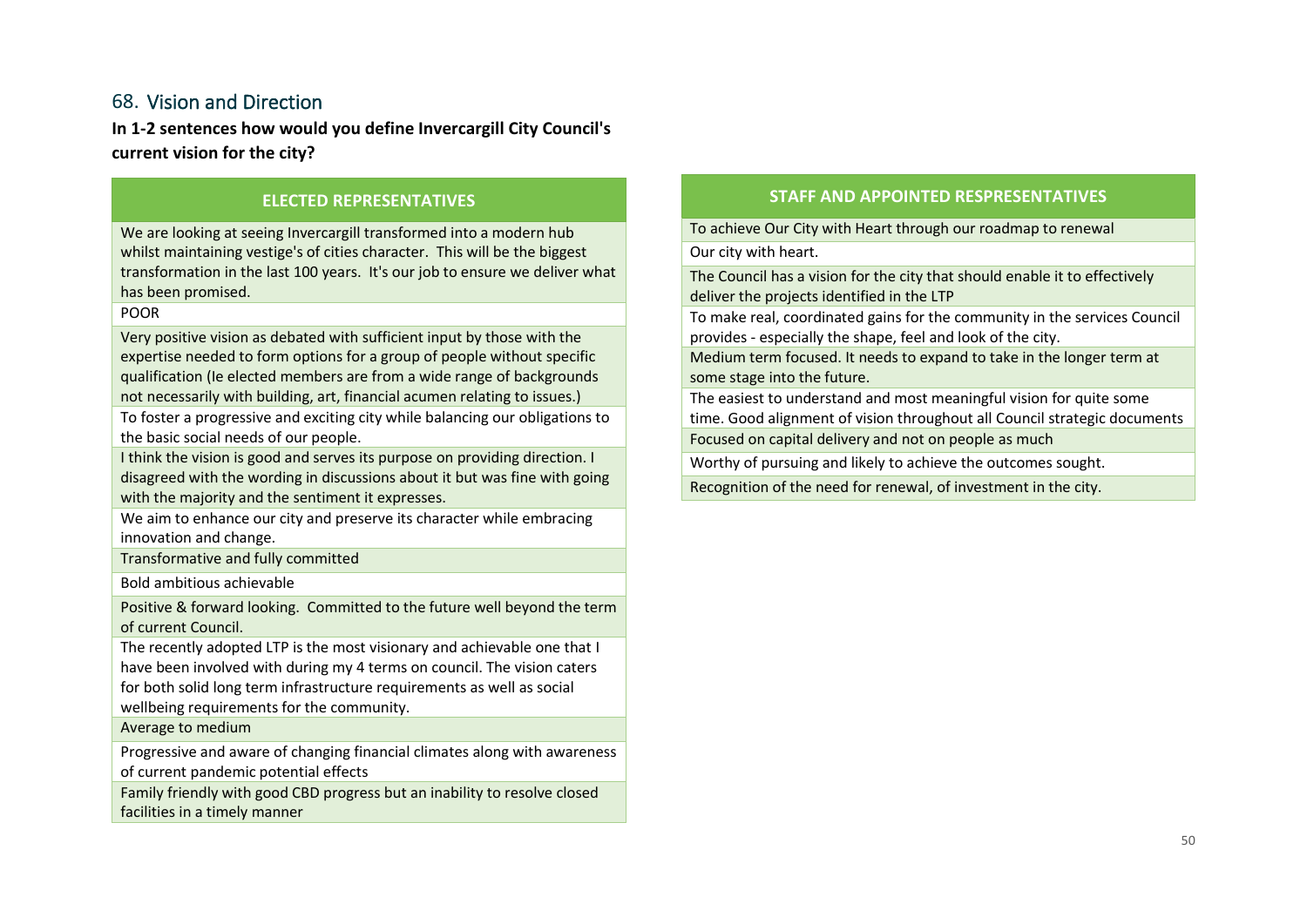#### 69. Debt and Risk

**There is general agreement around Council debt levels, risk appetite, and rating policies.**

#### **ELECTED REPRESENTATIVES**



#### **STAFF AND APPOINTED RESPRESENTATIVES**



### 70. Performance Targets

**The Council and the CEO have a formal agreement as to key performance targets.**

#### **ELECTED REPRESENTATIVES**



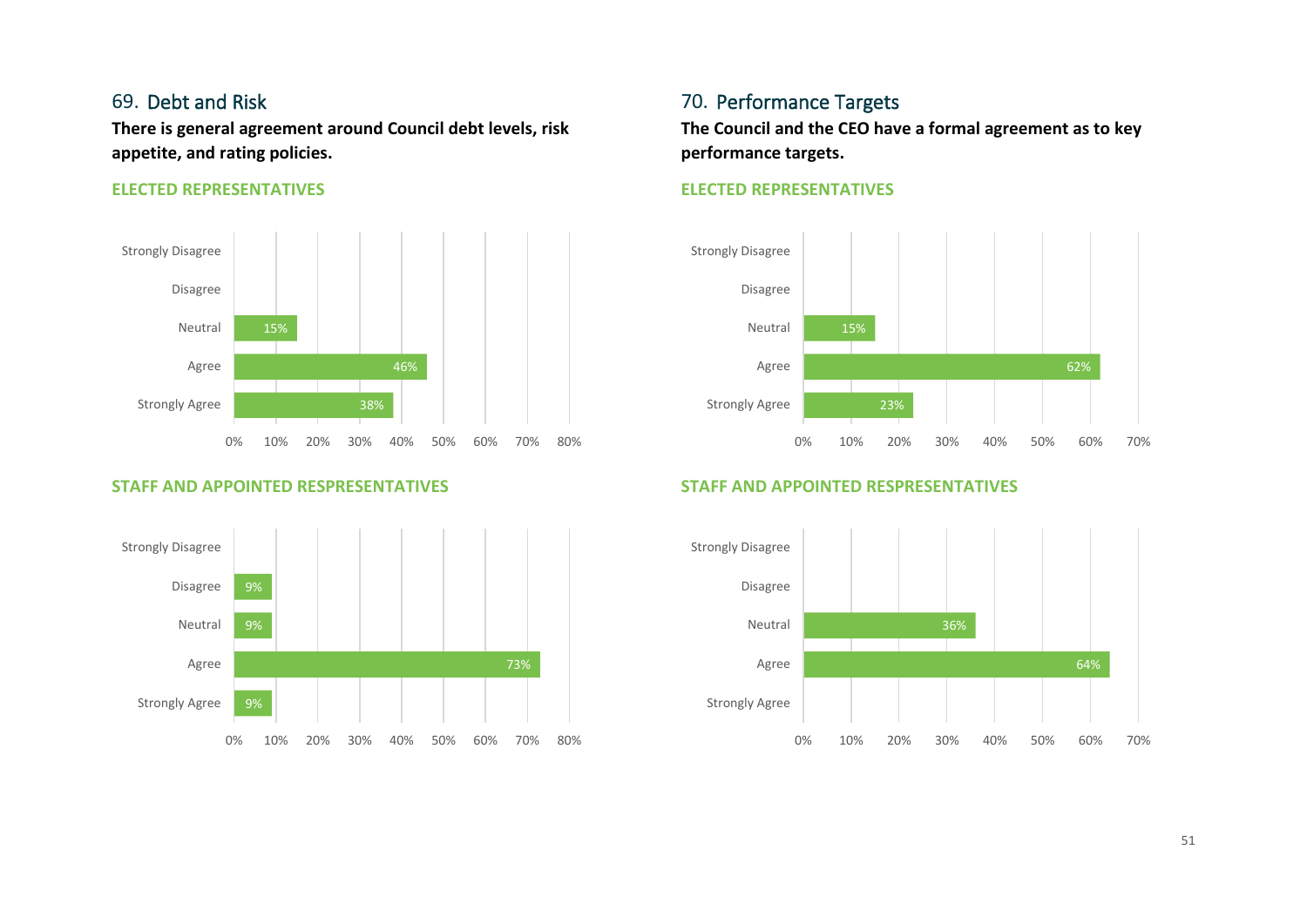### 71. Input on Performance Targets

**I feel I have had input into performance targets.**



#### **ELECTED REPRESENTATIVES**

#### **STAFF AND APPOINTED RESPRESENTATIVES**



### 72. Alignment of Goals

**Performance targets are aligned with the critical issues for Council, as well as strategic documents, such as the Long Term Plan vision, strategy and agreed goals.**

#### **ELECTED REPRESENTATIVES**



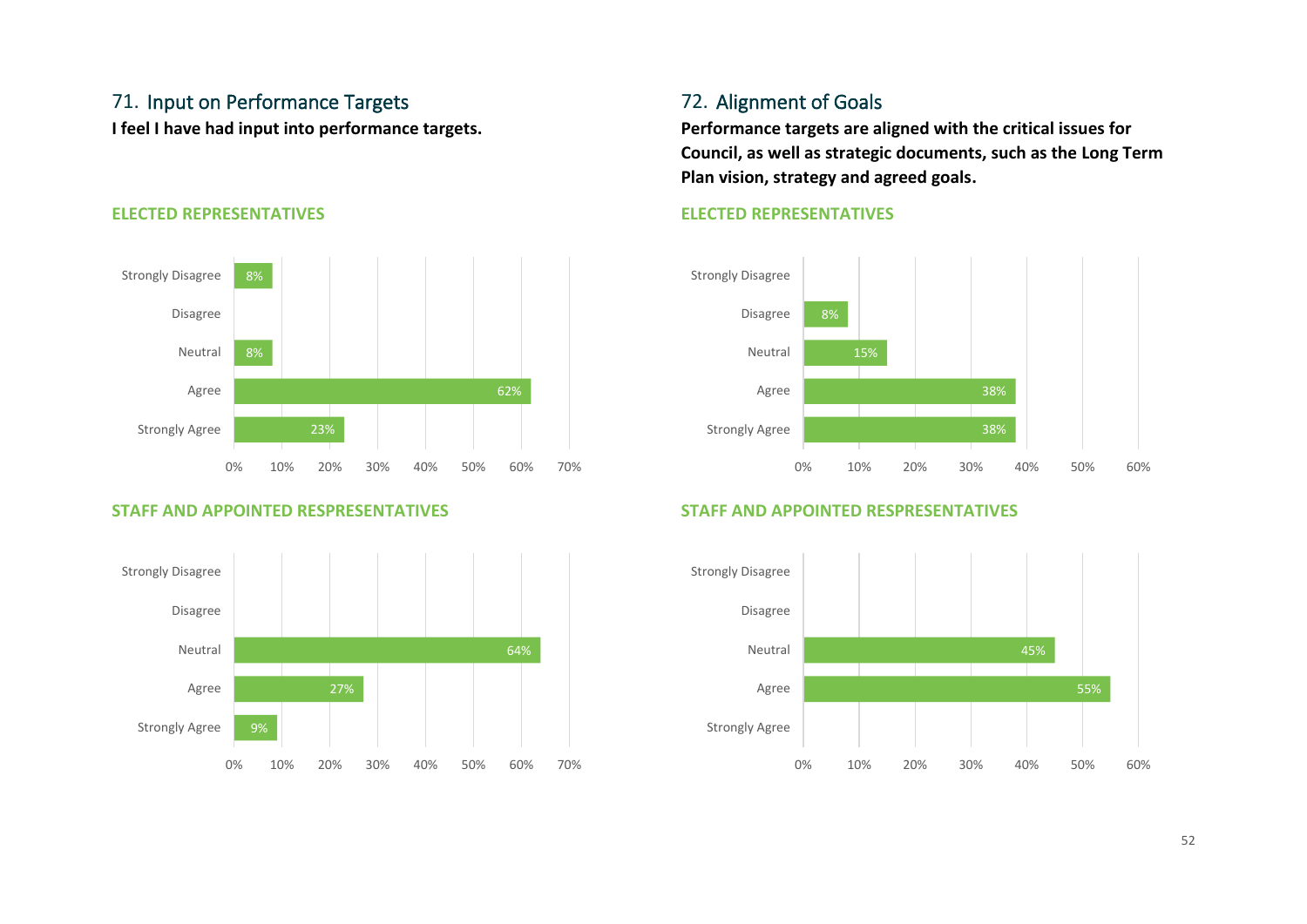## <span id="page-52-0"></span>**SECTION 13 Training**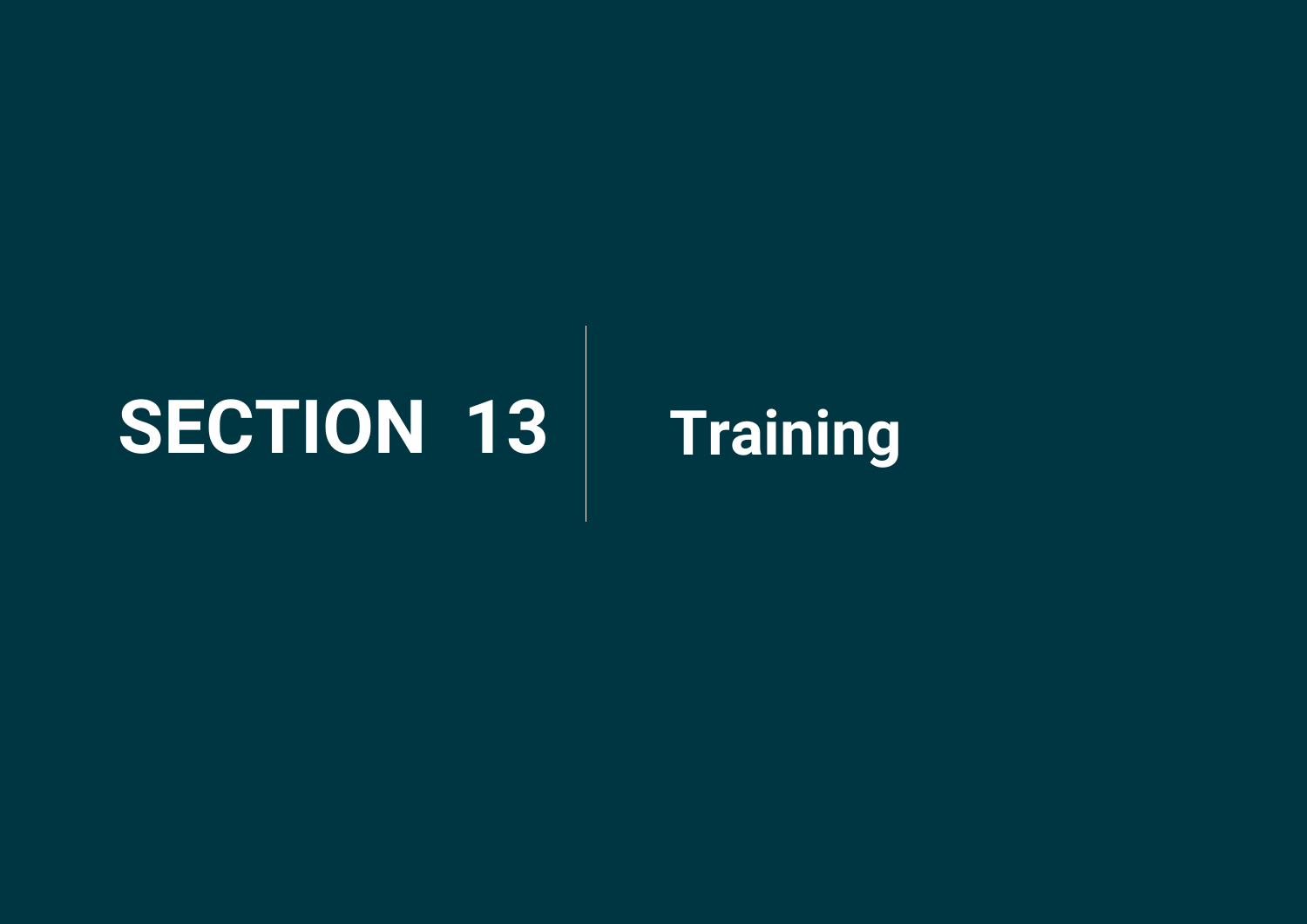#### 73. Councillor Induction Training

**The induction training for becoming a councillor is effective and sufficient.**

#### **ELECTED REPRESENTATIVES**



#### **STAFF AND APPOINTED RESPRESENTATIVES**



#### 74. PD Courses in the past 6-months

**The professional development courses offered in the past 6 months have been relevant and helpful.**

#### **ELECTED REPRESENTATIVES**



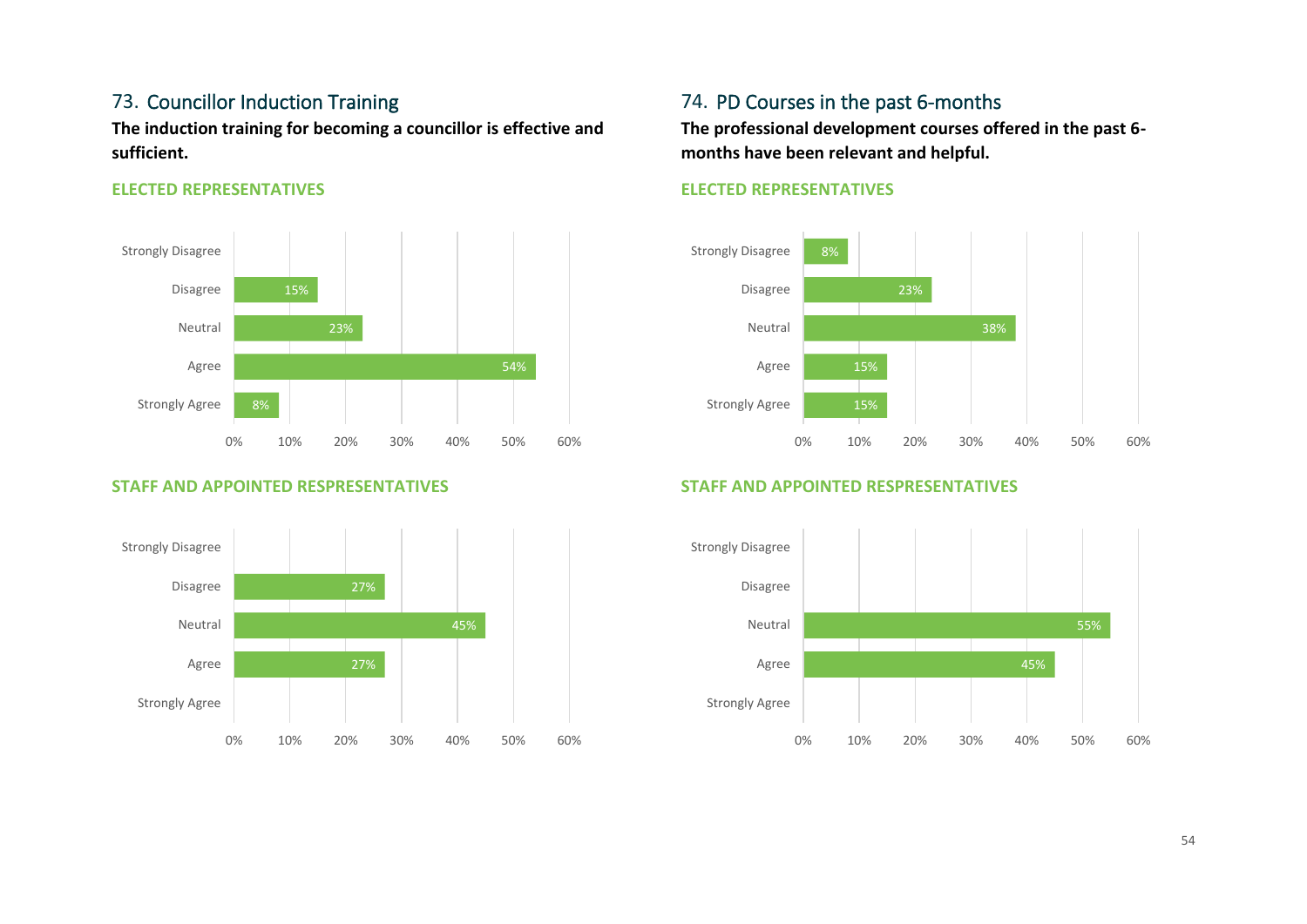#### 75. Impact of Training on Individuals

**I have changed my approach or have been able to improve my performance as a result of professional development undertaken over the past 6 months.**

#### **ELECTED REPRESENTATIVES**



#### **STAFF AND APPOINTED RESPRESENTATIVES**



#### 76. Amount of Professional Development

**The amount of professional development currently on offer is sufficient.**

#### **ELECTED REPRESENTATIVES**



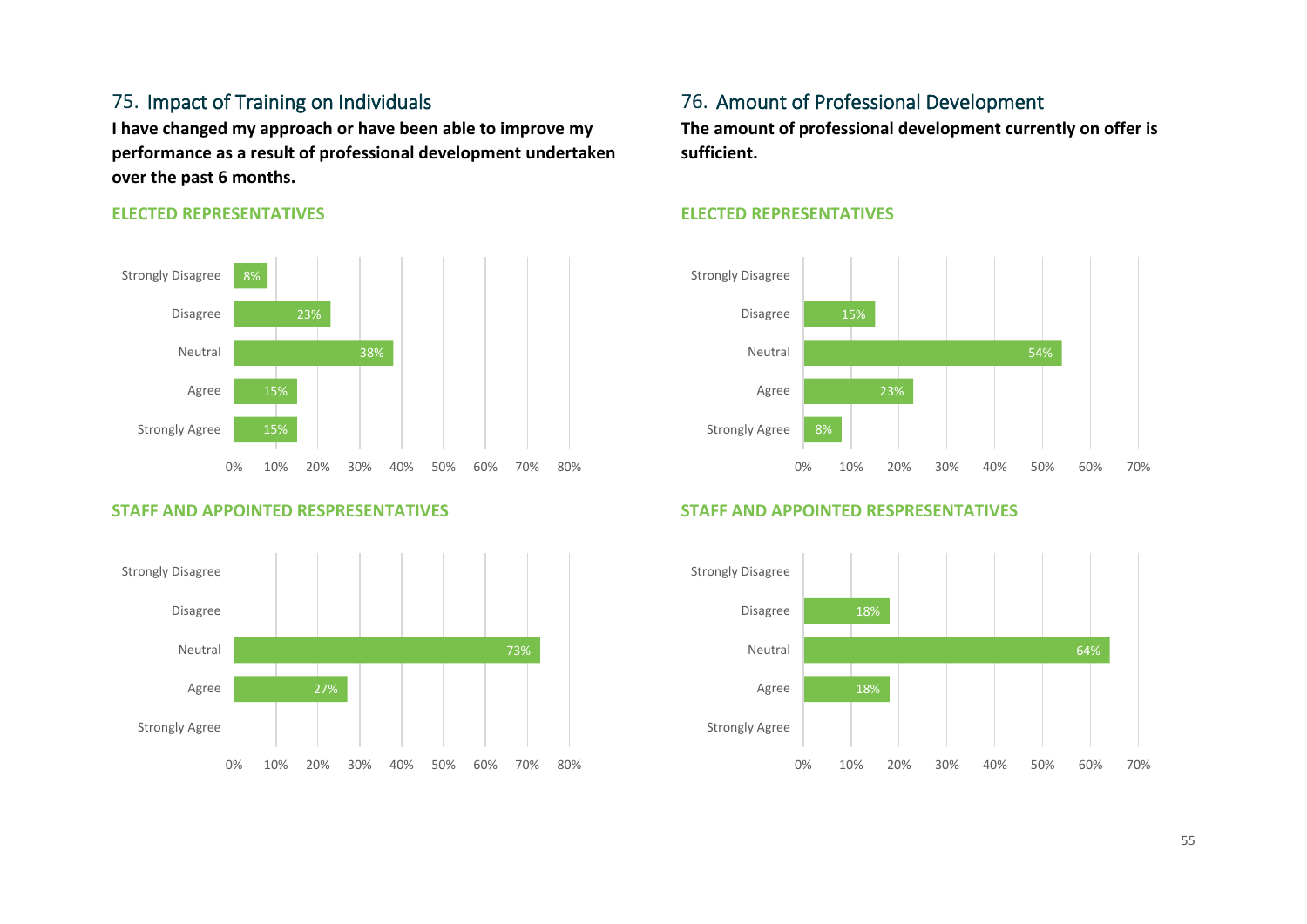#### 77. Impact of Training on Council

**The training and professional development offered over the past 6-months has made a positive difference to the culture and effectiveness of council.**

#### **ELECTED REPRESENTATIVES**



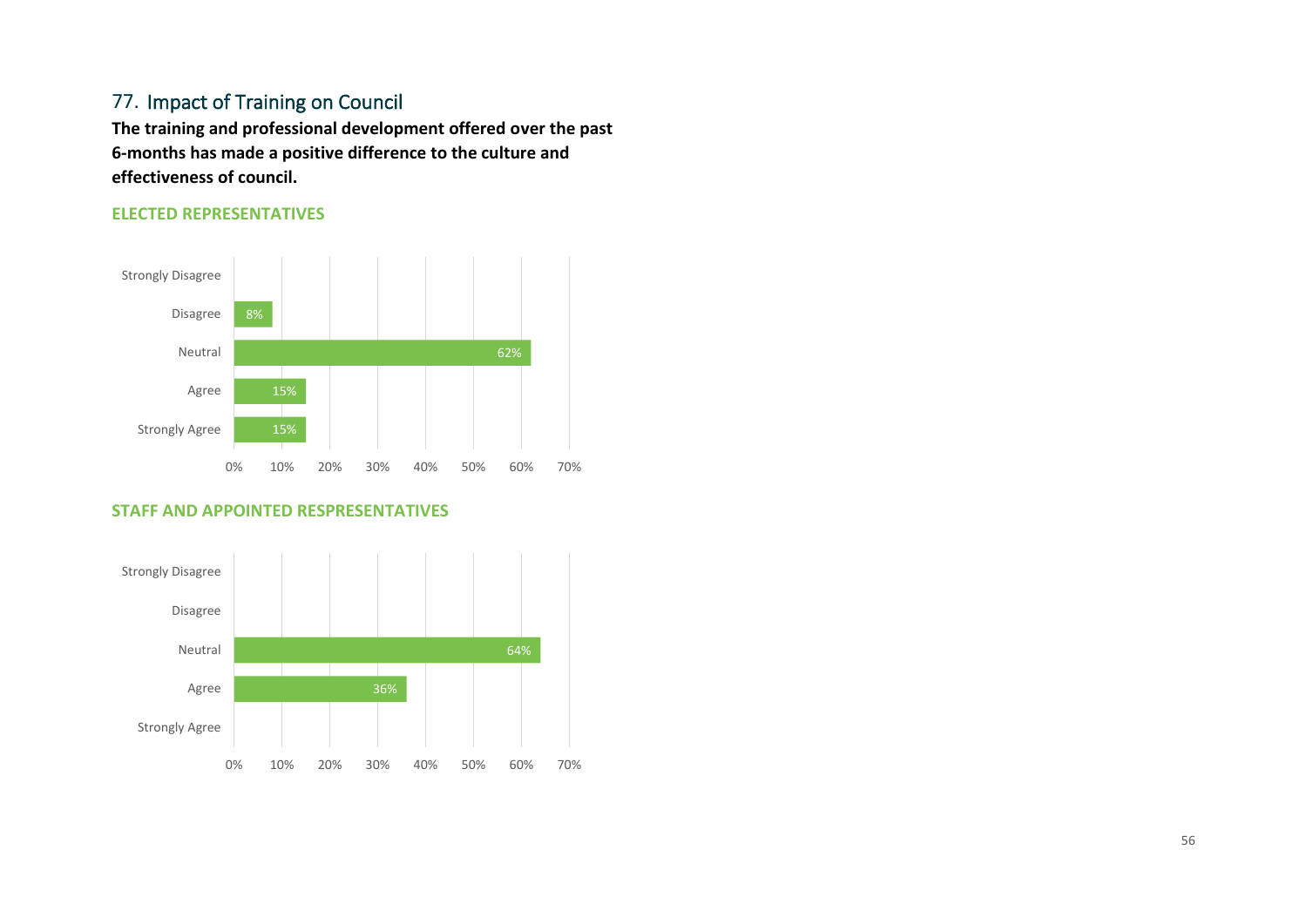## <span id="page-56-0"></span>**SECTION 14 Final Comments**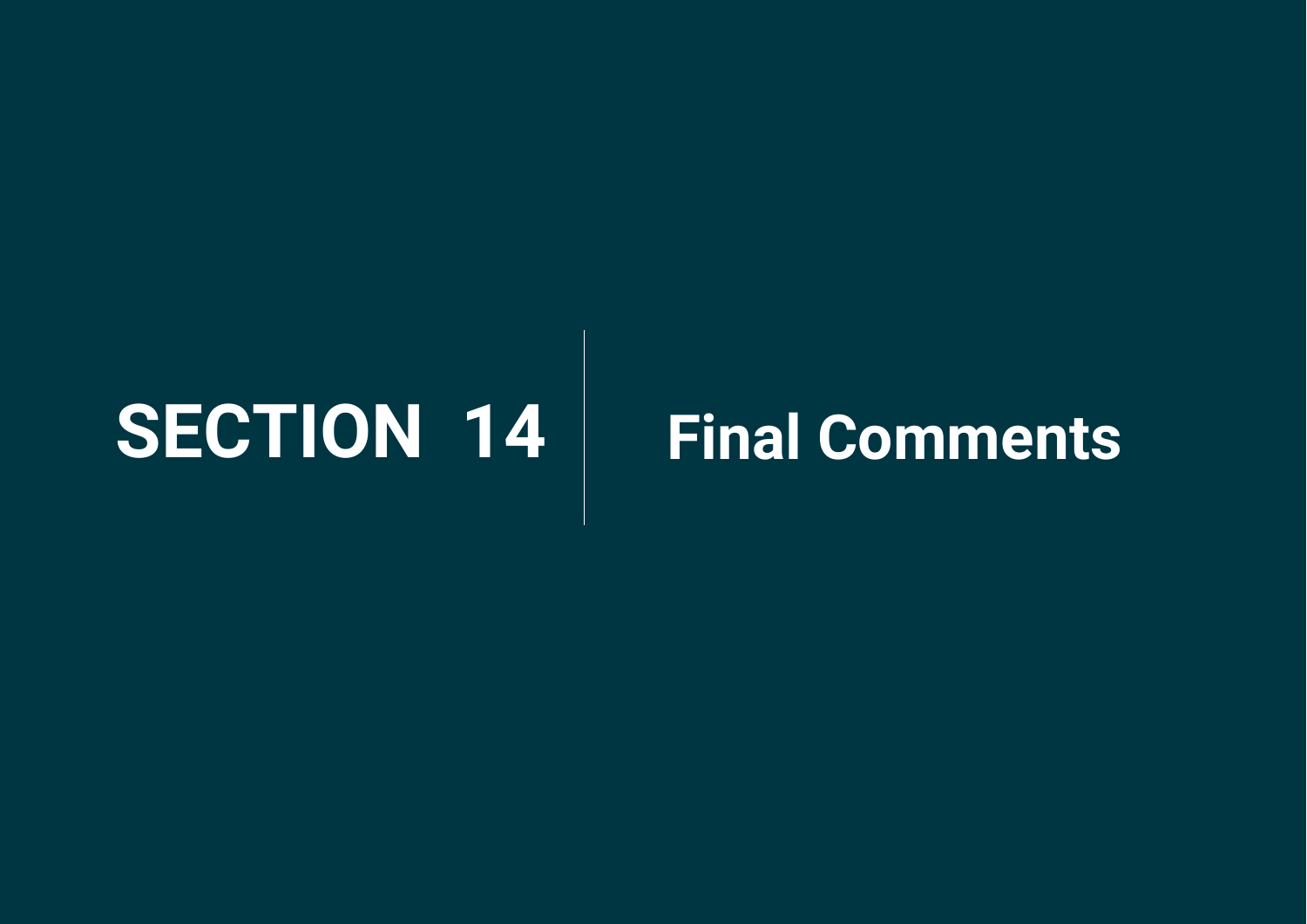#### 78. Final Comments

#### **ELECTED REPRESENTATIVES**

The Council has been side-tracked over the last four and a half years due to the lack of effective leadership and the inability of the CE to work with the current Mayor.

#### Long survey!

Substantial improvements made by having the Thomson report and the external advisors. I sincerely hope when their brief ends that there will be adherence by all to the new protocols successfully established to date

This survey offers many loaded questions which don't really address individual key issues. The Council needs to address the needs of every single Councillor. The current culture remains toxic underneath the whitewash of working groups and outside observers.

Thanks

With the clear exception of the Mayor, and occasional tendency of the Deputy Mayor to use media to air issues to get support for his position on issues, everything else is going very well

Council is working efficiently and effectively

Progress will continue only if the majority stay committed to it.

This survey has missed the key issues around the Mayor's performance

#### **STAFF AND APPOINTED RESPRESENTATIVES**

I believe that most elected members, the ELT and the CE have made significant efforts in improving ICC Governance and Leadership including the Deputy Mayor. The Deputy Mayor has differing views on some key issues and doesn't always follow process on these but appears to be making solid efforts. The Mayor does not seem to have changed his approach following the Thomson Report findings. There is also a mix of elected members engaging actively in their role and a smaller number who generally appear disengaged in the process.

I have responded "neutral" to questions that are directed more toward elected members or conduct during meeting, which I am not involved in.

The Council has made positive progress but the issue of Sir Tim's ongoing political ambitions (standing for the next triennium) and his mental impairment remain a constant impediment to council development but above all remain a very real concern for him personally (I agree that his legacy is being diminished and he has limited capacity to be a mayor or councillor).

There is no one answer to some questions. For example the standing committee meetings are run very well but Council meetings are not despite the support the CE and councillors provide. The Chairs are performing but the Mayor is not. One day people will look back and say - Council meetings became farcical why didn't we act sooner.

There is progress. Some of it is fragile. Chairs are endeavouring to lead in a respectful way. The Deputy Mayor is more considerate of his actions /approach, even when he holds different views.

As a contractor, I am neutral on a lot of these questions.